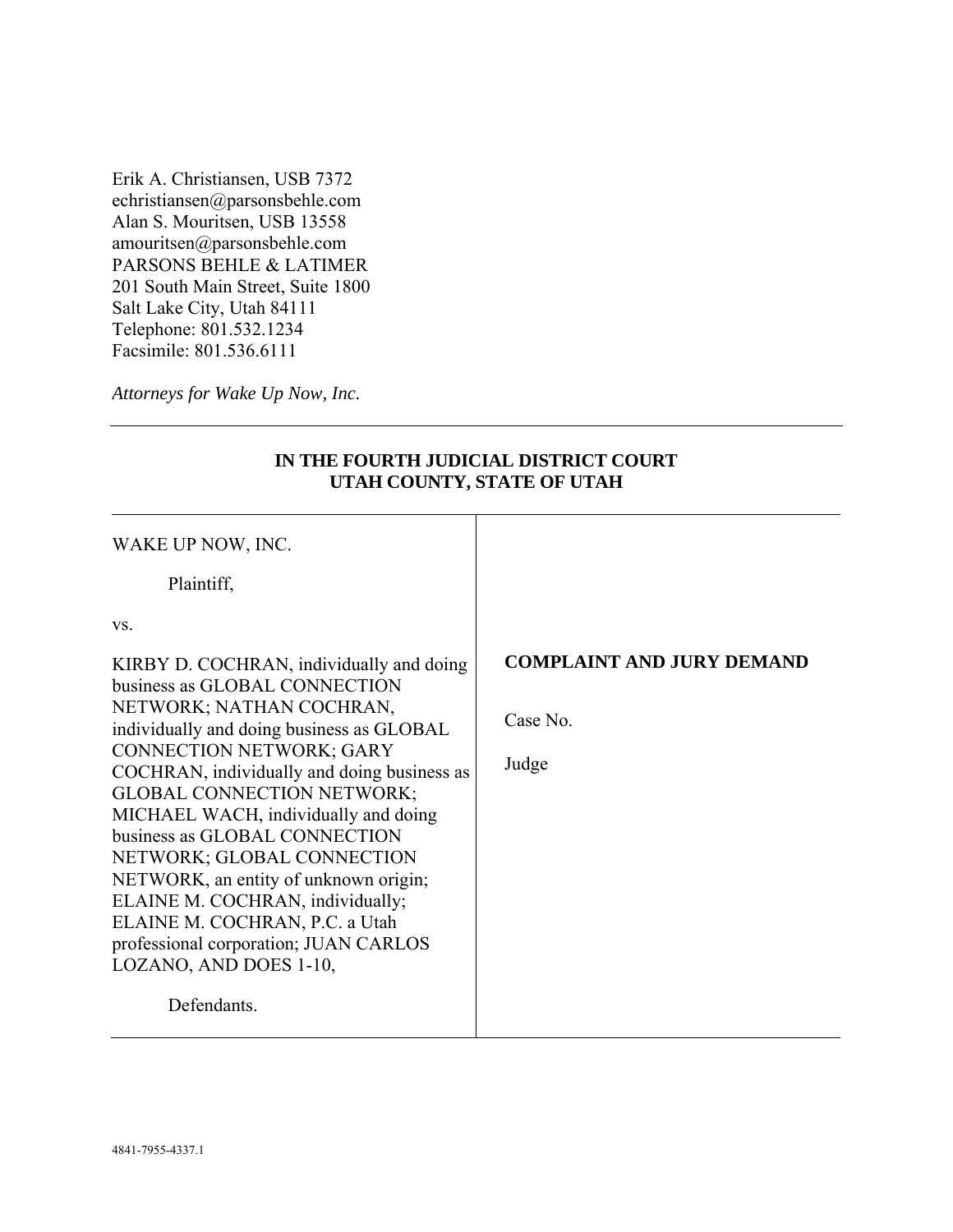Plaintiff Wake Up Now, by and through undersigned counsel, for its claims for relief against defendants Kirby D. Cochran, Nathan Cochran, Gary Cochran, Elaine M. Cochran, Elaine M. Cochran, P.C. ("Elaine C."), Michael Wach, and Global Connection Network and Does 1-10 (collectively, "Defendants"), complains, alleges and asserts as follows:

### **PARTIES, JURISDICTION, AND VENUE**

1. Plaintiff Wake Up Now (sometimes "WUN") is a Utah corporation with its principal place of business in Utah.

2. Kirby Cochran ("Kirby Cochran") is an individual residing in Utah County, and, on information and belief, is doing business as Global Connection Network.

3. Gary Cochran ("Gary C.") is an individual residing in Utah County, and, on information and belief, is doing business as Global Connection Network.

4. Nathan Cochran ("Nathan C.") is an individual residing in Utah County. On information and belief, Nathan C. is doing business as Global Connection Network.

5. Elaine Cochran ("Elaine C.") is an individual residing in Utah County, does business as Elaine M. Cochran, P.C. and served as legal counsel for WUN from September 12, 2013 through October 29, 2014. (See "Termination of Representation" Letter from Elaine Cochran) (Exhibit A).

6. Michael Wach ("Wach") is an individual residing in California, and, on information and belief, is doing business as Global Connection Network.

7. Juan Carlos Lozano ("Lozano") is an individual residing in Mexico has travelled to the U.S. multiple times (including Utah), committed acts in the U.S. and Mexico that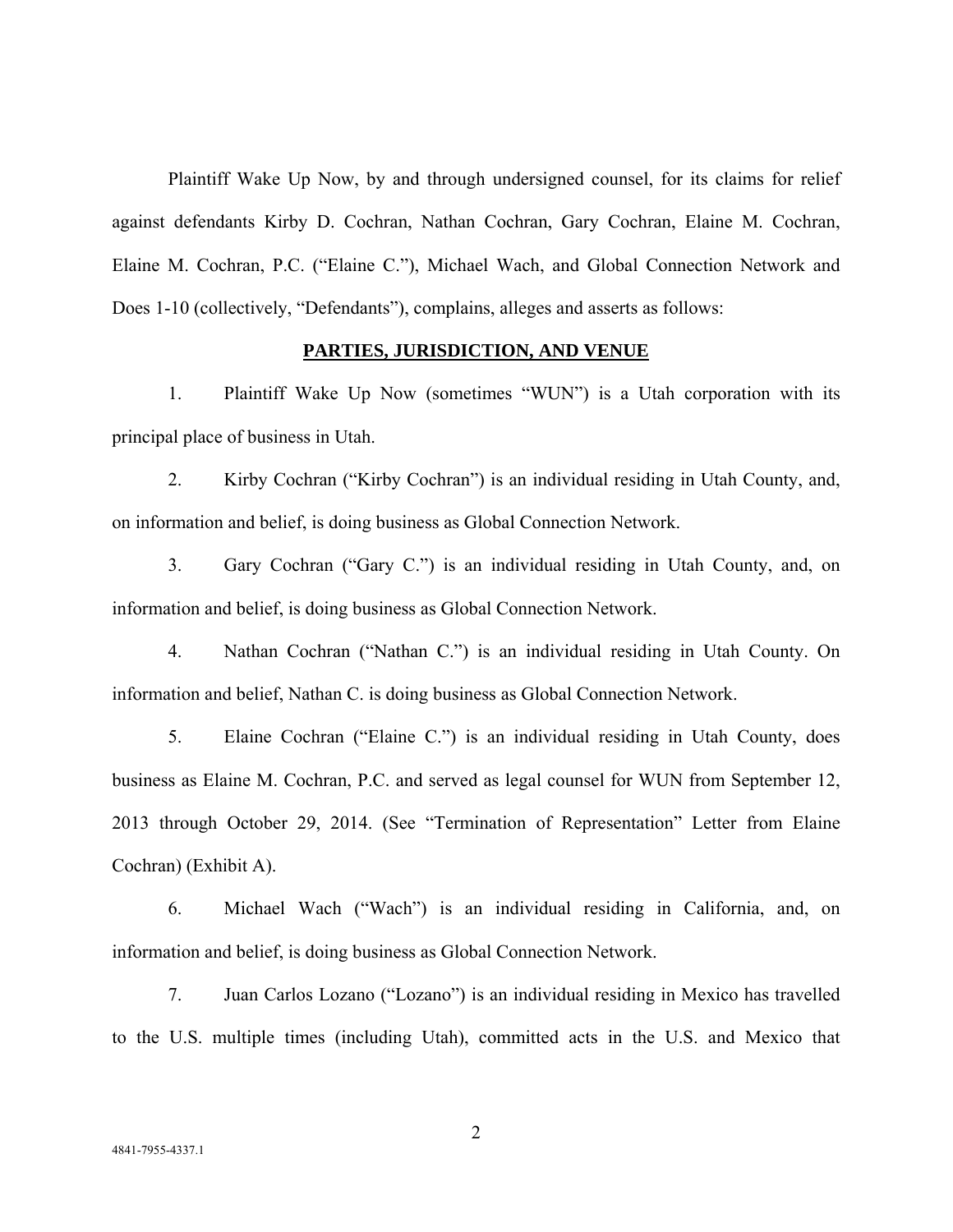adversely affect commerce within the United States and has purposefully directed his activities at Utah.

8. Global Connection Network ("Global" or "GCN") is an entity of unknown origin that does business in Utah County.

9. The Fourth Judicial District Court in and for Utah County, State of Utah, has subject matter jurisdiction of this action pursuant to §78A-5-102, Utah Code Ann.

10. Venue is properly laid before the Fourth Judicial District Court, in and for Utah County, State of Utah, pursuant to the provisions of §78B-3-307(1)(b), Utah Code Ann., in that at least one defendant resides in Utah County.

### **GENERAL ALLEGATIONS**

*Wake Up Now's Business* 

11. Wake Up Now is a multi-level marketing and retail products company headquartered in Provo, Utah and owns the U.S. registered trademark to Wake Up Now, Registration #3925616 (Exhibit B), and common law trademark WUN (U.S. trademark registration pending; Serial #86361590). (Exhibit C)

12. Wake Up Now was founded in 2009 by Troy Muhlestein, who has remained actively involved with Wake Up Now in several capacities since that time.

13. Wake Up Now sells a digital product bundle tag-lined "software for a better  $life^{SM}$ ," which includes a premium language learning software, a top of the line personal finance management software with banking integration powered by MX, formerly MoneyDesktop®, WUNprotect<sup>TM</sup>, an online identity protection software and computer maintenance service by Invisis, and TaxBot®, a business expense tracking application.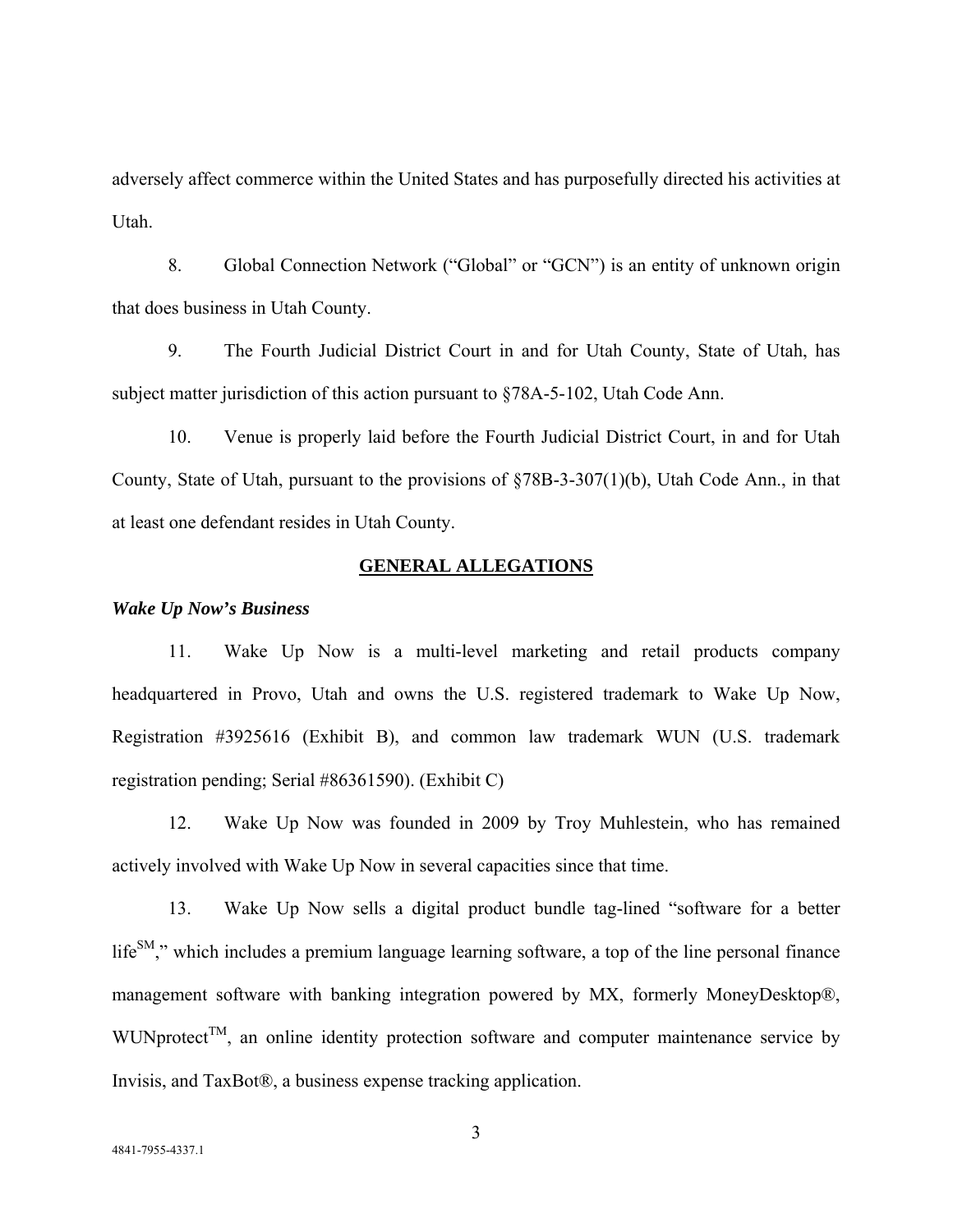14. Wake Up Now also sells a number of energy related products, including Awaken Thunder<sup>TM</sup> (U.S. trademark pending; Serial Number 86360229) a canned, carbonated, energy drink.

15. Other Wake Up Now products include WUNLocal, which allows users to use their phones to get discounts on products and services at local merchants across the United States, and "WakeUpNow Vacation Club," which allows customers to book timeshares, condos, and hotels at discounted prices.

16. WakeUpNow also sells a WUNfit<sup>TM</sup> (U.S. trademark registration pending; Serial #86361590) line of fitness supplements, including protein powder.

17. Wake Up Now continues to add new products to its product lines.

18. Wake Up Now makes its products available to retail customers, whom Wake Up Now categorizes as "insiders," "preferred customers," and "IBOs."

19. Wake Up Now sells a majority of its products via direct sales, sometimes referred to as multi-level marketing, which means that independent contractors (IBOs) market and sell Wake Up Now's products in exchange for commissions from product sales.

20. A person does not have to pay a start-up fee or purchase Wake Up Now's products to become a Wake Up Now IBO.

21. Without purchasing any product herself, a Wake Up Now IBO may sell Wake Up Now products to third parties and earn commissions pursuant to Wake Up Now's compensation plan.

22. Wake Up Now's growth is not limited to any particular geographic area, and its leaders are located across the United States, Central, South America and parts of Asia.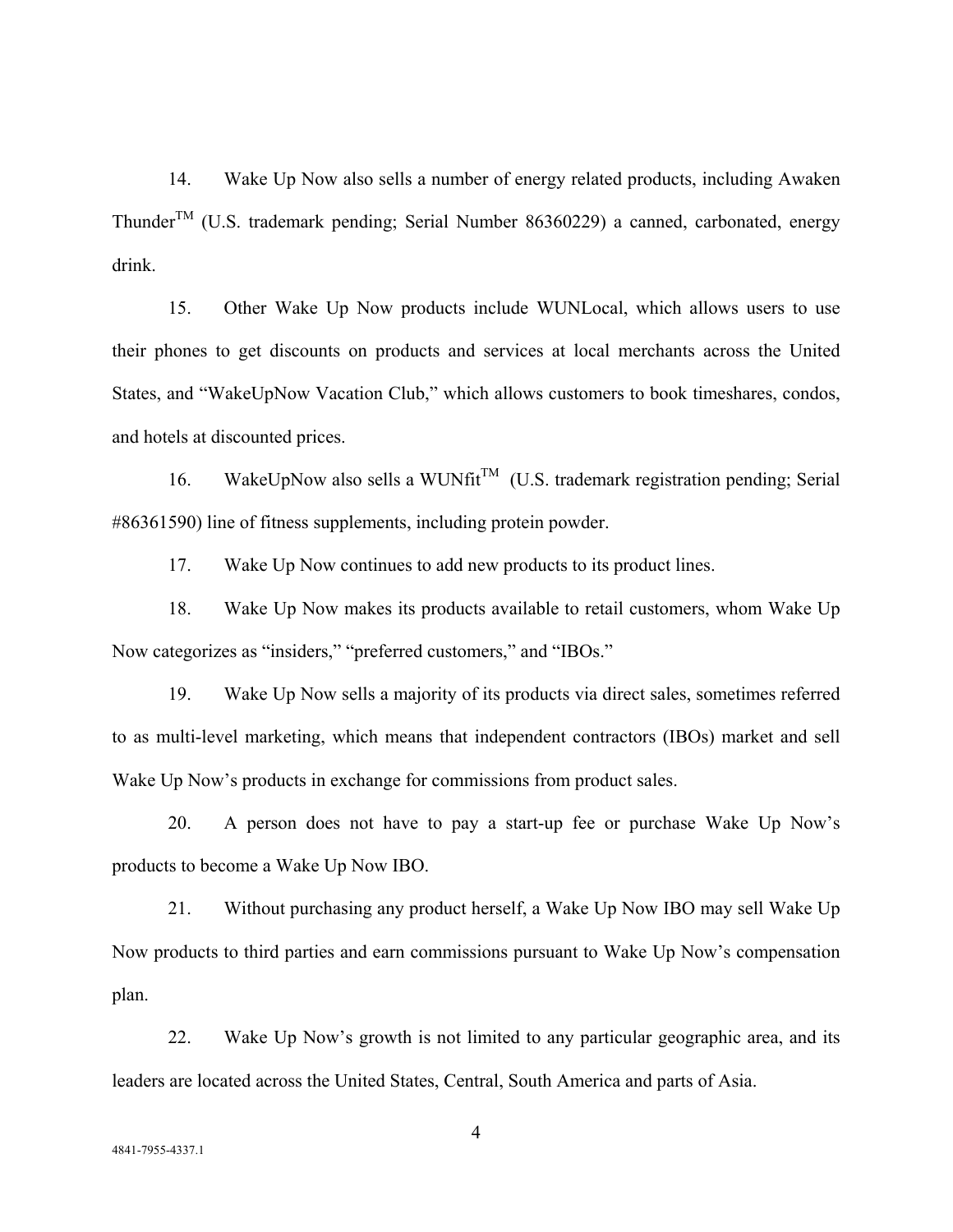23. Wake Up Now has attracted many talented IBO leaders—with reputations for hard work, honesty, and success—in the industry.

24. The direct sales business is highly competitive. To remain successful, direct sales companies rely on distributors, repeat customers, and a solid reputation for excellent products, honest and able management, longevity, financial health, and distributor and customer satisfaction.

25. Direct sales companies that develop bad reputations for their companies or management do not survive long.

26. Wake Up Now, its IBOs and many of its leaders have worked extremely hard to develop its reputation as a sound and growing business with the highest levels of ethics and integrity.

#### *Kirby Cochran Gets His Nose Into The WUN Tent.*

27. In December 2010, Kirby Cochran, who previously had no involvement with Wake Up Now, learned through his brother Gary C. that the management of Wake Up Now was interested in going public.

28. Kirby Cochran, acting as a middle-man, orchestrated a going public shell merger wherein Wake Up Now, an operating Utah corporation, was acquired as a subsidiary by a Delaware publicly traded corporation, trading/ticker symbol "WORC". In connection with the merger, the Delaware publicly traded shell corporation parent changed its name to Wake Up Now, but kept its trading/ticker symbol WORC.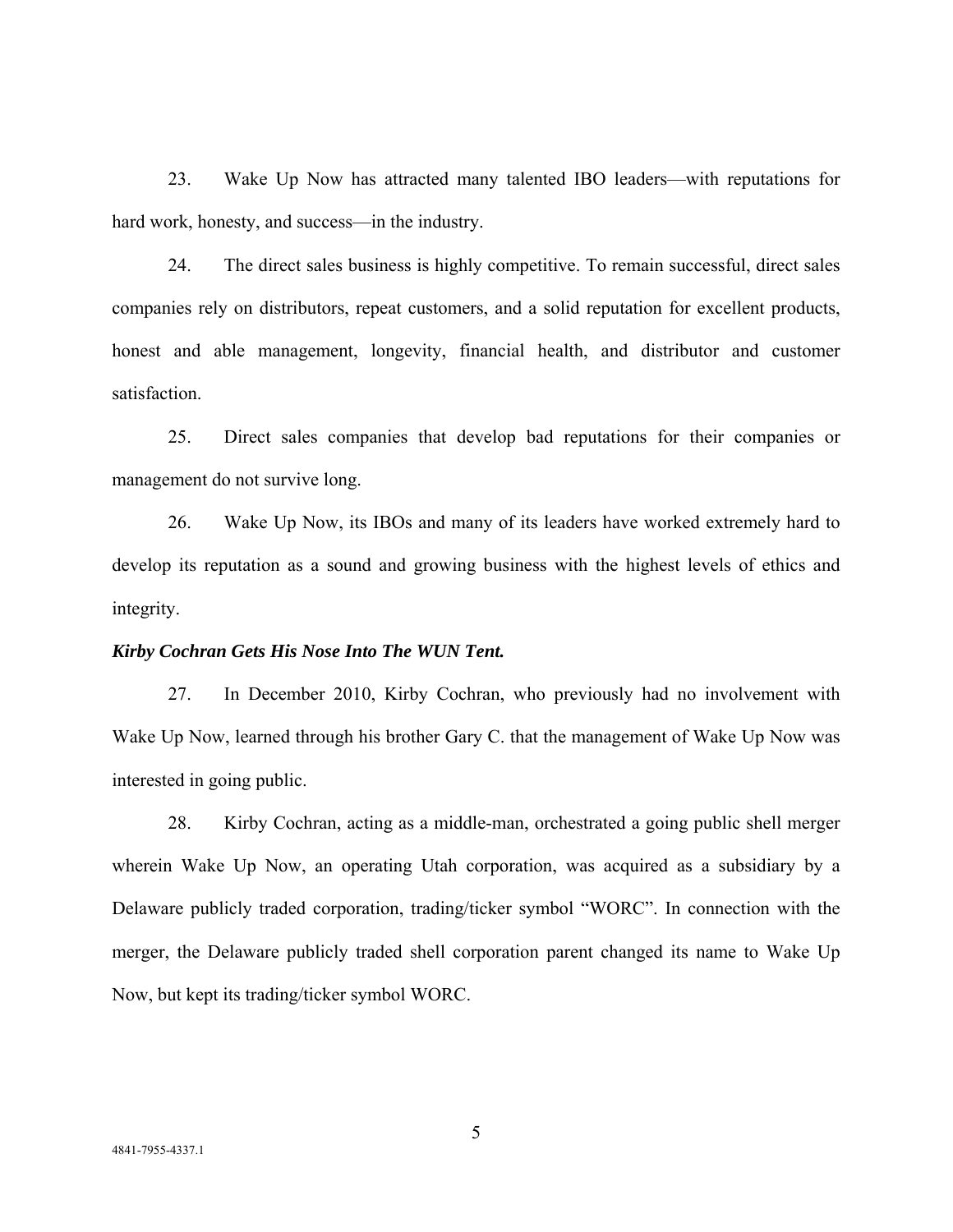29. Wake Up Now later discovered that, near the time of the transaction, Kirby Cochran's brother and co-defendant Gary C. secretly purchased a large percentage of WORC's public float.

30. Wake Up Now has also recently discovered that, at the time of the transaction, Kirby Cochran, who was not a licensed broker, was negotiating both sides of the deal. He induced the public shell company to issue significant shares of stock to Wake Up Now founder Troy Muhlestein to close the acquisition, but then surreptitiously induced Muhlestein to deliver to Kirby Cochran's possession, medallion guaranteed stock certificates evidencing at least 6,412,500 of those shares, which Kirby Cochran promised to hold for Richard Smith and others ("Nominee Shares"). The naïve and trusting Mr. Muhlestein complied as directed by Kirby Cochran, leaving him with only 2,137,500 shares for the company that he founded and continued to run.

31. Kirby Cochran, who was an adjunct business professor at the University of Utah, requested that one of his business students set up a company to hold the 6,412,500 Nominee Shares in a name not traceable to Kirby Cochran. On January 24, 2011, Kirby Cochran's student complied and incorporated Vestry Consulting Services, L.L.C. ("Vestry") in Utah. Cochran then caused the Nominee Shares to be transferred to Vestry. (See Vestry Consulting Services, L.L.C. Articles of Organization; file stamped at the Utah Dept. of Commerce.) (Exhibit D)

32. Notwithstanding his secret, undisclosed and significant ownership of Wake Up Now through the Nominee Shares, Kirby Cochran had minimal involvement with Wake Up Now as he was then attempting to wind down Castle Arch Real Estate Investment Company, L.L.C. ("CAREIC"), where he had served as CEO between 2004 and November 2010 and director from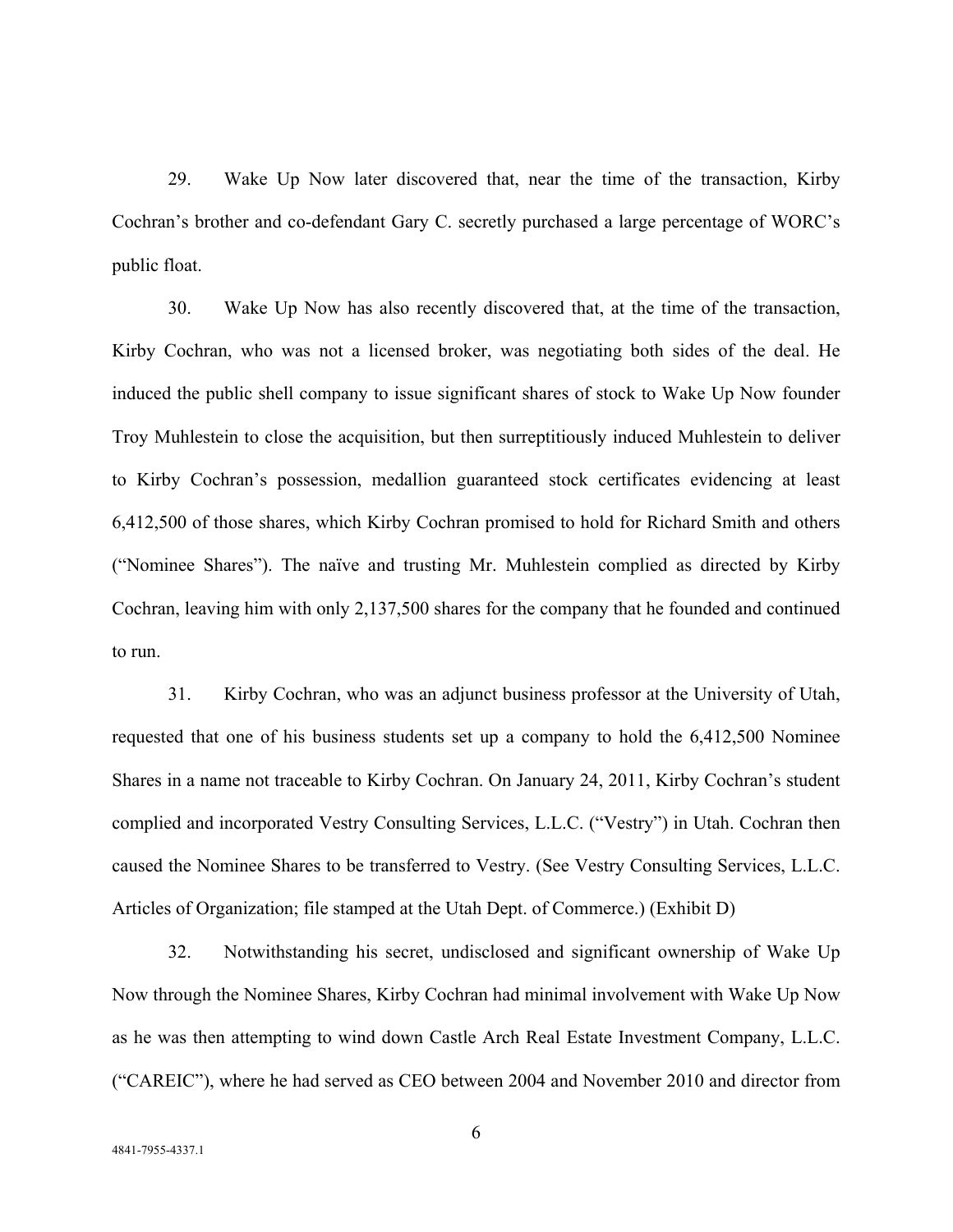2004 through late 2011. Kirby Cochran was also busy working as CEO and Director of Clear Peak Energy, Inc., ("Clear Peak") a position that he assumed on January 4, 2010.

# *Kirby Cochran Infiltrates<sup>1</sup> WUN.*

33. Later in 2011, with CAREIC and Clear Peak both driven to insolvency and ultimate bankruptcy<sup>2</sup> due in large part to Kirby Cochran's gross mismanagement and insatiable appetite for uncapped expense accounts, first class travel, fine hotels, fine restaurants, company cars, home office allowances, and salaries to his children, spouse and siblings (including defendant Nathan<sup>3</sup> C., Elaine C. and Gary C.), Kirby Cochran targeted Wake Up Now as his next "piggy bank".

34. Kirby Cochran's first step in infiltrating Wake Up Now was to locate an investor. He located Phil Polich, a real estate investor, and induced him to commit to make an equity investment in Wake Up Now. Kirby Cochran induced Mr. Polich to invest in Wake Up Now in large part due to Kirby Cochran's claims that he had already invested \$1.5 million of his own money into Wake Up Now. Mr. Polich later discovered that Kirby Cochran had lied to him and at no time did Kirby Cochran personally ever have any material amount of his own money at risk at Wake Up Now and at no time did Kirby Cochran pay anything but nominal consideration for his WUN stock. Kirby Cochran also concealed from and did not disclose to Mr. Polich his secret control of the 6,412,500 Nominee Shares.

<sup>&</sup>lt;sup>1</sup> Note that this Complaint contains many negative facts regarding Kirby Cochran. One of the reasons for this is that a significant portion of this Complaint relates to trade libel and defamation by Cochran. These facts are relevant to show that Cochran's defamatory statements, which are being used to impugn and compete with Wake Up Now, in particular attacks on Wake Up Now's current management's abilities and integrity, are indeed untrue and unwarranted.

<sup>2</sup> CAREIC: Bankruptcy Case #2:11-bk-35082 (District of Utah) and Clear Peak: Bankruptcy Case # 2:12−bk−03225 (District of Arizona)

 $3$  Nathan C. has been sued by the CAREIC bankruptcy trustee for fraudulent transfers to him by CAREIC.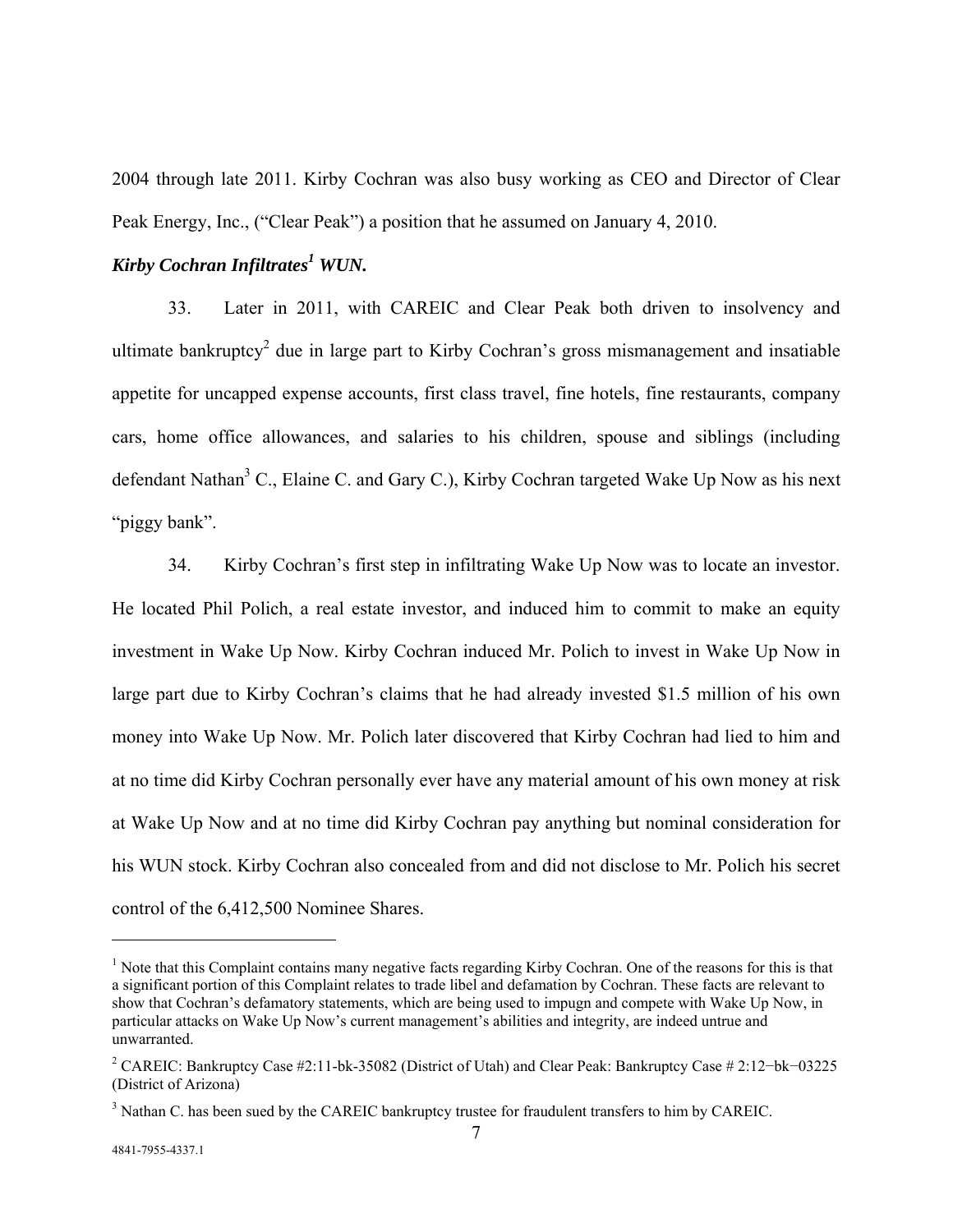35. After getting a commitment from Mr. Polich to invest approximately \$1 million into Wake Up Now, Kirby Cochran then contacted the Wake Up Now management and indicated that he could raise millions of dollars for Wake Up Now, but that nobody in his network of investors would invest unless Kirby Cochran was appointed CEO of Wake Up Now.

36. After some thrashing among the Wake Up Now management team, the Wake Up Now Board of Directors agreed to appoint Kirby Cochran as CEO on August 1, 2011 with several dissenting members of management leaving WUN.

### *Kirby Cochran Takes Control of Wake Up Now*

37. As he had done at  $CAREIC<sup>4</sup>$ , as CEO at Wake Up Now, Kirby Cochran attempted to take total control of Wake Up Now by causing the resignation of all dissenting board members, such as founder Troy Muhlestein and early director Jon Holbrook, causing the Board to grant him two board votes, ceasing all stockholder meetings, and ceasing all formal board meetings. Indeed, during his tenure, Wake Up Now held no stockholder meetings and only one board meeting. Kirby Cochran also caused the termination or resignation of all dissenting employees and members of management.

38. As another tactic to ensure his desire to control matters, Kirby Cochran created a substantial number of secret side-deals and promises with employees, managers, and investors with the implicit requirement that in order for the counterparties to profit from the side-deals, loyalty to, and protection of, Kirby Cochran was required.

 $\overline{a}$ 

<sup>&</sup>lt;sup>4</sup> See CAREIC Bankruptcy Case #2:11-bk-35082 (District of Utah), wherein Kirby Cochran required that he have unilateral managerial control over nearly all corporate activities and functions. CAREIC lost approximately \$70 million in equity investor funds.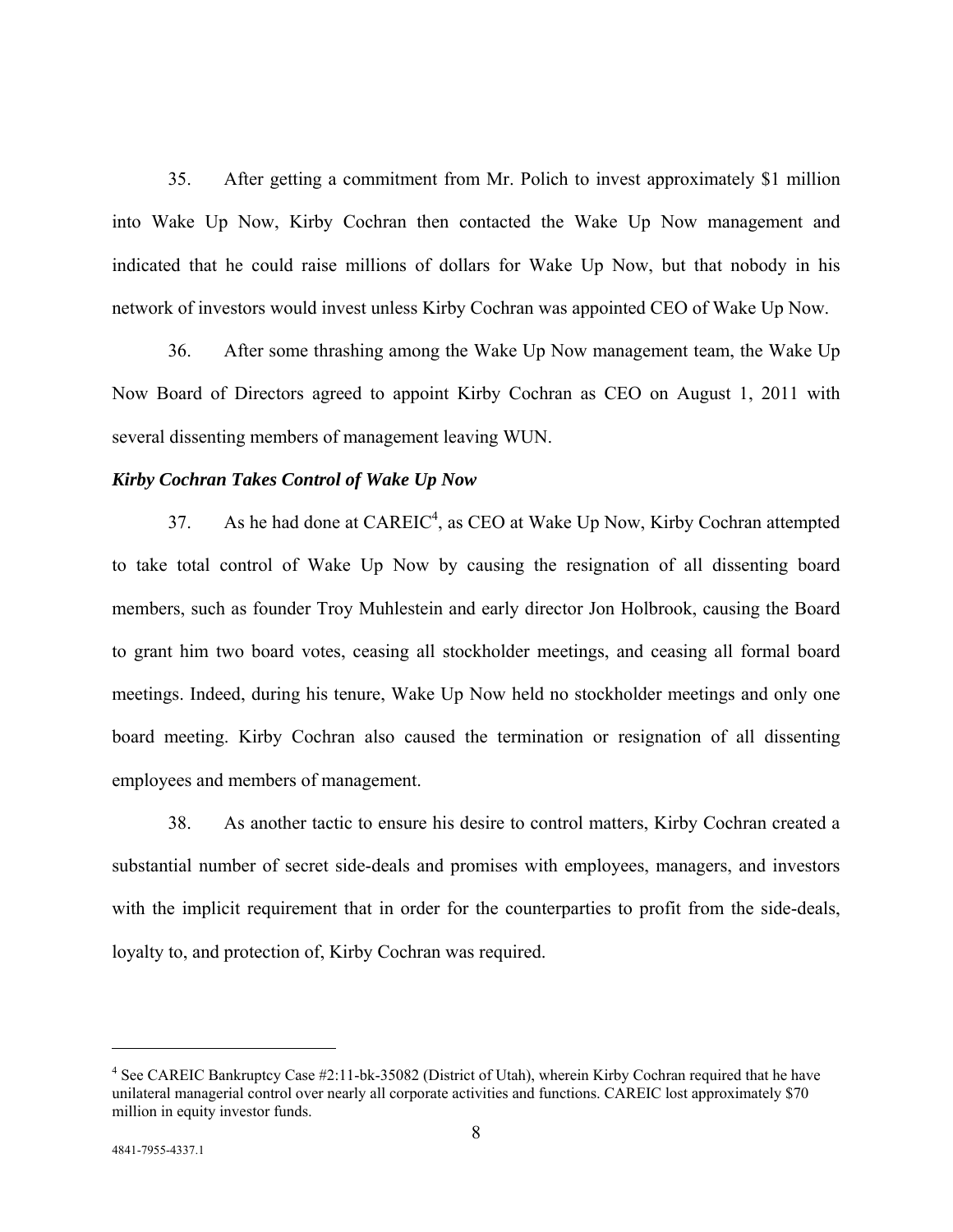39. Kirby Cochran also installed cameras around the Wake Up Now offices at 5252 Edgewood Drive, and even admitted to at one time secretly wiretapping executive offices there.

40. However, due to the fact that Kirby Cochran had over \$1 million in judgments against him (State of Utah Courts, Case #136403300 and #120902142), and was being threatened by a bankruptcy trustee who later sued him for breach of fiduciary duties and fraud in late 2014 for his actions as CEO of CAREIC, (U.S. Federal Case # 2:14-cv-00788), Kirby Cochran was unable to acquire voting control of Wake Up Now's stock, a problem that later allowed him to be jettisoned from Wake Up Now after his leadership had, pursuant to his *modus operandi*, placed Wake Up Now in a precarious financial situation.

41. As CEO at WUN, Kirby Cochran controlled or was involved in all aspects of WUN's business and had access to all of WUN's confidential information, including contact information on all IBOs, financial condition, financial planning, financial strategy, identity of the top producing IBOs, top vendors, best selling and most profitable products and most profitable markets (countries), top producing markets, sales data, and business and marketing plans.

42. Kirby Cochran used his position to travel throughout WUN's markets in the U.S., and South America and developed relationships with top IBOs and leaders, the life-blood of generating and growing sales revenues for WUN.

43. On October 21, 2013, Kirby Cochran executed a Confidentiality, Non-Compete, Non-Solicitation, and Non-Disclosure Agreement with WUN (the "KC Agreement") (Exhibit E).

44. Kirby Cochran's son and co-defendant Nathan C. also signed a substantially similar Agreement (the "NC Agreement") (Exhibit F).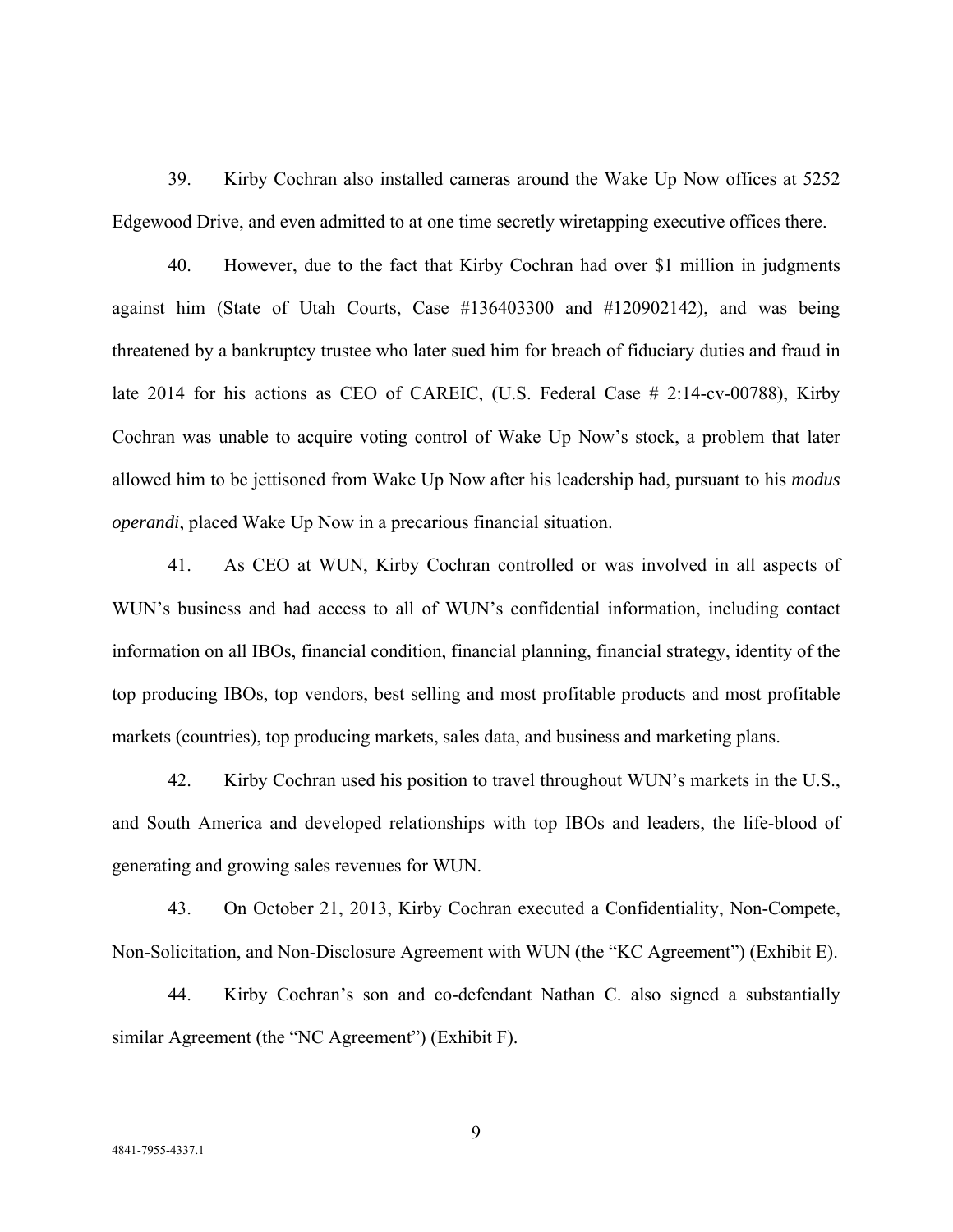45. Due to the fact that he had over \$1 million in judgments against him, and was being threatened by a bankruptcy trustee (a forensic accountant) who later sued Kirby Cochran for tens of millions of dollars for fraud and breach of fiduciary duties in late 2014 for his actions as CEO, Kirby Cochran insisted that WUN pay him only minimum wage (so that he qualified for health care and other corporate benefits).

46. However, Kirby Cochran secretly arranged that he be compensated in ways outside of his creditors reach or knowledge by causing WUN to pay his credit card bills which featured tens of thousands of dollars of charges each month, including significant personal expenditures. In addition, Kirby Cochran caused WUN to pay for dozens of unnecessary personal trips across the world which included first-class and business class international air accommodations, nights in some of the world's finest hotels, and meals at fine restaurants.

### *Kirby Gets "Loving Brother" Gary C. In On The Action*

47. Kirby Cochran and his brother Gary C. have been padding each others pockets for years.

48. In the 1990s, Gary C. cut Kirby Cochran into ABS, Inc., Gary C.'s speaking and sales company.

49. The Cochran brothers lived a lavish lifestyle at the expense of ABS, which included fine meals, travel, homes, personal use of the ABS "company" jet, and apparently gross mismanagement.

50. With all of its resources depleted, in large part due to the lavish spending by the Cochran brothers, ABS was unable to pay dividends to its investors, much less a return of principal, or to pay its creditors.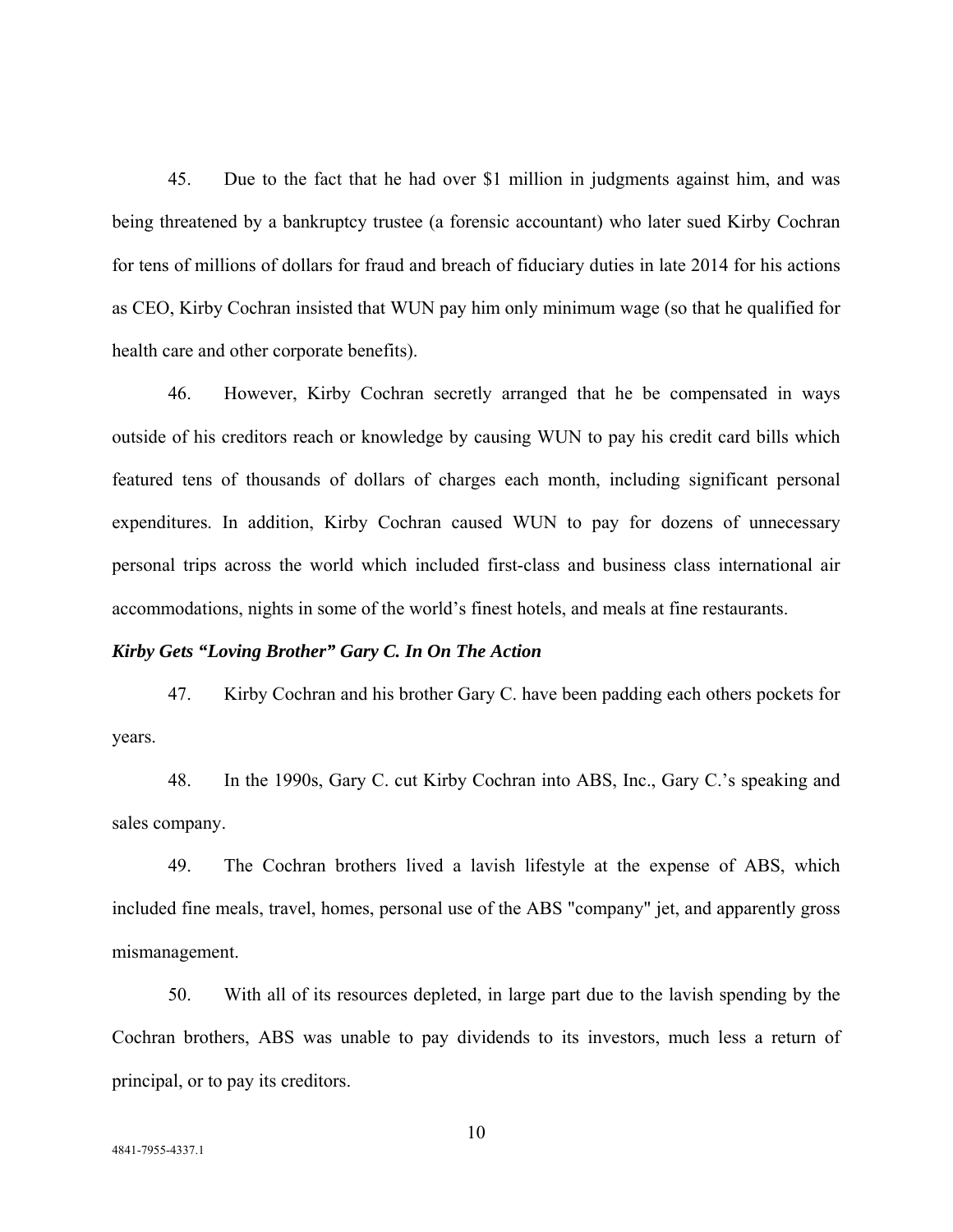51. Moreover, ABS became subject to a myriad of regulatory and tax issues across a number of states and went into bankruptcy (Case #2:91-bk-26927). Trustee Roger Segal, Esq. and John Morgan, Esq., now a U.S. Trustee, pursued the Cochran brothers in the courts for years.

52. Once the dust settled from ABS, the Cochran brothers once again commenced padding each other's pockets and cutting the other into business deals, more recently through WUN and now Global.

53. In the days leading up to Kirby Cochran's official appointment as CEO of WUN, Kirby Cochran duped WUN's management into signing a sham "consulting agreement" with Kirby Cochran's nominee company Vestry. In exchange for illusory services that were never intended to be, and never were, performed by Vestry, the consulting agreement required WUN to pay Vestry \$4.00 per month per active salesperson. At no time has WUN's profit exceeded \$4.00 per active salesperson per month, meaning that Kirby Cochran masterminded a contract to suck 100% of the profits from WUN into his secret nominee Vestry. (See "Amended and Restate Contract for Services") (Exhibit G)

54. After becoming CEO and Chairman, Kirby Cochran fired the WUN officer who signed the consulting agreement on WUN's behalf.

55. On January 20, 2012, Kirby Cochran caused the entire sham Vestry contract to be assigned to Gary C. (See notarized "Assignment and Assumption Agreement") (Exhibit H). On that same day, Kirby Cochran caused to be transferred the 6,412,500 Nominee Shares to Gary C. (*see Id*.). Based in the average trading price of WUN's stock at the time, the 6,412,500 Nominee Shares were valued at approximately \$2,565,000. Based on WUN's current stock price, the current paper value is \$6,540,750.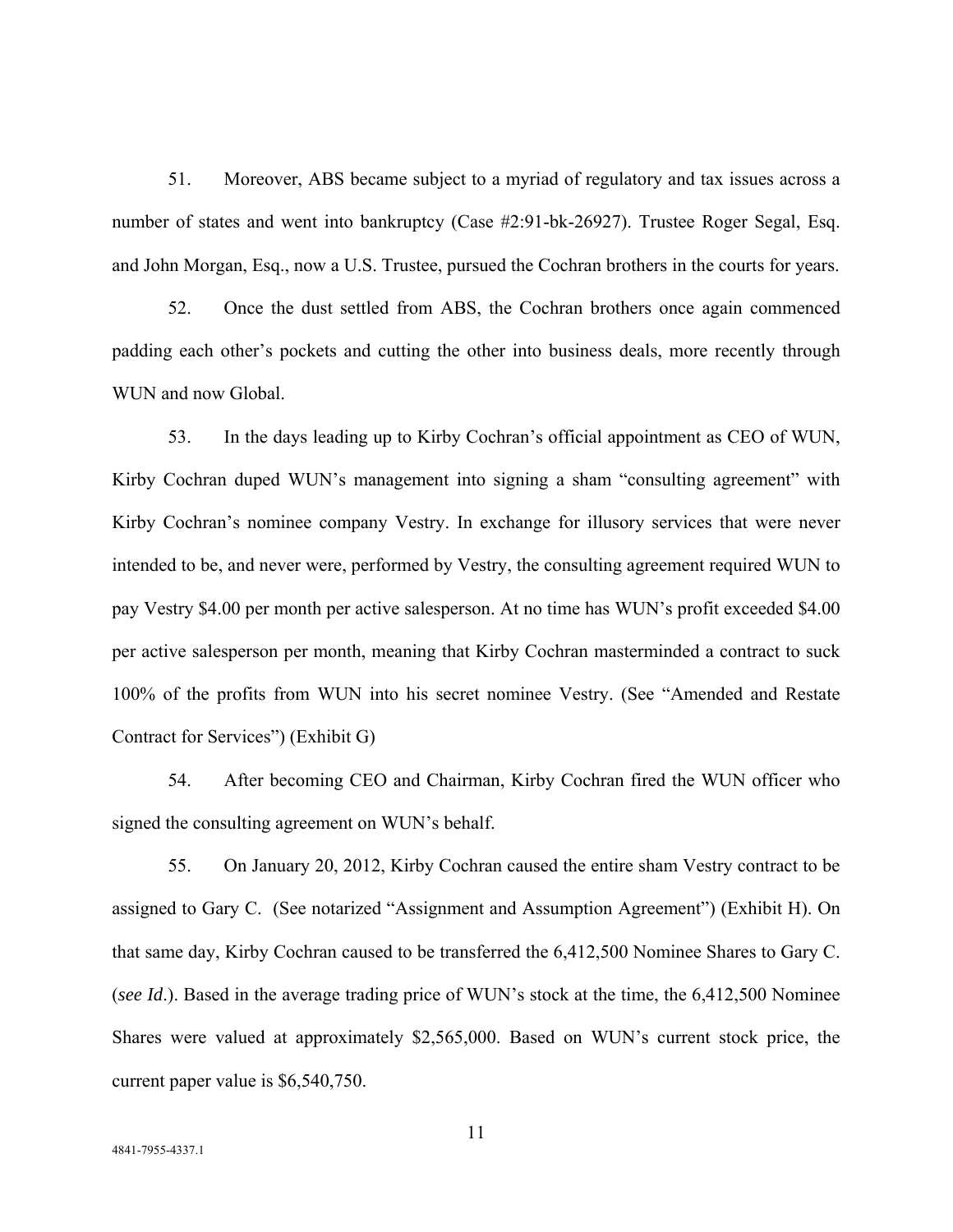56. As if the obligation for WUN to pay 100% of profit margins through the Vestry sham "consulting contract" were not enough, Kirby Cochran also caused WUN to hire Gary C. as a "consultant" with no responsibility or oversight. Kirby Cochran caused Gary C. to be paid \$167,953 "salary" and "dividends" between February 23, 2012 and the time that the Cochran brothers were removed in September 2014. On information and belief, Gary C. directed some of this money back to Kirby Cochran.

57. In addition, based on information and belief, between March and August 2013, Gary C. sold a significant portion of WORC's public float in the market during a stock run-up. The sales resulted in great personal profit to him.

58. Gary C. did virtually nothing for WUN and only spent his time ghost-writing a disorganized vanity book for Kirby Cochran entitled "The Wolf Mentality". Despite the fact that WUN has been unable to sell enough copies to cover the book's printing costs, Gary C. is astonishingly demanding that WUN pay him additional cash royalties for the book.

59. It is little wonder that Gary C. made a Facebook post on January 20, 2015 refuting claims circulating that Kirby Cochran is a con-man, while admitting to aiding and abetting Kirby Cochran, Wach and Rosales involvement with Global, and admitting that Kirby Cochran "helped to enhance my life both personally and financially". (See Facebook Post "from a loving brother" by Gary C., dated January 20, 2015) (Exhibit I).

## *Contractual and Other Violations*

60. In consideration for the salary and benefits he would be receiving and in an effort to protect WUN's confidential information and IBO and customer goodwill, Kirby Cochran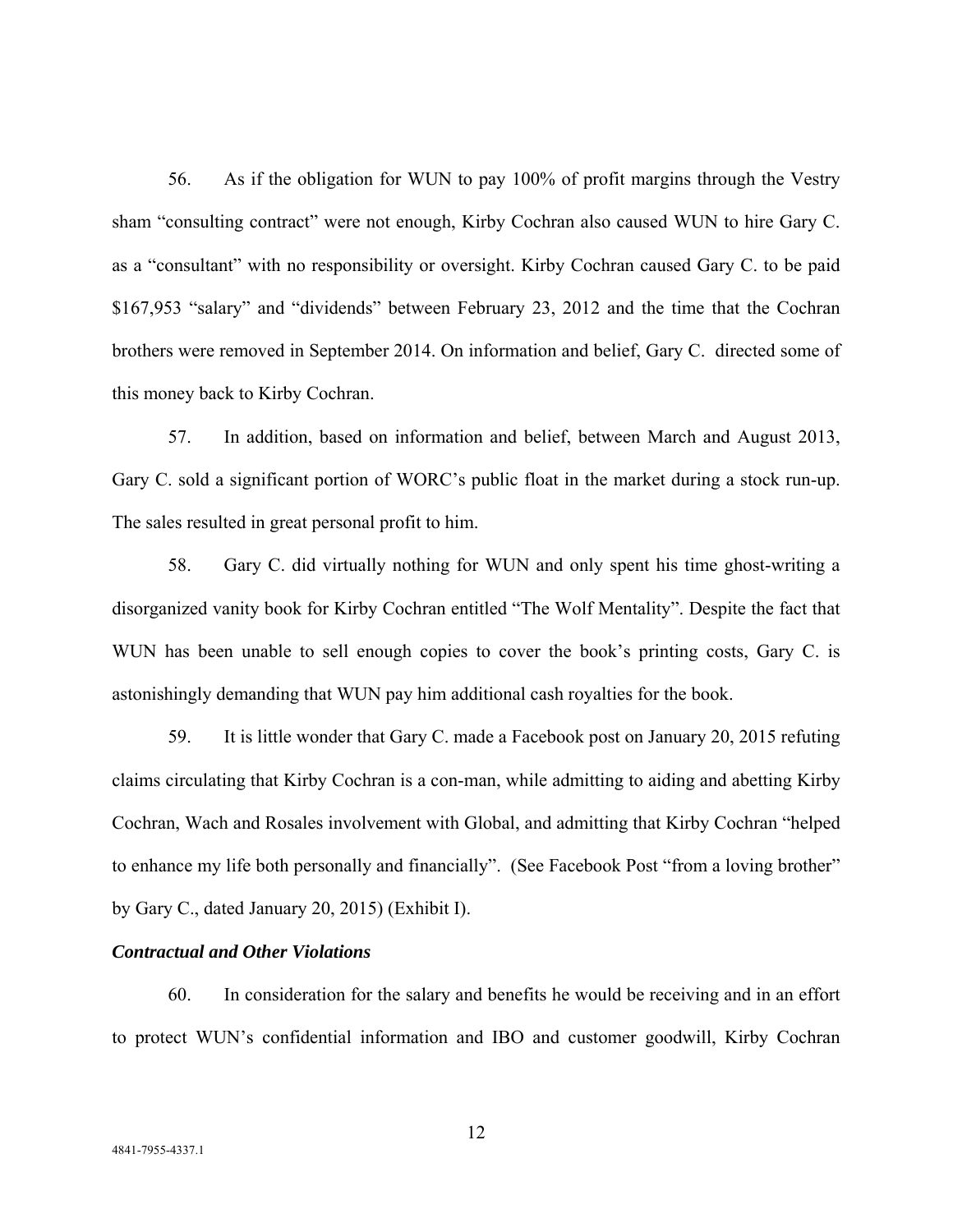became bound by noncompetition, nonsolicitation, and confidentiality covenants contained in the

KC Agreement.

61. In their respective noncompetition covenants, Kirby Cochran and Nathan C.

agreed as follows:

## COVENANT NOT TO COMPETE

2.1 Covenant. I agree that I will not directly or indirectly compete with WakeUpNow (as defined in Section 2.2 below), in any geographic area in which WakeUpNow does business, both during the term of this Agreement from the date of this Agreement and for a period of two (2) years from the date my status as an employee with WakeUpNow terminates for any reason.

2.2 Direct and Indirect Competition. I agree that the phrase "directly or indirectly compete" shall include owning, managing, operating, controlling, or participating in the ownership, management, operation, or control of, or being connected with or having any interest in, as a stockholder, director, officer, sole proprietor, partner, or otherwise (except as an employee, consultant, assistant, or advisor), any business (other than WakeUpNow's) which is the same as, or similar to, or competitive with any business conducted or to be conducted by WakeUpNow or any of WakeUpNow's subsidiaries, or inducing employees of WakeUpNow to leave WakeUpNow's employ; provided, however, that this prohibition shall not apply to my ownership of less than one percent (1%) of the voting stock in companies whose stock is traded on a national securities exchange or in the over-the-counter market.

62. Kirby Cochran's and Nathan C.'s nonsolicitation covenant states as follows:

3.3 Non-Solicitation Upon Termination of Employment. For two years following the termination of my employment with WakeUpNow for any reason, I will not directly or indirectly solicit or attempt to solicit the business of any of the customers, clients, or vendors of WakeUpNow who became known to me while I was employed by WakeUpNow either for myself or for any other person or entity, if such solicitation is competitive with the business of WakeUpNow. Moreover, for two years following the termination of my employment with WakeUpNow for any reason, I will not directly or indirectly solicit or attempt to solicit the services of any employees of WakeUpNow, either for myself or for any other entity.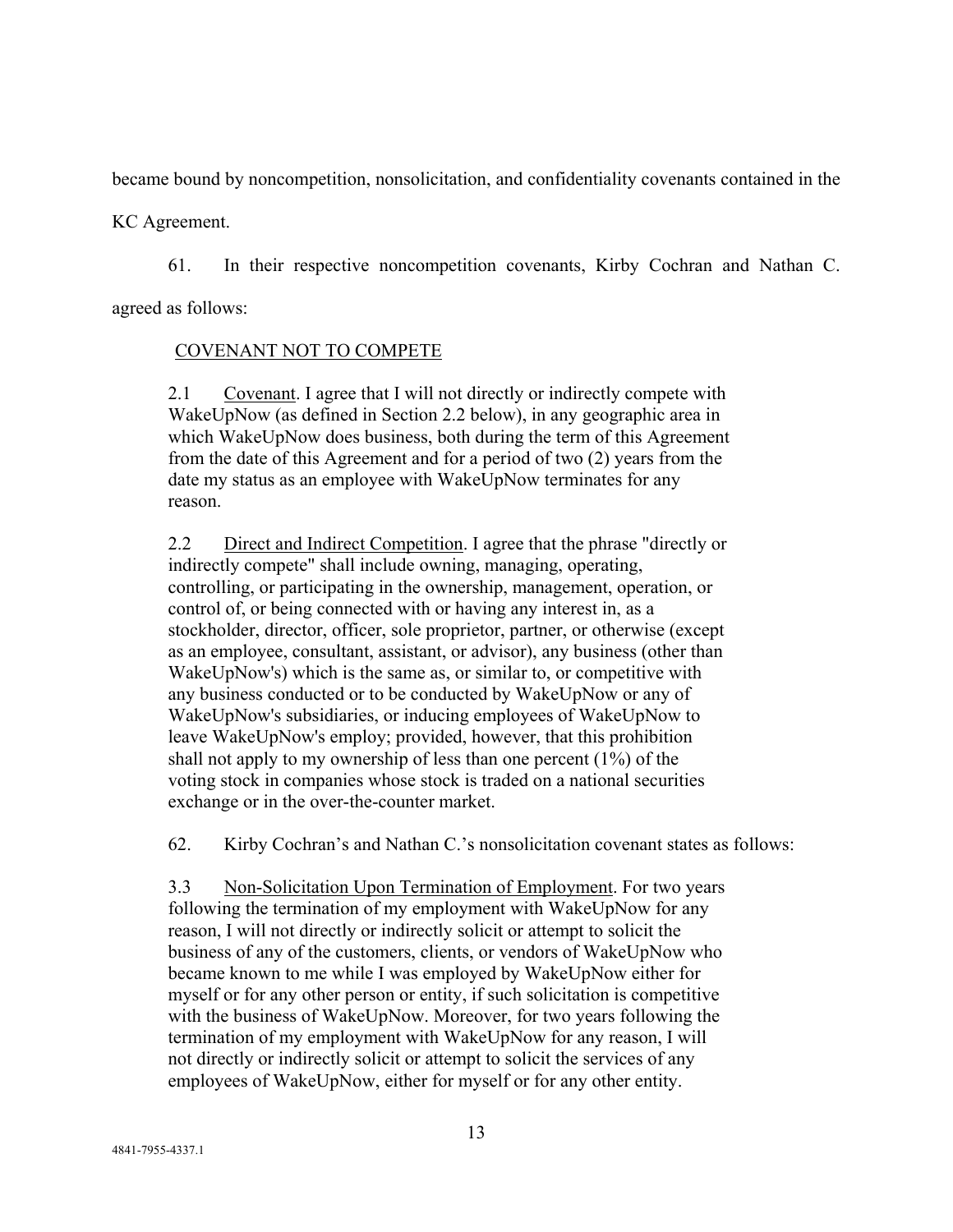KC Agreement, § 3.3; NC Agreement, § 3.3.

63. The reason a two-year non-compete period was chosen was to ensure that WUN would have sufficient time to give Kirby Cochran's replacement the opportunity to develop the same relationships of trust with WUN's IBOs (IBOs sales efforts are the substantial source of revenue to WUN). Additionally, WUN forecasts and plans its business for at least a year in advance. Thus, the two-year period is necessary to ensure that a competitor does not have the competitive advantage of knowing what WUN's marketing plan and products will be for the ensuing year.

64. In the confidentiality covenant, Kirby Cochran agreed as follows:

Obligation Not to Disclose. At all times, both while I am employed with WakeUpNow and after the termination of my employment with WakeUpNow for any reason, I will keep in strict confidence all Confidential Information and I will not use or disclose any Confidential Information or anything relating to it in whole or in part, nor permit others to use or disclose it in any way, without the prior written consent of WakeUpNow, except as may be necessary in the ordinary course of performing my duties as an employee of WakeUpNow.

KC Agreement, § 1.3; NC Agreement, § 1.3.

65. Kirby Cochran agreed to return to the Company upon his termination all of the Company's property, and "immediately return whatever was taken and not thereafter retain any copies, information, or other property of WakeUpNow." *See id*., § 1.1.

66. Notwithstanding the requirement to return all property, Kirby Cochran did not return a single file, continues to use a new Apple MacBook laptop, and a new iPhone 6, all purchased and owned by WUN. Despite recently claiming that he had nothing to do with Wake Up Now after October 1, 2014, for months he kept possession of and continued to drive a new 2014 Jeep Grand Cherokee which he had induced Wake Up Now to purchase for his use.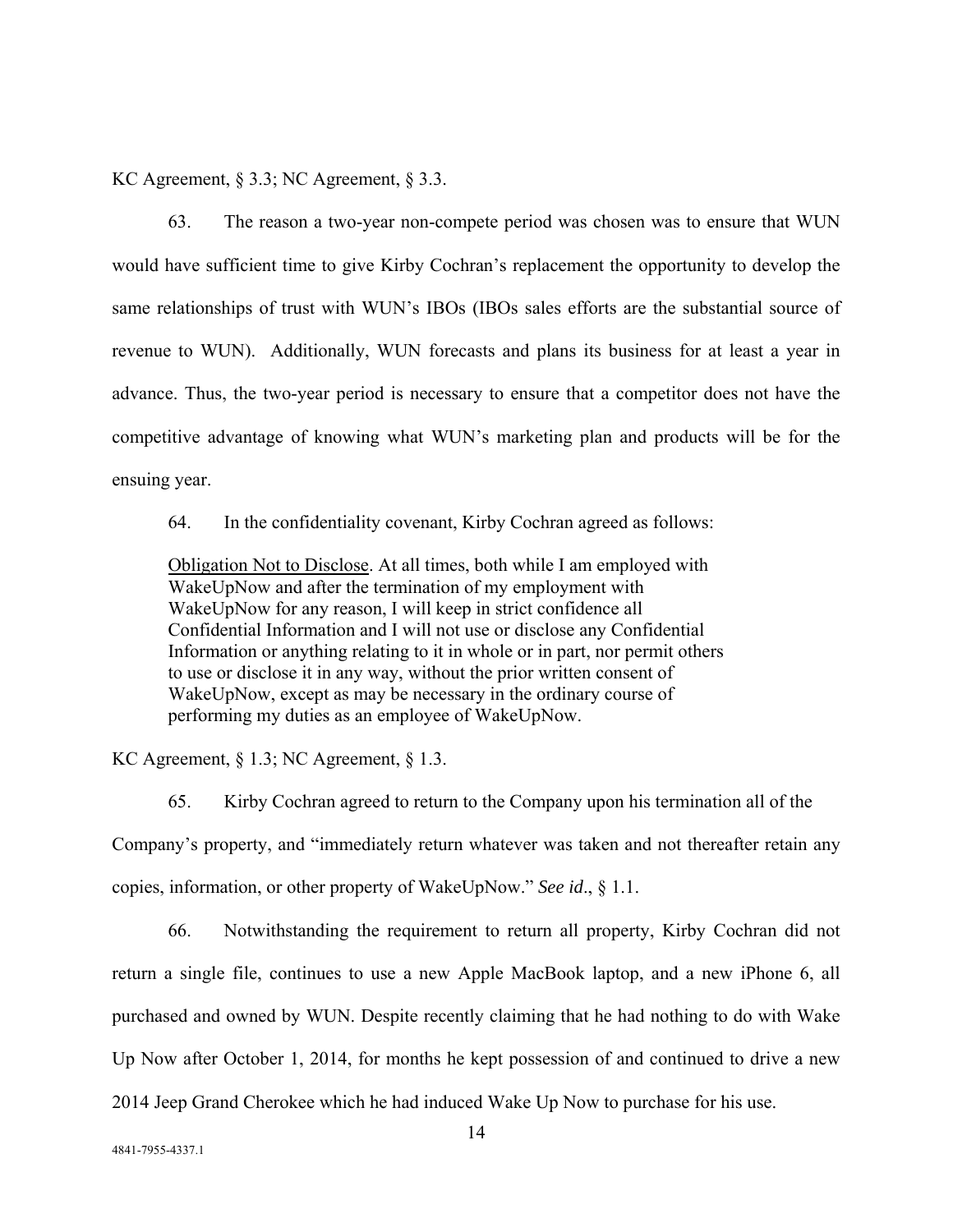### *WUN Entrusted to Kirby Cochran Its Goodwill and Confidential Information*

67. With the covenants of the Agreement in place, WUN entrusted Kirby Cochran, as CEO, with contact information on all IBOs, identity of the top producing IBOs, top producing markets, sales data, and business and marketing plans, improvements, techniques, services, marketing plans, product plans, strategies, forecasts, financial condition, financial planning, financial strategy, and other confidential information. Kirby Cochran's position as CEO required Kirby Cochran himself to work with top IBOs, deal with WUN's financial condition, plan the company's future markets, business plans, and strategic future planning.

"Confidential Information" is defined in the KC Agreement and NC Agreement as:

## CONFIDENTIALITY

1.1 Confidential Information. I recognize that WakeUpNow now possesses or will possess information of a confidential or secret nature in both written and unwritten form that has unique commercial value in the business in which WakeUpNow is engaged (hereinafter referred to as "Confidential Information"). For purposes of this Agreement, Confidential Information includes, but is not limited to, trade secrets, processes, methods, computer programs or databases, data, know-how, inventions, improvements, techniques, services, marketing plans, product plans, strategies, forecasts, and customer or vendor lists, whether belonging to WakeUpNow or to any of its customers, clients, vendors, or suppliers. I understand that my employment with WakeUpNow creates a relationship of trust and confidence between me and WakeUpNow with respect to the Confidential Information that I may learn or develop as a result of my employment with WakeUpNow. I agree that, if I have inadvertently taken anything belonging to WakeUpNow without prior written permission from WakeUpNow, then, upon discovering or being informed regarding such inadvertent taking, I will immediately return whatever was taken and not thereafter retain any copies, information, or other property of WakeUpNow.

1.2 Ownership and Assignment. I agree that all Confidential Information is the sole property of WakeUpNow and its assigns. I will promptly disclose all Confidential Information to WakeUpNow upon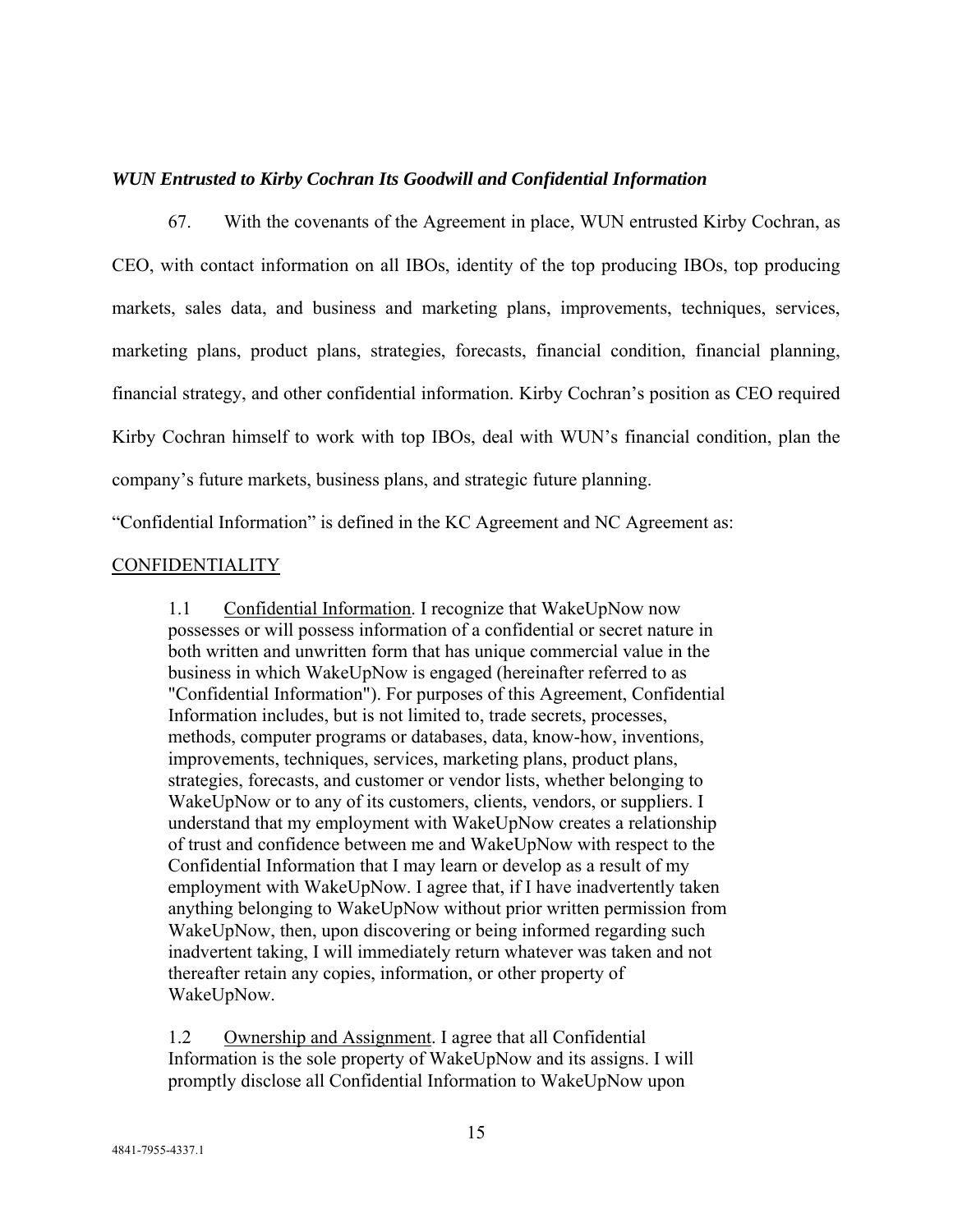request, and I assign to WakeUpNow any rights that I may have, or that I may acquire, in any Confidential Information.

KC Agreement and NC Agreement, § 1.1 to § 1.2

68. WUN also tasked Kirby Cochran with maintaining relationships with certain important IBOs. While CEO, Kirby Cochran had access to lists containing contact information and other information for WUN's best IBOs and leaders.

69. Kirby Cochran regularly met these IBOs, spoke before them, interacted with them, and developed close personal relationships with them. Kirby Cochran also directed WUN to build him up as a "visionary" leader. In this way, WUN reposited in Kirby Cochran a significant amount of its IBO and customer<sup>5</sup> goodwill.

70. Based on the goodwill vested in Kirby Cochran over the years, many of WUN's IBOs identified WUN through Kirby Cochran.

71. In addition to providing to Kirby Cochran access to WUN's IBOs and customers, WUN entrusted Kirby Cochran with developing much of WUN's Latin American markets.

72. Kirby Cochran even hired his son and co-defendant Nathan C. to act as WUN's VP of International with a focus on Latin America due to Nathan C.'s Spanish speaking abilities. Like Kirby Cochran, Nathan C. was also subject to the Confidentiality, Non-Compete, Non-Solicitation, and Non-Disclosure Agreements set out in Exhibit F.

#### *Kirby Cochran Fails to Adequately Perform as Wake Up Now CEO and is Terminated*

73. As CEO, Kirby Cochran caused excessive personal and corporate expenditures despite the Corporation's relative cash positions, engaged in side-dealings with employees and affiliates, engaged in undisclosed and/or veiled agreements with family members, including Gary

<u>.</u>

<sup>5</sup> Most IBOs are WUN customers as well.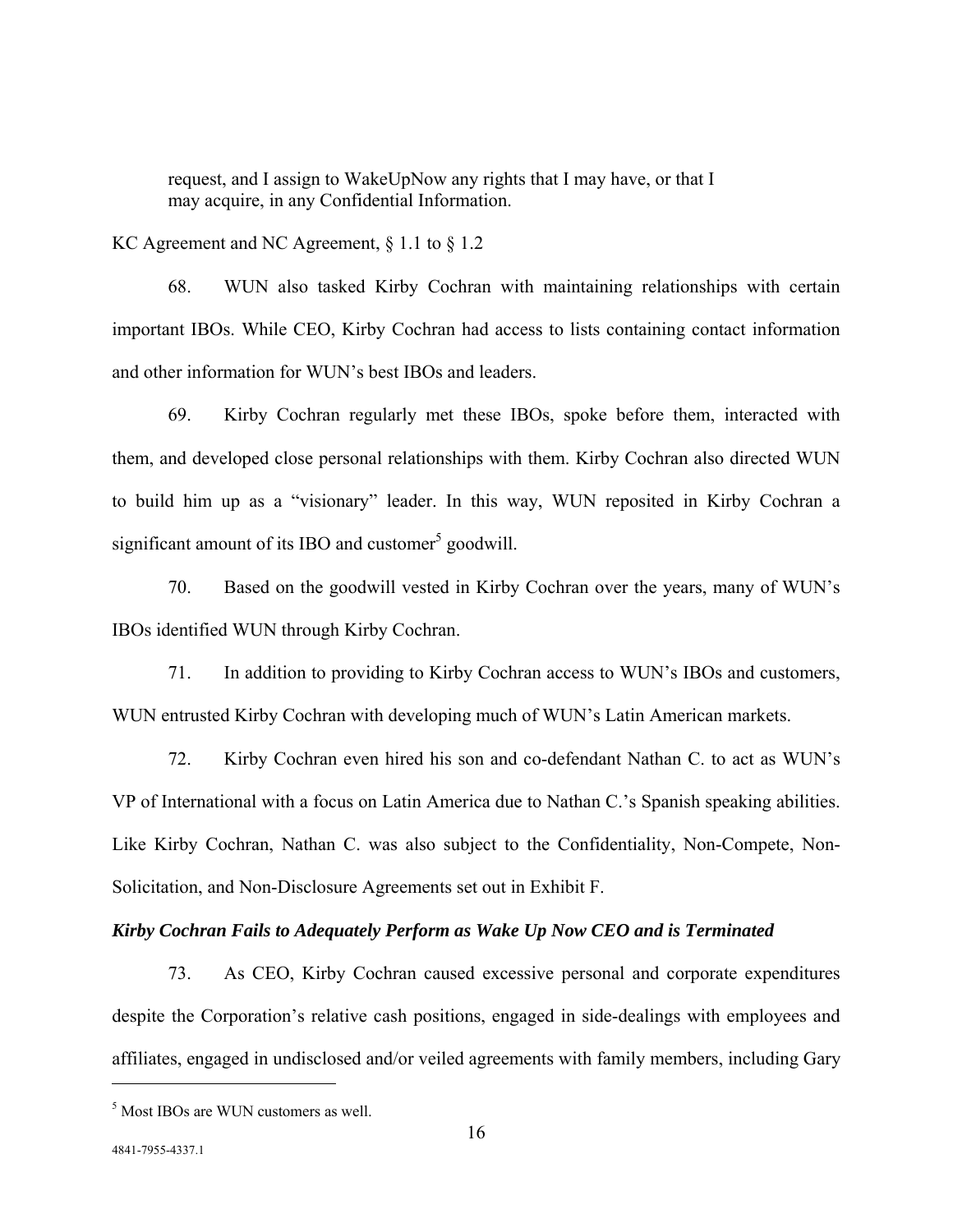C., failed to adequately plan to avoid repeated financial emergencies, nearly unilaterally caused multiple severe business disruptions and costs due to his personal insistence on internally developing software to perform critical business processes despite the existence of cost-effective off-the-shelf alternatives, distraction from personal judgments and other legal issues due to past business dealings, and negatively affecting corporate morale by installing surveillance cameras throughout employee work areas, and creepily commenting to attractive young women that he was watching over them.

74. Moreover, members of WUN's board and certain large investors had discovered that Kirby Cochran manufactured personal credibility by dishonestly taking credit for the success of a company called Headwaters, Inc. (formerly known as Covol, Inc.). In reality, Kirby Cochran was president of Covol for 9 months in 1995-96. During the time that he was President at Covol, its gross revenues were only a few hundred thousand dollars with millions of dollars of investor funded losses. Facing millions in losses, Kirby Cochran quit in 1996 citing health issues. Despite Kirby Cochran's representations, when he left Covol, its stock price (if adjusted for stock splits) differed little from the stock price at the time he started (despite a brief \$250 million market capitalization spike during his brief tenure).

75. After Kirby Cochran's departure, Covol changed its management, significantly changed its business, raised new money, and changed its name to Headwaters and most significantly, hired Kirk A. Benson, as chief executive officer & chairman of the Board who continues to serve in that capacity today. Many years after Kirby Cochran's departure, and under Mr. Benson and his team's leadership, Headwaters started to gross millions of dollars in sales, showed its first profit, and became publicly listed on the NASDAQ. Despite having little or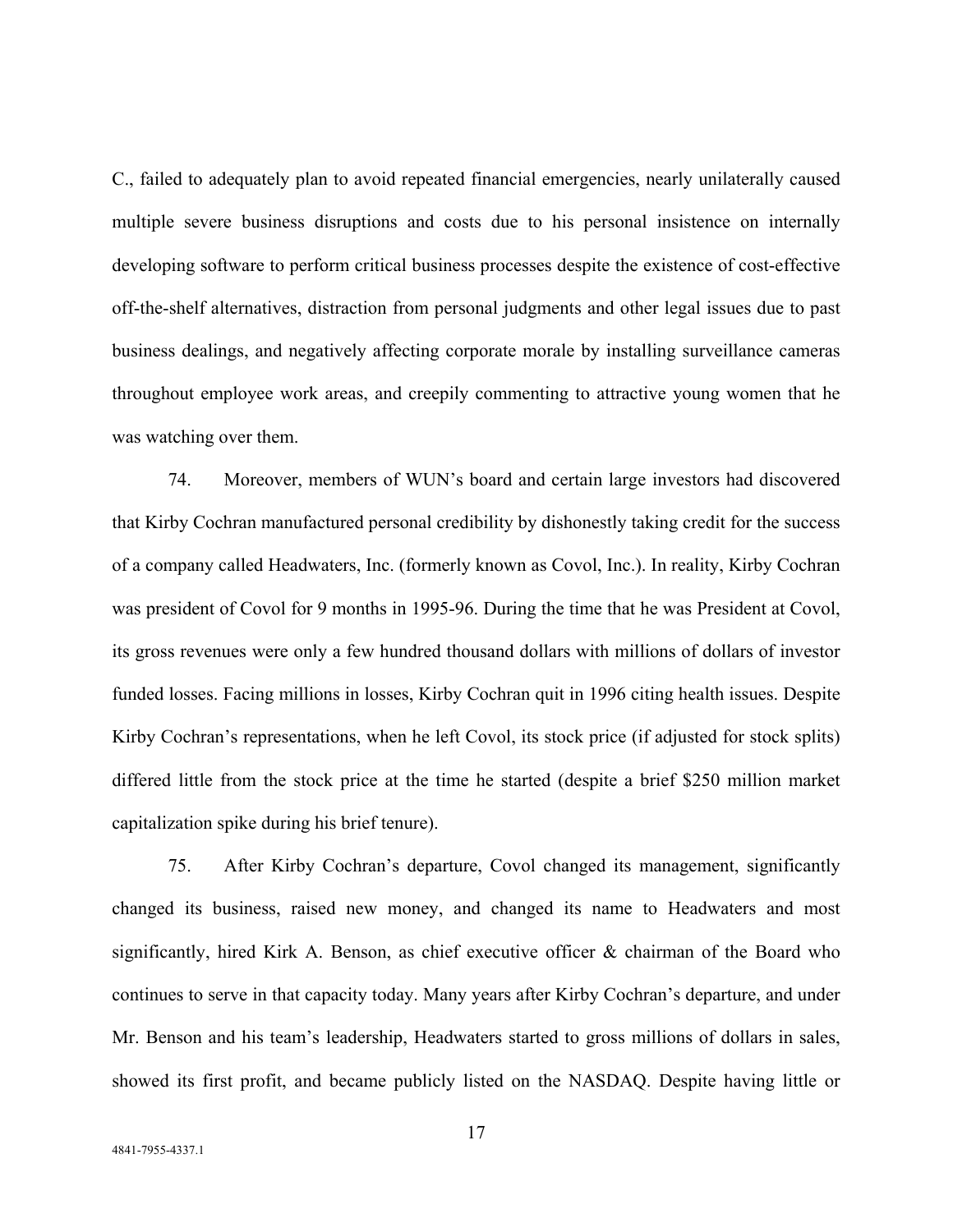nothing to do with its success, as Headwaters reached a billion dollar market cap in 2004 (8 years after his departure), Kirby Cochran started to falsely claim that it was he that built Headwaters into a billion dollar company.

76. Moreover, WUN's largest investor, which by September 2014 had invested approximately \$3 million in order to meet a series of cash shortfalls WUN faced from time to time due to Kirby Cochran's rampant and reckless spending, lost faith in Kirby Cochran's honesty due to his falsely claiming that he had personally invested over \$1.5 million in WUN when in reality, he had no, or negligible, investment in WUN.

77. Kirby Cochran also wasted approximately \$2 million dollars by purchasing and attempting to reboot the Southeast Asian operations of Veyea, Inc., a failed MLM started by James Watson, a former HR director of Utah based MLM Neways. Together with Mr. Watson, Kirby Cochran and his son collectively spent months in Malaysia, Thailand and Vietnam without evidence of any work being accomplished. Kirby Cochran even caused WUN to hire private, personal security to stop IBOs from being able to interact with him.

78. Most significantly, Kirby Cochran's desire to control all aspects of WUN's business resulted in WUN irrationally shunning third-party "commission engine" software used by substantially all direct sales companies with a multi-level compensation structure.

79. Kirby Cochran created a false narrative that third-party commission engine software, despite being used by substantially all of WUN's competitors, was prohibitively expensive and problematic.

80. Those WUN employees and consultants with technical backgrounds who objected to WUN creating its own commission engine were marginalized and often terminated.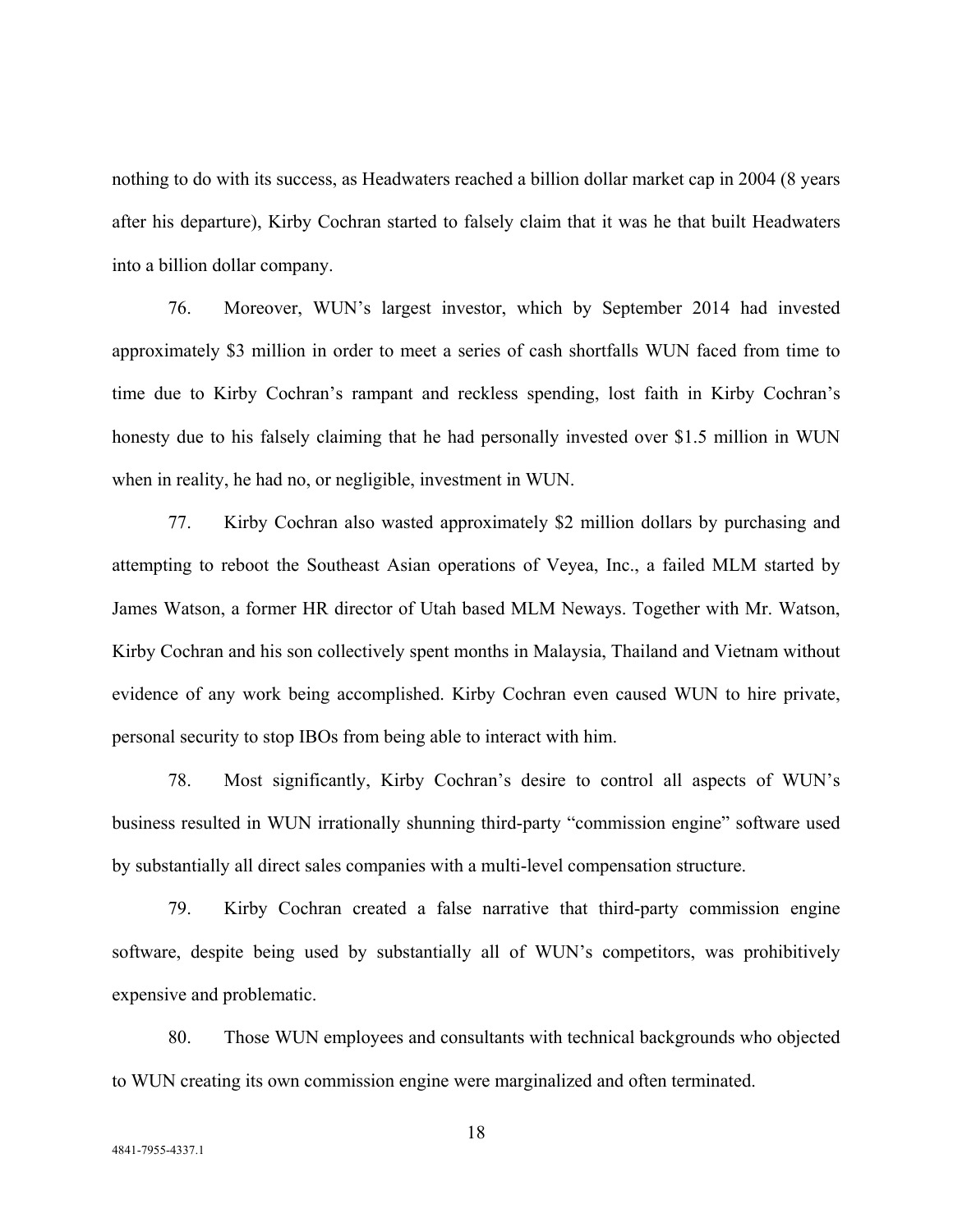81. Kirby Cochran requested that his long-time acquaintance, Ben Anderson, who is a trained and experienced computer scientist and former Senior Vice President of Novell, Inc. from 1998-2002, advise Wake Up Now in building its own software platform and commission engine (referred to by WUN as the "HUB") which would integrate all IBO sign-ups, facilitate marketing, customer sales, charge customer credit cards, facilitate credit card refunds, calculate and deliver sales commissions, and other functionality fundamentally essential and at the core of WUN's business.

82. Unsurprisingly, Mr. Anderson spoke in terms of years of development and beta testing and millions of dollars of development costs. Kirby Cochran never again invited Mr. Anderson back to WUN.

83. Kirby Cochran instead turned to a couple of ambitious young developers to "complete" the development of the HUB.

84. Chad Jardine, WUN's head of marketing at the time, who was closely aligned with the needs and interests of both WUN's customers and IBOs and had enough technical knowledge to digest the "progress" of Kirby Cochran's chosen developers, vehemently objected to the quick creation of a new HUB. Mr. Jardine was quickly marginalized and eventually fired by Kirby Cochran.

85. Over the objection of a number of advisors and management team members who were powerless to stop it, Kirby Cochran and his young developers launched the new HUB in October 2013, just 3 months after Ben Anderson had assessed the need for *years* of development.

86. Mr. Anderson was right.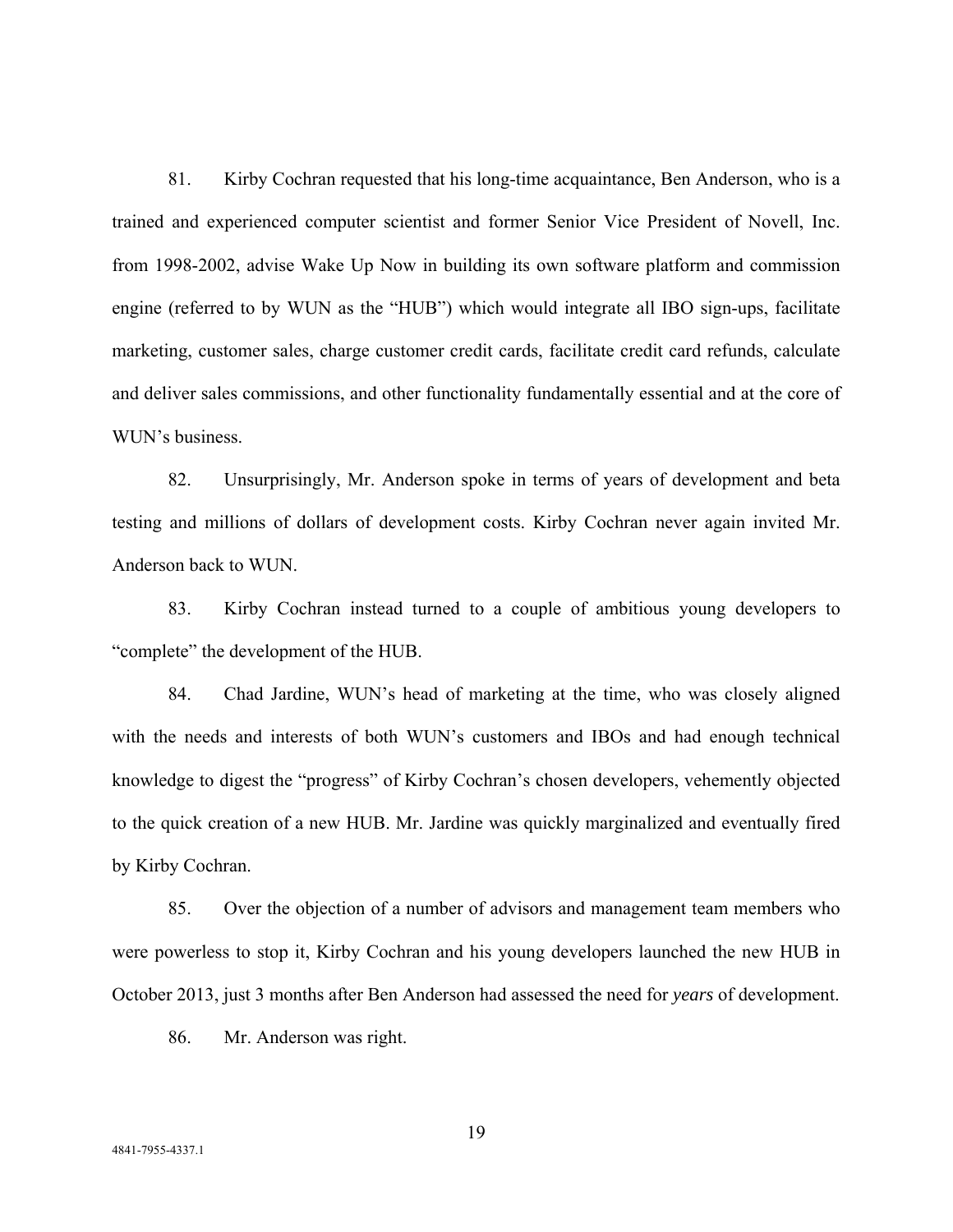87. Kirby Cochran caused the HUB to be launched without sufficient development and with no beta testing. The HUB was virtually non-functional at the time of launch. Astonishingly, Kirby Cochran's hand-picked development team had somehow destroyed the former functional HUB system in the process of launching the new HUB. There was no going back.

88. The result of the HUB debacle was disastrous. WUN became nearly totally blind to its business functions. It was unable to confirm delivery of its product, unable to determine whether products were paid for. WUN's call center had wait times for over 4 hours with disgruntled customers and IBOs who were unable to purchase product, unable to log-in to receive product, and IBOs unable to view their accrued commissions.

89. WUN, which already had an extremely liberal refund policy, commenced honoring substantially every refund request, even where products had been used and commissions paid.

90. Many customers, understandably enraged by multi-hour call center wait times, simply charged-back their purchases.

91. Despite what by necessity became a nearly no-questions-asked-refund policy, hundreds of people inquired with, or made actual complaints to, governmental agencies, including the U.S. Federal Trade Commission ("FTC"), and the Better Business Bureau.

92. Competitors pounced causing great damage to WUN's business and reputation.

93. WUN was forced to spend significant money to increase its customer support staff and even hired a third party call center, which spoke for WUN, but lacked the training and skill of most of WUN's in-house customer support agents.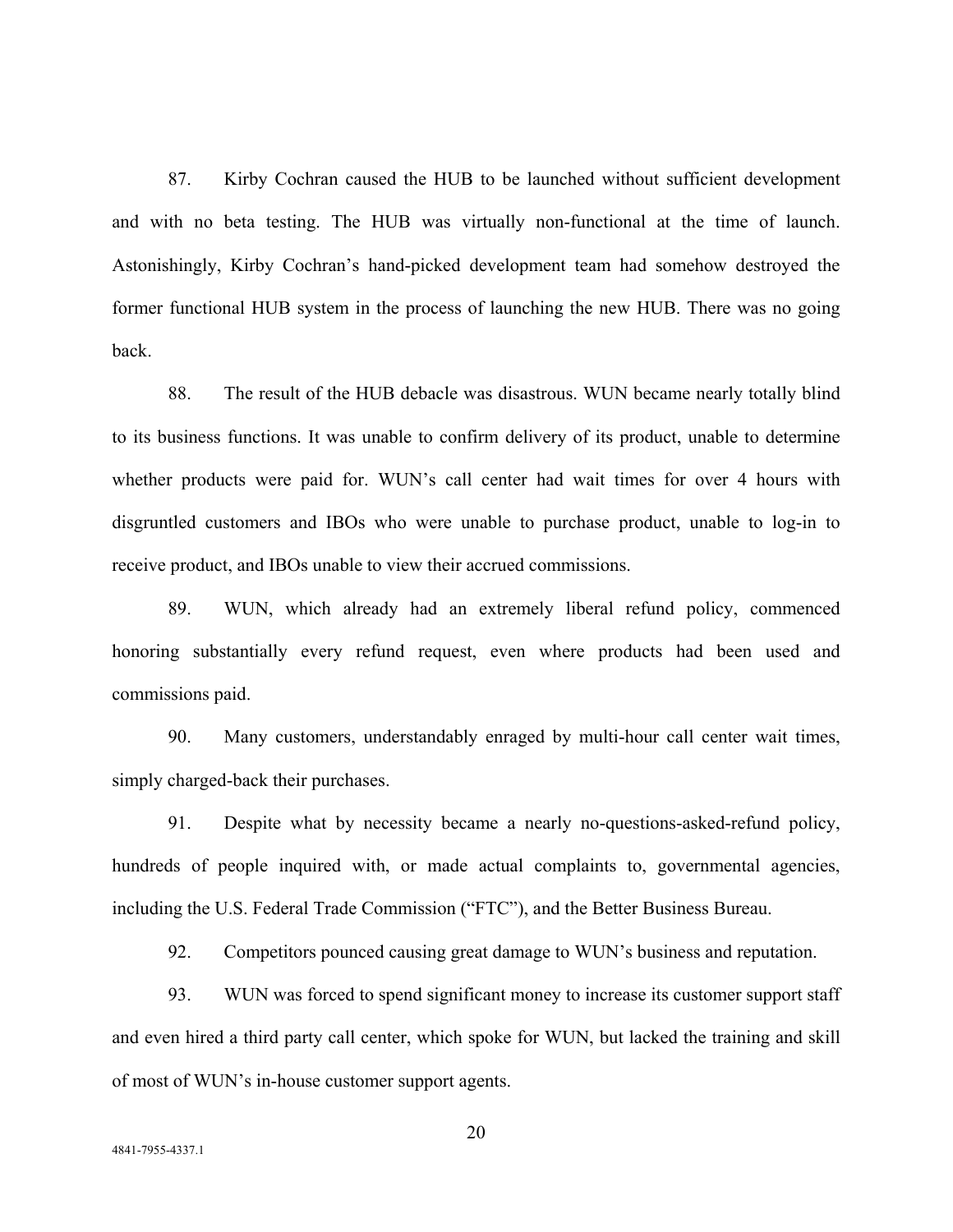94. Kirby Cochran's gross mismanagement, side-deals with family members to pay out all of WUN's profits, lavish expenditures, failed business initiatives, and the botched HUB launch placed WUN in a position where it needed millions of dollars to survive.

95. Likely remembering the negative result to them when ABS imploded, the Cochrans returned \$371,000 to WUN via two unilateral Wells Fargo Bank counter transfers to WUN in September 2014. The Cochrans excluded WUN's management and Board of Directors from any knowledge of the transfers back to WUN. Only the CFO became aware of the transfer when the teller at Wells Fargo called him after-the-fact to inquire as to why a large sum of money was being transferred into the WUN account. After the fact, the Cochrans created a writing deceptively suggesting that WUN's 32 year old CFO had somehow coordinated with the Cochrans and induced the Cochran brothers to act.

96. As the Cochran brothers inevitably knew would occur, the \$371,000 was instantly absorbed to pay the most pressing creditors, including WUN's IBOs and employees, with millions of dollars of other accrued liabilities still unmet. The payment of the \$371,000 to WUN creditors occurred prior to Kirby Cochran's termination.

97. In order to meet the acute cash shortfall caused by the gross mismanagement and obscene spending, WUN commenced several rounds of reduction in force, even terminating a number of low-paid support workers.

98. In a display of Kirby Cochran's lack of touch, he demanded that one of WUN's remaining staff members program his new, expensive company iPhone 6 (replacing his iPhone 5) even as the staff member's colleagues were cleaning out their desks. About that time, he berated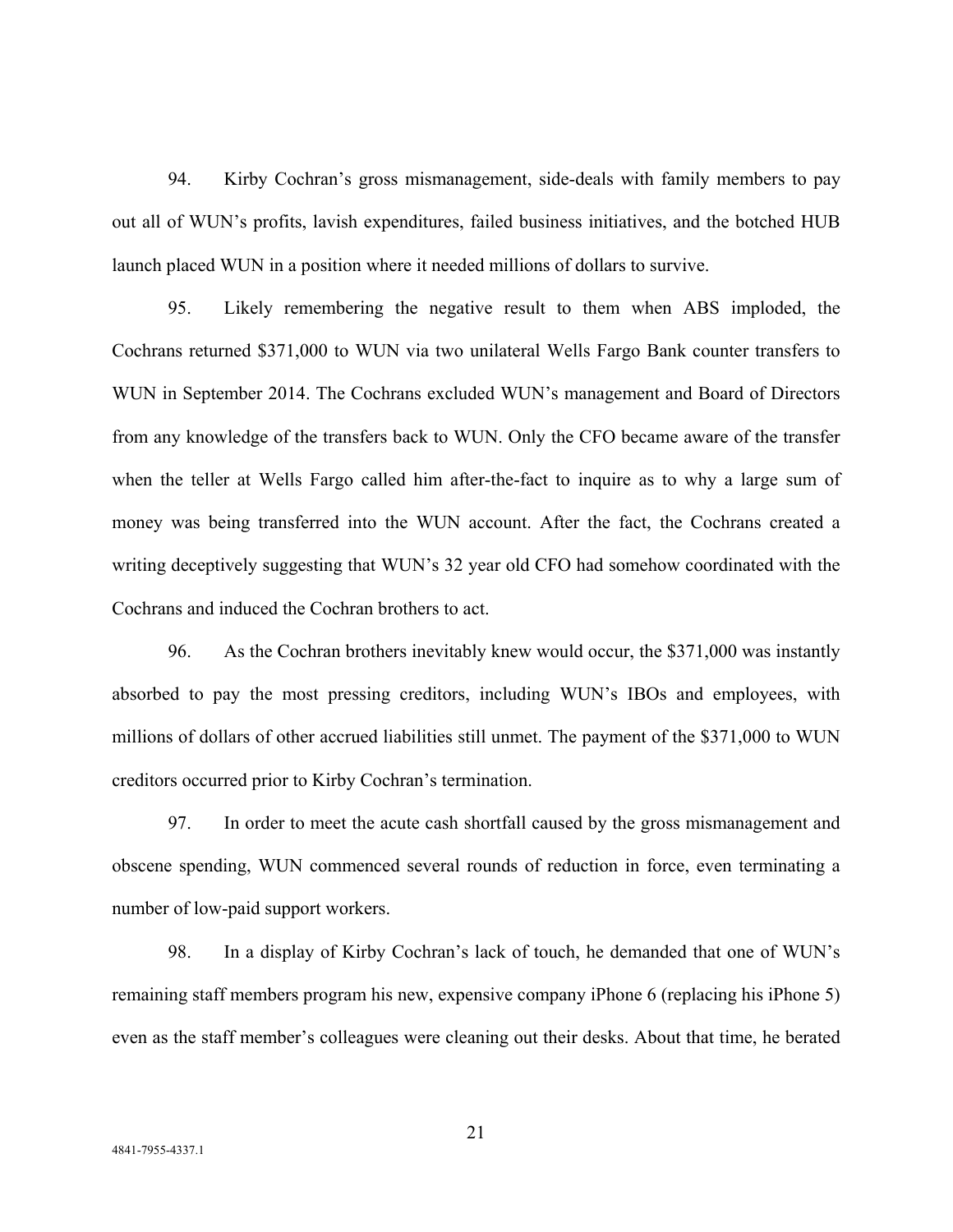another employee tasked with preparing his daily smoothie for neglecting to include carrots in the mixture.

99. Due to the foregoing, on September 27, 2014, WUN stockholders owning a majority of the voting shares of WUN removed Kirby Cochran from the WUN board of directors. That same day, the remaining members of the Board of Directors voted to have Kirby Cochran take an unpaid leave of absence as CEO for a period of at least 6 months, leaving him with the title of "Chairman" (despite being terminated from the Board). Kirby Cochran was instructed that day that he was no longer welcome to have an office on the WUN premises.

#### *Kirby Cochran goes on the War Path*

100. Kirby Cochran was indignant. He immediately went to the home of Richard Smith, one of WUN founder Troy Muhlestein's original key advisors, and invited Mr. Smith to join him in creating a new company to compete with WUN during a wild drive where Kirby Cochran sped through a windy canyon road.

101. Moreover, a few days later Kirby Cochran attempted to cherry-pick and recruit several of WUN's employees, including Josh Daily, who was the primary contact point for all of WUN's primary digital product vendors. Cochran also solicited its principal office manager.

102. Some of Kirby Cochran's comments turned from defamatory to threatening. Kirby Cochran claimed to at least one WUN employee that he had major leverage over WUN and that it was "safe" to follow him, explaining that "If I don't get everything that I am asking for, I'm going to drop an atomic bomb on this place", suggesting that he would devastate WUN.

103. Due to the behavior described above in the preceding paragraphs, on October 16, 2014, WUN's board of directors permanently terminated Kirby Cochran from all positions at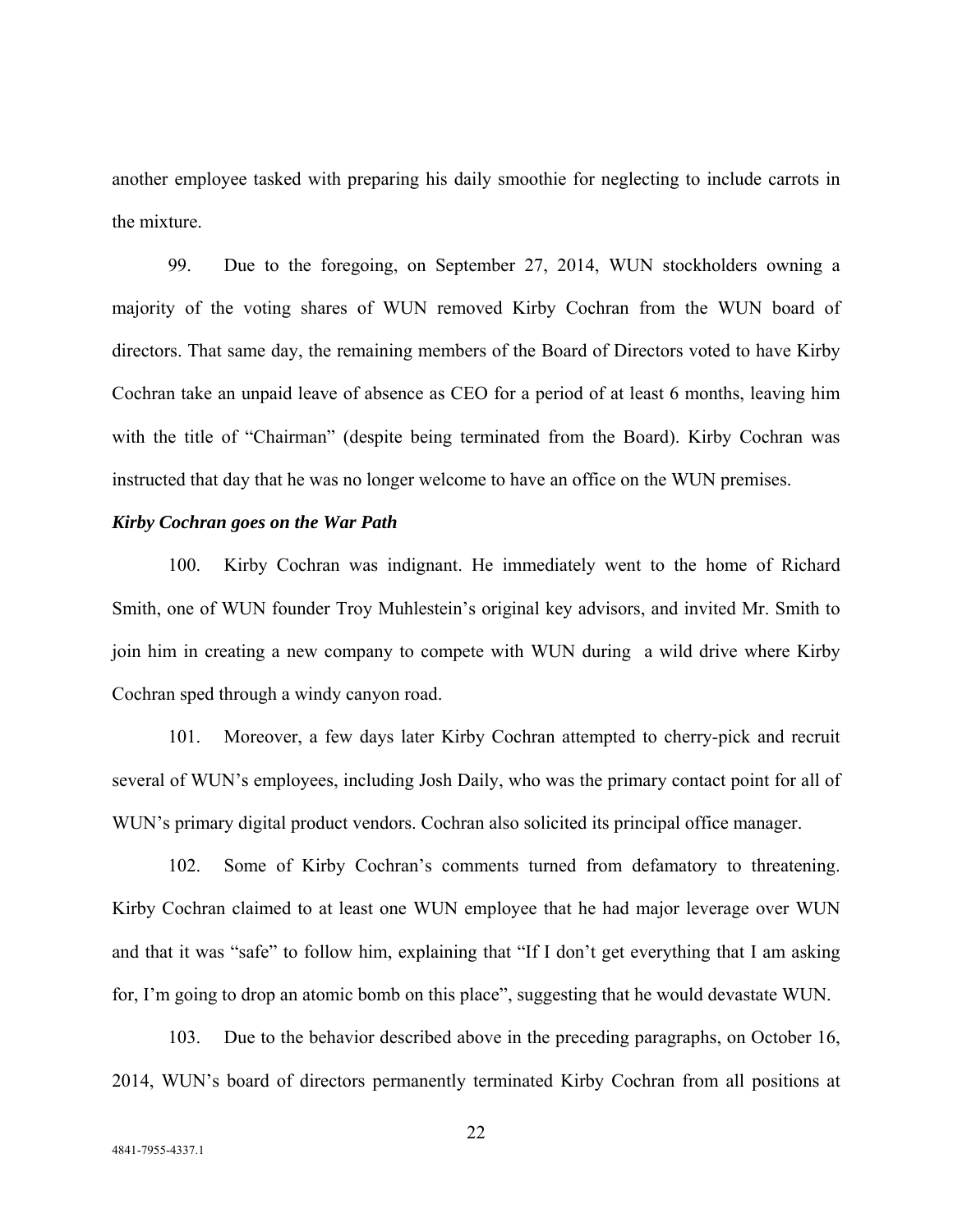WUN, including CEO and "Chairman". Prior to October 16, 2014, Kirby Cochran gave no notice that he had resigned as Chairman or any other position with Wake Up Now

#### *Kirby Cochran Launces a Full-Scale Assault on WUN*

104. Kirby Cochran then launched a full-scale assault on WUN. First, Kirby Cochran recruited his family who he had already inserted in positions of power and profit in WUN, including his son Nathan C, the former leader of WUN's Latin American markets.

105. Kirby Cochran recruited his brother Gary, one of WUN's highest paid, tasked with building up Kirby Cochran's image.

106. Kirby Cochran recruited his wife Elaine C. despite her continuing to serve as legal counsel to WUN with the specific duty of providing personal estate planning services to WUN's top IBOs and leaders who reach "pearl rank"; the very people who the Cochrans were targeting.

## *Kirby Cochran Creates Global Connection Network*

107. Kirby Cochran then formed and/or become involved with as CEO of "Global Connection Network" and caused it to commence competing directly against WUN, in the same markets, with similar products, in violation of his covenants with the company. Kirby Cochran is now aggressively marketing to many of WUN's most important IBOs and customers using the IBO customer information entrusted to his while he served as WUN's CEO.

108. Through his actions, Kirby Cochran has breached the noncompetition, nonsolicitation and confidentiality covenants of the KC Agreement. Specifically, Kirby Cochran has breached the covenant not to compete by participating in and assisting a business that is directly competitive to WUN. Kirby Cochran has breached the non-solicitation covenant by directly or indirectly soliciting WUN's IBOs and customers. Kirby Cochran has breached the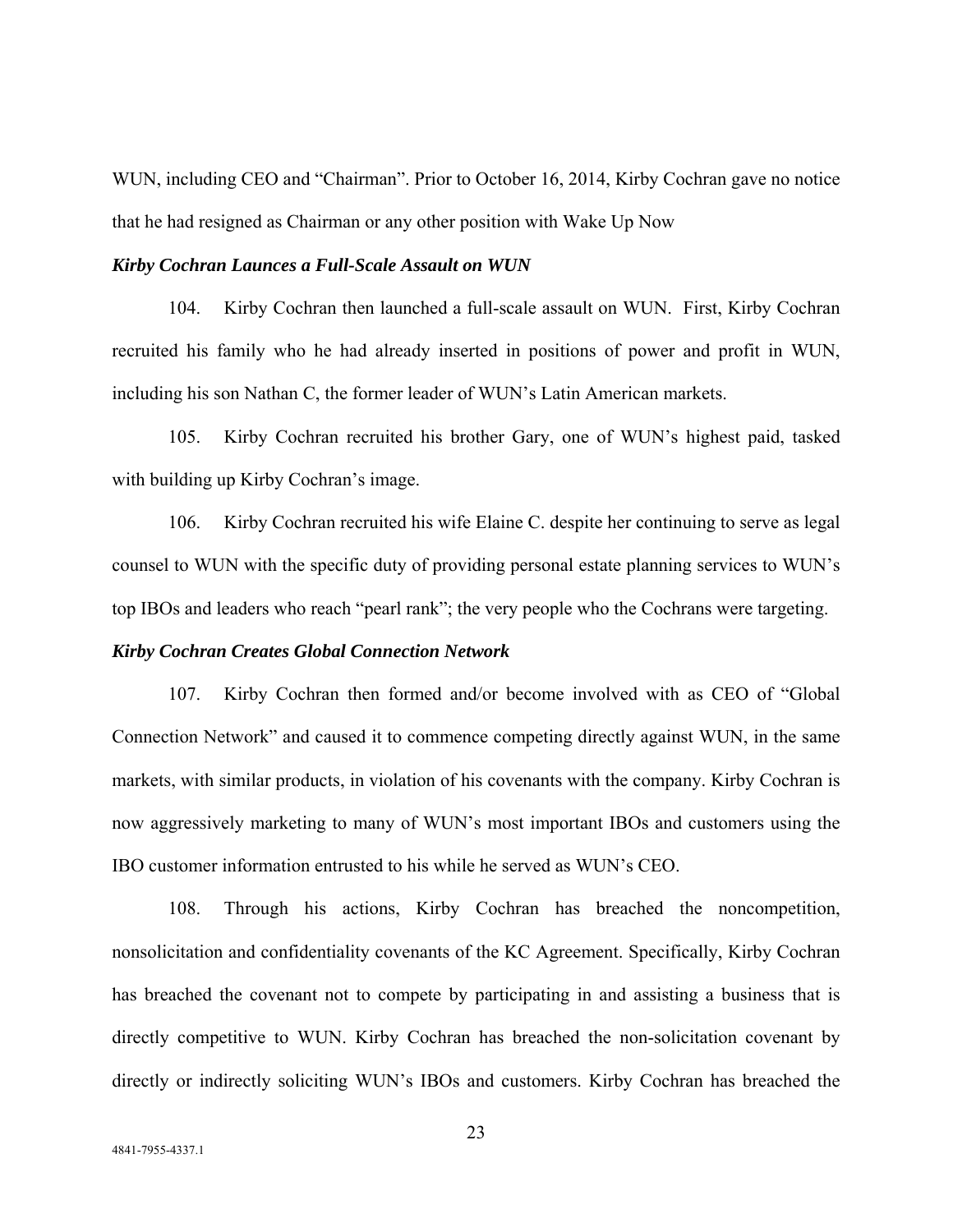confidentiality covenant by, among other things, using and sharing WUN's confidential IBO and customer information, contact information on all IBOs, financial condition, financial planning, financial strategy, identity of the top producing IBOs, top vendors, best selling and most profitable products and most profitable markets (countries), top producing markets, sales data, and business and marketing plans.

## *Kirby Cochran Drops his "Atomic Bomb" causing Defendants to breach their Fiduciary Obligations, and Ethical and Contractual Duties, to Commence Competing Against WUN, to Solicit IBOs and Customers, Divulge Confidential Information and Engage in False and Baseless Attacks on Wake Up Now, its Management and Its IBO Leaders*

109. Cochran induced Defendants Nathan C., Gary C., Rosales and Wach to join Global. Wach, who speaks fluent Spanish, participated in Global's January 1, 2015 launch webinar where he introduced Kirby Cochran as president and CEO, Gary C. as marketing strategist, and Nathan C. as head of international finance. (See screen shots from Global's January 1, 2015 webinar introducing.) (Exhibit J)

110. Through his involvement at WUN, Kirby Cochran created a relationship with Adam Rosales, the top IBO and country manager in Chile. Kirby Cochran and Rosales contacted WUN's product manufacturers in both Chile and Ecuador and requested that they produce products for Global. The Chilean factory agreed and Rosales, Kirby Cochran and Wach designed a new label to place over cans of what is, based on information and belief, an energy drink substantially similar to or identical to WUN's energy drink produced in Chile and manufactured in the same factory. (See email of Adam Rosales forwarded by Michael Wach on December 31, 2014 to Nathan C., Gary C. and Kirby C. with Axion's can design attached as an exhibit) (Exhibit K).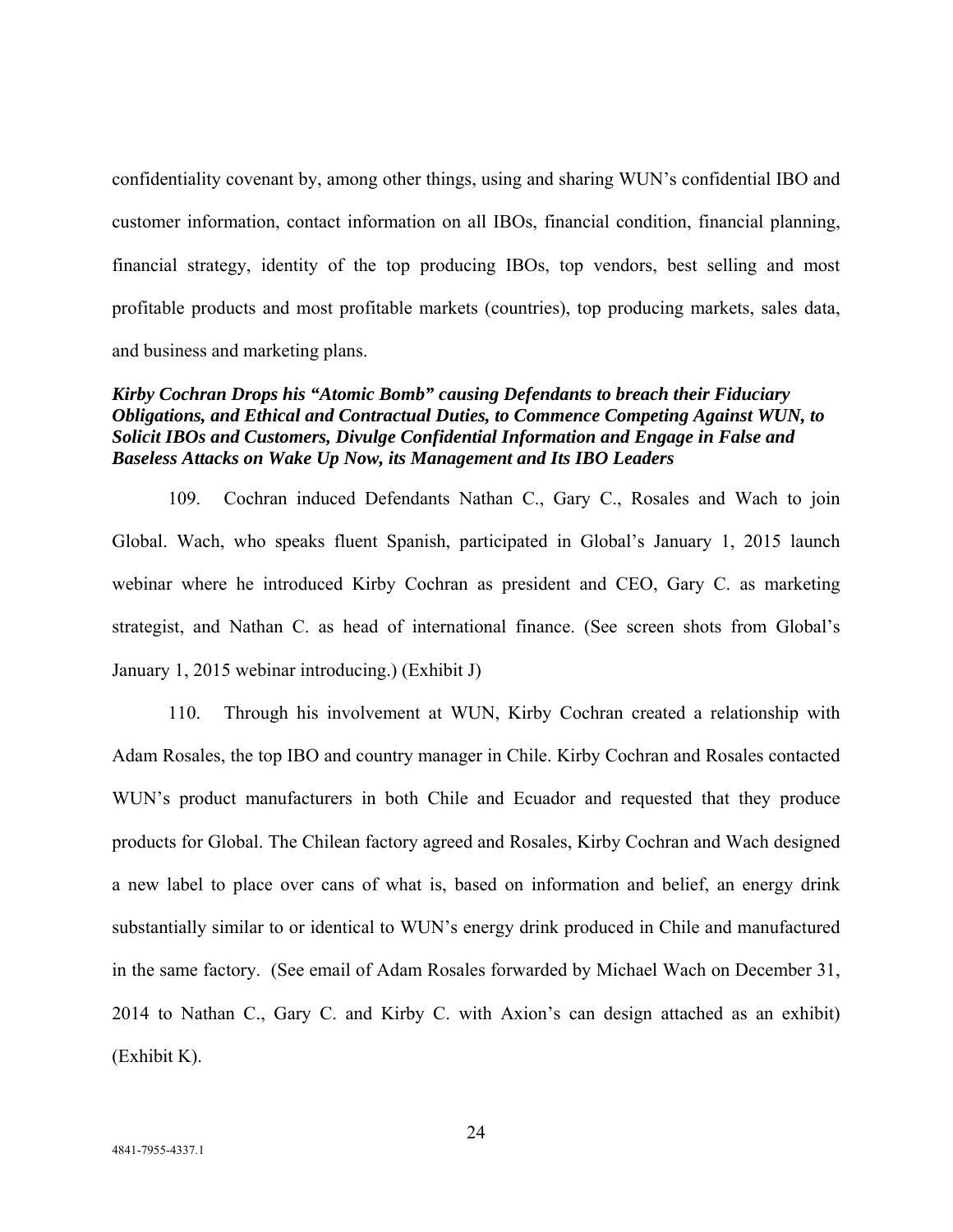111. On top of being contractually prohibited from competing against WUN at all, the Defendants have engaged in a campaign of smearing Wake Up Now with confidential information which they are contractually and/or ethically forbidden from disclosing, as well as with false and malicious lies.

112. In particular, Defendants have carefully designed and broadly executed a coordinated plan to disparage and defame Wake Up Now with outrageously false and malicious claims. Many of the disparagements include confidential information which they are contractually prohibited from divulging, and in the case of Elaine C., whose legal ethics as current WUN legal counsel, prohibited her from divulging privileged information and from competing against her client.

113. Among the baseless attacks, Defendants recently have contended that WUN has never been registered in Mexico and has no legal entity there, that Wake Up Now's management was dishonest, that WUN betrayed Kirby Cochran, that WUN's management stole Kirby Cochran's stock, that WUN's management was negligent, that despite being CEO, Kirby Cochran had no responsibility for anything negative occurring at WUN, that WUN's compensation plan was unsustainable, and that WUN would not survive more than a few months. Each of these statements is false, disparaging, and made with actual malice with the intent to harm WUN.

114. On October 8, 2014, Kirby Cochran, Nathan C. and Elaine C. invited WUN's top leader and IBO in Mexico, Juan Carlos Lozano into their home in Orem Utah and over a three day period between October 8 and October 10, 2014 poisoned Mr. Lozano against WUN and its management with false, confidential and/or privileged information.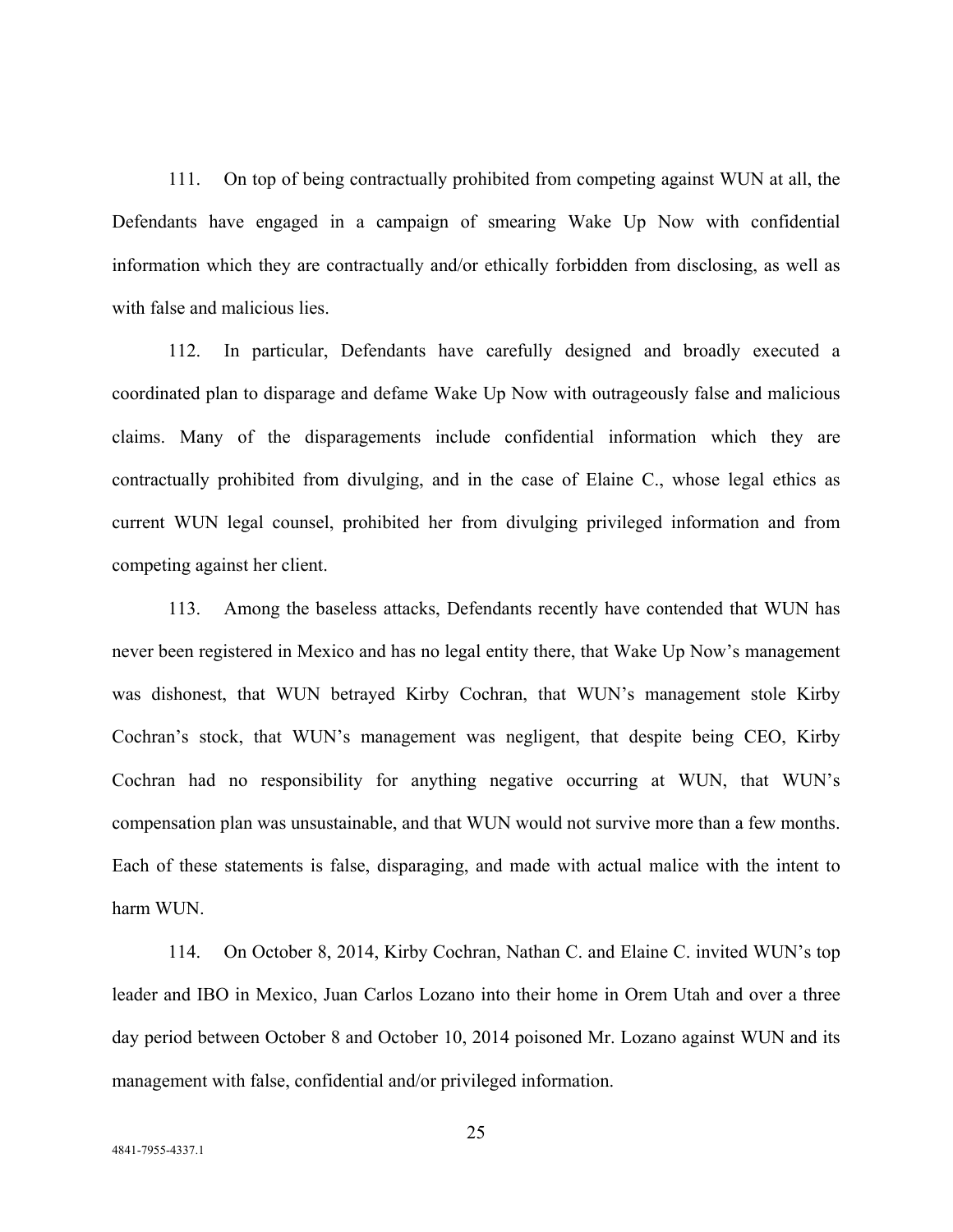115. During these meetings and despite their contractual, fiduciary and ethical obligations to not reveal WUN's confidential information and their general legal duty to not unlawfully defame WUN, Kirby Cochran, Nathan C. and Elaine C. polluted Lozano with their unlawful narrative that that Wake Up Now's management was dishonest, that WUN betrayed Kirby Cochran, that they stole Kirby Cochran's stock, that WUN's management was negligent, that despite being CEO Kirby Cochran had no responsibility for anything negative occurring at WUN, and that WUN would not survive more than a few months.

116. Poisoned and encouraged by Kirby Cochran, Nathan C. and Elaine C. divulging both confidential information and injurious falsehoods in October 2014, Lozano stopped making efforts to sell WUN products. He also commenced private meetings where he disparaged WUN among its IBOs, leaders and customers. Lozano encouraged WUN's Mexican customers to stop purchasing WUN products. Lozano encouraged WUN's Mexican customers, all of whom had received the product that they purchased from WUN, to fraudulently demand refunds of their purchases and even charge-back credit card purchased.

117. Indeed, as a result of Kirby Cochran, Nathan C., Elaine C. and Lozano's efforts, product revenues in Mexico decreased by \$3,623,476 in October, November and December. Product refund demands increased over ten-times in November compared to the average requests in the prior months. By December 2014, revenues in Mexico were approximately 10% of August 2014 revenues.

118. On December 7, 2014, Lozano sponsored a conference call attended by dozens of carefully selected WUN IBO leaders in Mexico and falsely stated that WUN was not a legal entity in Mexico. That it was never registered in Mexico; and was therefore operating illegally.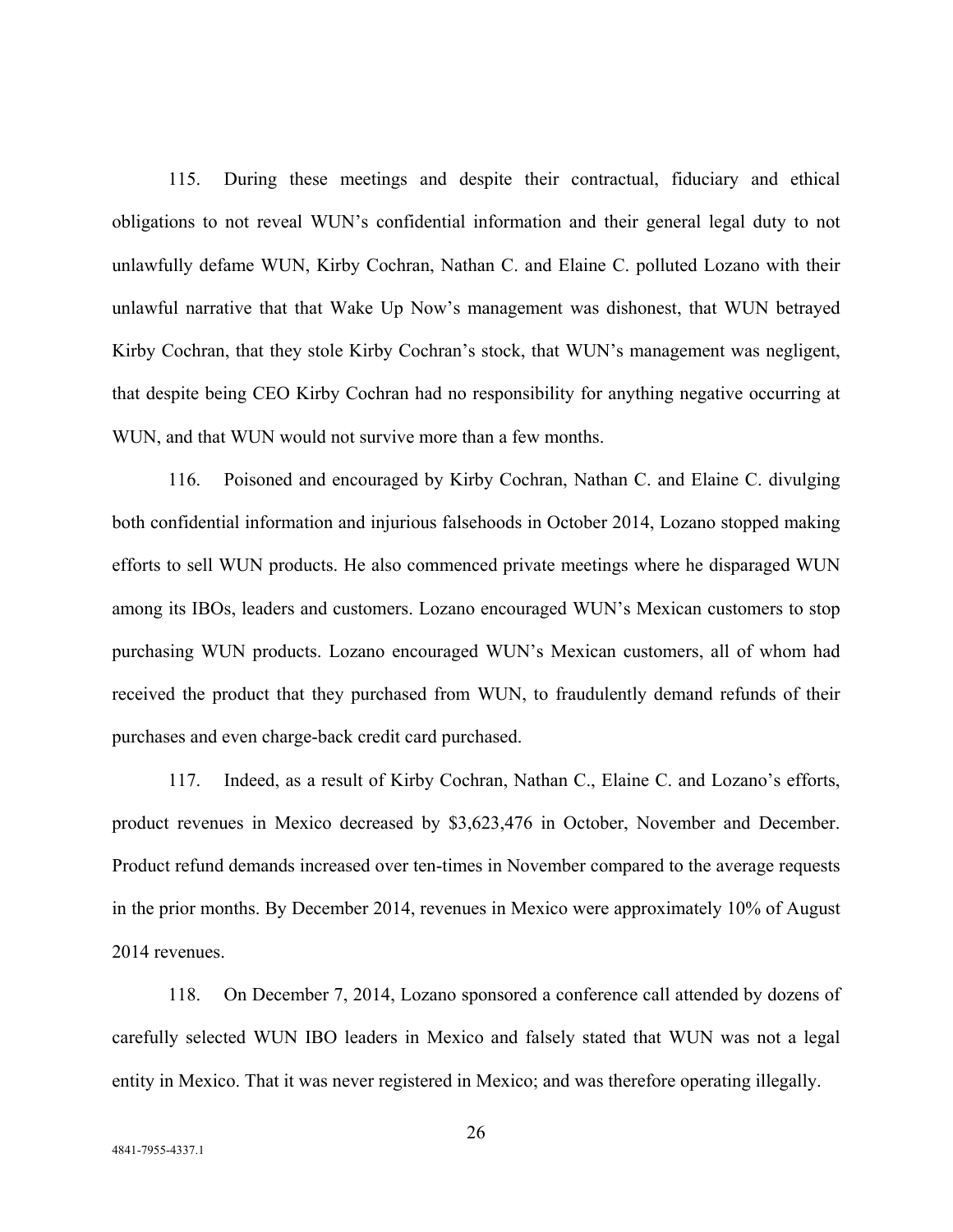119. The forgoing statements by Lozano are false.

120. The result of Kirby Cochran, Nathan C. and Elaine C.'s poisoning of Lozano and Lozano regurgitating confidential information and falsehoods among WUN sales force in Mexico has resulted in a more than \$3,623,476 aggregate reduction in revenues since October 10, 2014 through December 31, 2014.

121. The Defendants' disparaging and defamatory comments were not limited to Lozano and the Cochrans. Defendant Michael Wach, has also been on the attack.

122. On or about January 16, 2015, Wach's direct IBO enrollee, and close associate, Ludwig Agurto was linked to a despicable email stating, among other things, false claims that WUN is attempting to steal IBO commissions and imploring WUN's IBO's to contact the FBI and SEC and file complaints against WUN. The libelous email believed by WUN to be conceptualized and/or written by Wach and Kirby Cochran and distributed by Agurto even provide links for people to file FBI and SEC complaints against WUN. (Email, Ludwig Agurto (sent via Agurto's "wunfraud.com", Jan. 16, 2015) (Exhibit L.)

123. On January 13, 2015, Wach made a Facebook post announcing that he and Kirby Cochran would be holding events in South America on behalf of Global. The post makes thinly veiled attacks on WUN claiming that "Global pays commissions on-time".

124. On December 1, 2014, Kirby Cochran contacted Rodrigo Mastrangelo, WUN's key manager of its interest and operations in Brazil and disparaged WUN and its management, indicated that he had been betrayed, that WUN would not last, and inviting Mr. Mastrangelo to join him in his new rival MLM in South America and to lead its operations in Brazil. (See sworn Declaration of Rodrigo Mastrangelo) (Exhibit M).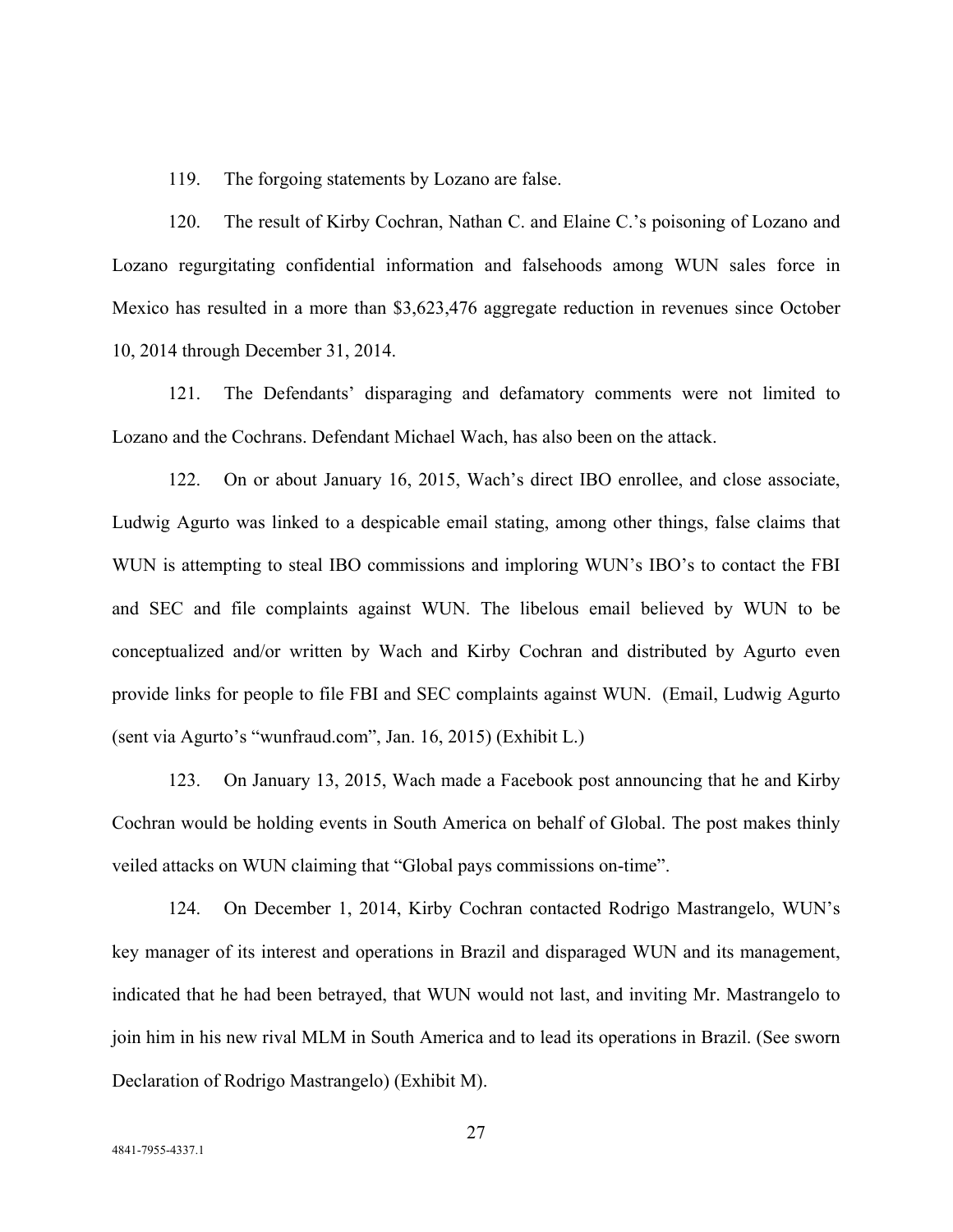125. Except for statements relating to WUN's financial condition ironically caused by Cochran himself, which is protected confidential information, none of the above statements are true. They are all false.

126. The true facts are that Kirby Cochran was fired for cause, Kirby Cochran failed as a manager, nobody at WUN betrayed Kirby Cochran. Instead, Kirby Cochran and his codefendants are engaging in a false and disparaging smear campaign to attempt to harm Wake up Now's business and to personally profit from it in breach of their obligations.

127. Kirby Cochran's brazenness may stem from that fact that despite being the principal executive responsible for losing over \$100 million dollars in investor and creditor money in the last 20 years, he has been successfully protected and defended by his long-time white collar defense attorney, who has successfully defended Kirby Cochran's interests when he was arrested in relation to his business dealings with his brother and co-defendant Gary C., pursued by State Attorneys General, through at least one SEC investigation, and in fraud and RICO lawsuits brought by both business partners and bankruptcy trustees. Cochran also keeps his assets, including his house, tucked away in a trust in his wife's name, and other assets, such as the Nominee Shares, in the names of nominees such as Gary C.

## *Defendants Attempt to Poach Key Wake Up Now Leaders*

128. Motivated by the desire to both avenge the termination of Kirby Cochran, Gary C. and Nathan C. and to unlawfully exploit relationships and knowledge that they developed while at WUN, and despite their contractual duties, or in the case of Elaine C., ethical duties, the Cochrans went on a frontal assault of attempting to poach WUN leaders, IBOs and customers.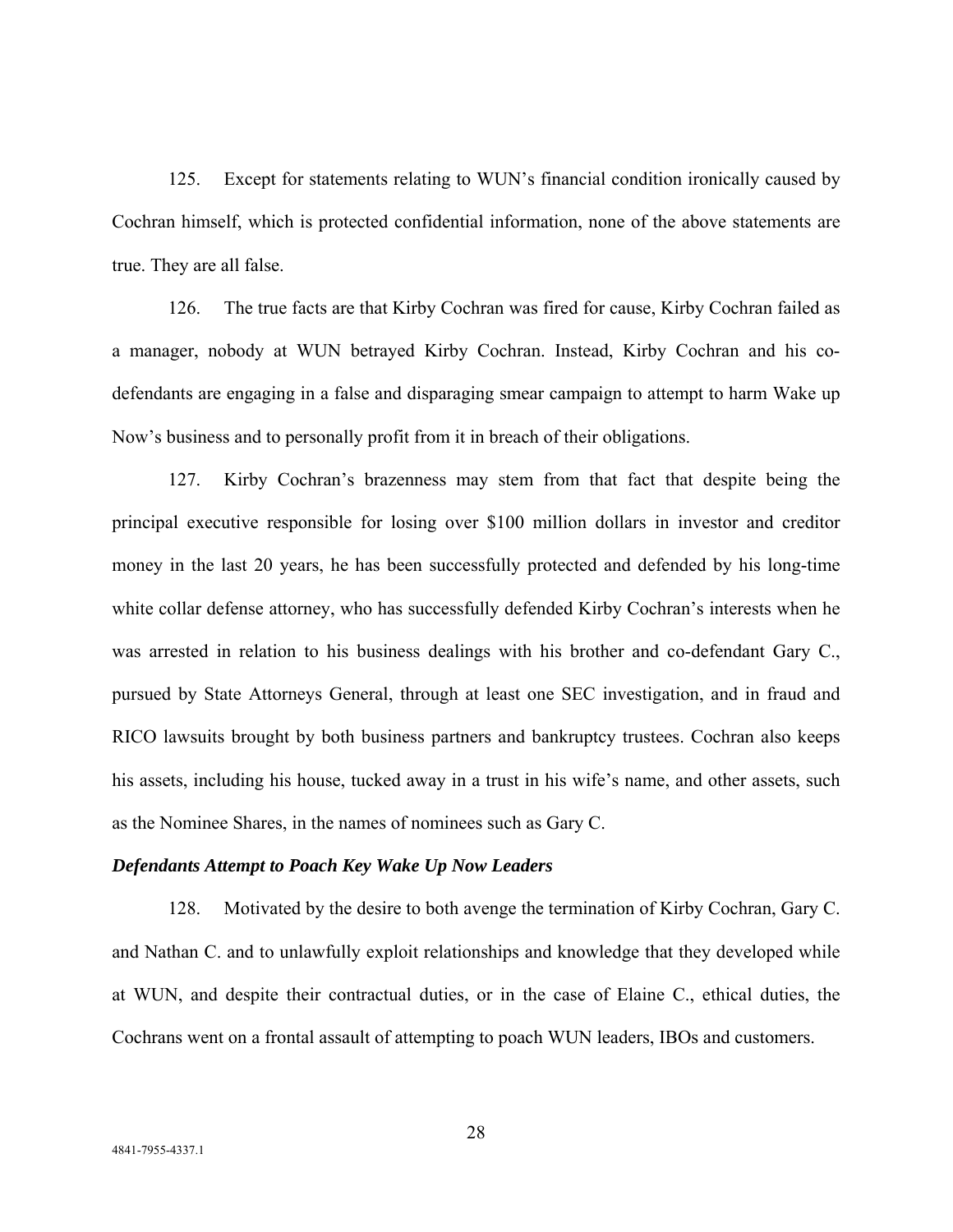129. Gary C., Nathan C. and Kirby Cochran directly and/or indirectly solicited the services of WUN IBO Wach to join Global. At the time that they solicited Wach, Defendants knew that Wach was an active WUN IBO subject to an IBO contract with WUN.

130. As a result of Gary C., Nathan C. and Kirby Cochran's efforts, Wach has joined Global and is now competing against WUN and soliciting WUN IBOs and customers in violation of Wach's IBO agreement with WUN.

131. On September 27, 2014, Kirby Cochran directly solicited the services of Richard Smith, an initial key consultant to WUN founder Troy Muhlestein who had developed one of the larger WUN sales organizations in the U.S. Kirby Cochran arrived at Mr. Smith's house unannounced, and frantically drove him on mountain roads while inviting Smith to join and assist him in starting a new venture rival to WUN.

132. On October 8-10, 2014, Nathan C. and Kirby Cochran directly and/or indirectly solicited the services of Lozano by inviting him into their home in Orem Utah, and requesting that he join him in their new rival venture. Kirby Cochran led the conversations. Nathan C. translated. Elaine C., WUN's legal counsel, who was hired by WUN to create estate plans for WUN's top handful of IBOs who achieved "Pearl" status, such as Lozano, participated in discussions and encouraged Lozano to develop a "plan B" away from WUN despite the fact that she did not resign as WUN's legal counsel until October 29, 2014, based on information and belief divulged privileged information to Lozano, and provided support to Kirby Cochran and Nathan C.'s false narratives against WUN and its management, and aided and abetted Kirby Cochran and Nathan C.'s breaches of their contractual obligations against WUN. At the time that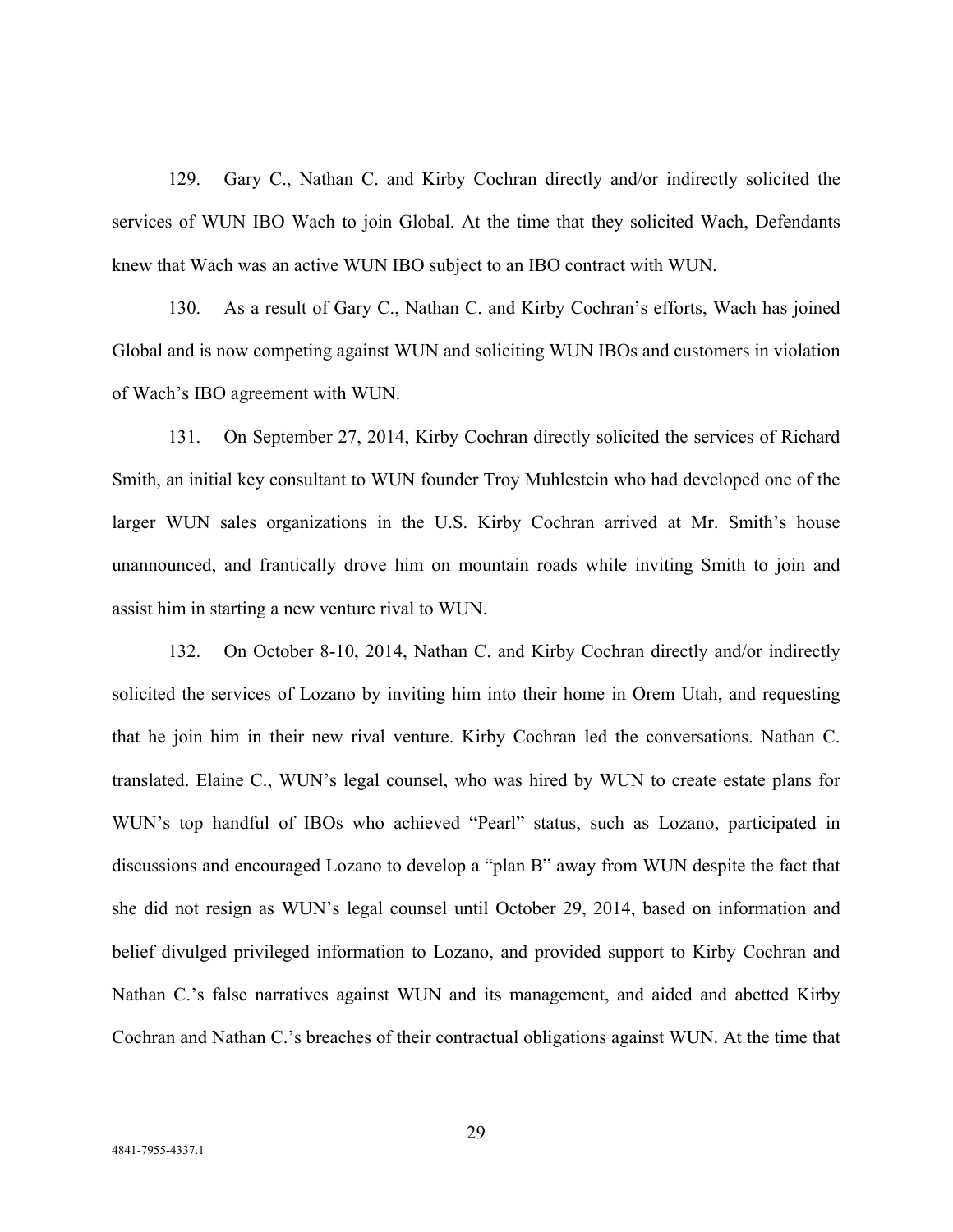they solicited Lozano, Defendants knew that Lozano was an active WUN IBO subject to an IBO contract with WUN.

133. On or about December 1, 2014 Kirby Cochran directly solicited the services of WUN Brazil manager Rodrigo Mastrangelo via Skype call. Kirby Cochran invited Mr. Mastrangelo to join his rival company that he was forming and to run the business in Brazil. Mr. Mastrangelo is the top WUN manager in Brazil, personally responsible for developing substantially all WUN products in Brazil and growing the WUN business in Brazil. The positive impact on Global in stealing Mr. Mastrangelo would have been proportionate to the loss to WUN.

134. In December 2014, Kirby Cochran directly and/or indirectly solicited the services of Bryon Robert, one of WUN's top IBOs responsible greatly for WUN's growth in the U.S., Brazil, Mexico and Peru. Kirby Cochran disparaged WUN's management and business to Mr. Robert and invited him to join his new venture. At the time that Kirby Cochran solicited Mr. Robert, he knew that Mr. Robert was an active WUN IBO subject to an IBO contract with WUN.

135. As described above, Kirby Cochran induced Adam Rosales to join Global. At the time that he solicited Rosales, he was an active WUN IBO, the top WUN manager in Chile, personally responsible for developing substantially all WUN products in Chile and growing the WUN business in Chile

136. Defendants, and in particular Nathan C. and Kirby Cochran were aware at the time that Wach, Rosales, Robert, Smith and Lozano were under contract with Wake Up Now, and that members of Wach's, Rosales', Robert's, Smith's and Lozano's sales force were under contract with Wake Up Now.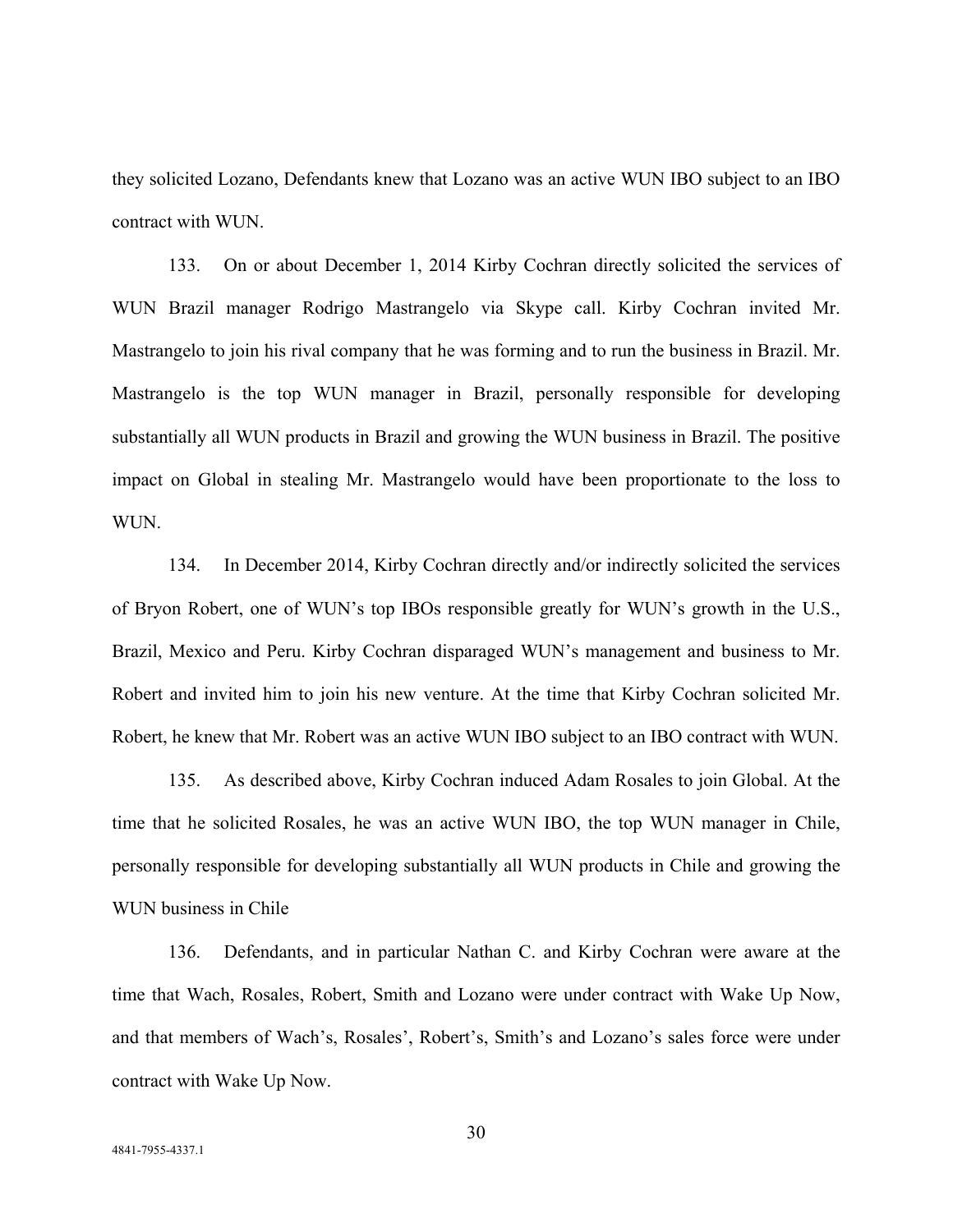137. Despite their knowledge that Wach, Rosales, Robert, Smith and Lozano and their Wake Up Now sales force were under contract with Wake Up Now, Defendants Nathan C. and Kirby Cochran offered confidential information, untrue falsehoods, and based on information and belief, equity interest in Global to convince Wach, Rosales, Robert, Smith and Lozano to leave WUN and move to Global.

138. Messrs. Robert and Smith decided to stay at Wake Up Now, while Wach and Rosales, joined Global.

139. Lozano, in violation of his IBO agreement with WUN, is attempting to compete through another competitor.

140. Lozano targeted all existing and potential WUN customers and IBOs in Mexico by without WUN's permission using a Facebook page that he unilaterally titled "Wakeupnow Mexico Official" in an attempt to exploit the interest in Wake Up Now and create confusion to unlawfully direct traffic to his webinars where he pitched competitive business interests. The Facebook page was visited by thousands of people, including WUN's IBOs and customers, receiving 9,586 "likes". (See Facebook page "Wakeupnow Mexico Official" December 21, 2014) (Exhibit N).

141. Like Lozano, Wach targeted all existing and potential WUN customers and IBOs in Chile and Equator by posting on his Facebook page followed by a significant number of WUN's existing IBOs and customers, stating:

Super happy with the tremendous start of GCN in Chile! You will see many earning in the hundreds of dollars (For some, it will be more than one thousand dollars) in the first bonus payout next week… and this is ONLY the first week!!! It's so great to be associated with Kirby Cochran, our CEO, and Carla Souza, our master distributor!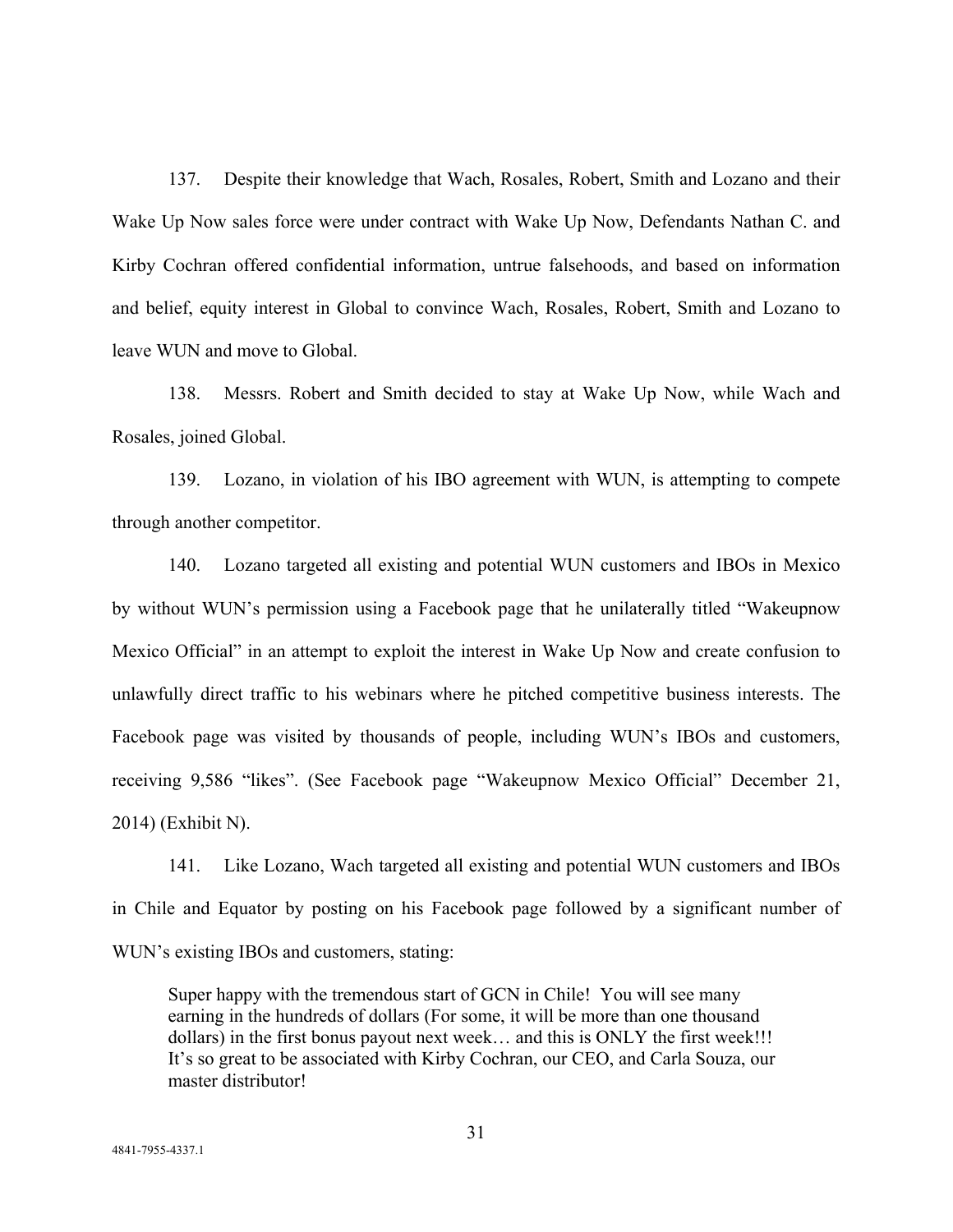Kirby Cochran, Nathan Cochran and I will be in Santiago Chile in 10 days and in Quito in 13 days!!!

This is exploding and we will be opening soon in Peru, Mexico, Colombia and Brazil!!! Those who are in these countries, get ready!!

Who wants to make REAL MONEY in your FIRST week with Connection? Who wants to be associated with a company that honors its word and pays all bonuses and commissions on time?

This is the opportunity we all look for. Seize the opportunity!

(See Facebook page of Michael Wach; January 13, 2015) (Exhibit O).

## **FIRST CLAIM FOR RELIEF (Breach Of Contract – Nathan C. and Kirby Cochran)**

142. Wake Up Now incorporates by reference the allegations set forth in paragraphs 1 through 141 above, as if fully set forth herein.

143. The Confidentiality, Non-Compete, Non-Solicitation, and Non-Disclosure Agreements between WUN and Nathan C. and WUN and Kirby Cochran are binding and enforceable contracts between WUN and Nathan C. on one hand, and WUN and Kirby Cochran on the other-hand.

144. Nathan and Kirby Cochran breached their respective Confidentiality, Non-

Compete, Non-Solicitation, and Non-Disclosure Agreements with WUN in various ways,

including but not limited to:

#### *Violations of Contractual Duties of Confidentiality and Non-Disclosure*

a. By divulging confidential information about WUN's IBOs, financial condition, financial planning, financial strategy, identity of the top producing IBOs, top vendors, best-selling and most profitable products and most profitable markets and countries, including to:

i. WUN IBO Michael Wach. During December 2014, Nathan C. and Kirby Cochran used a combination of confidential information (along with false misrepresentations), including detailed information about WUN's financial condition, ironically caused by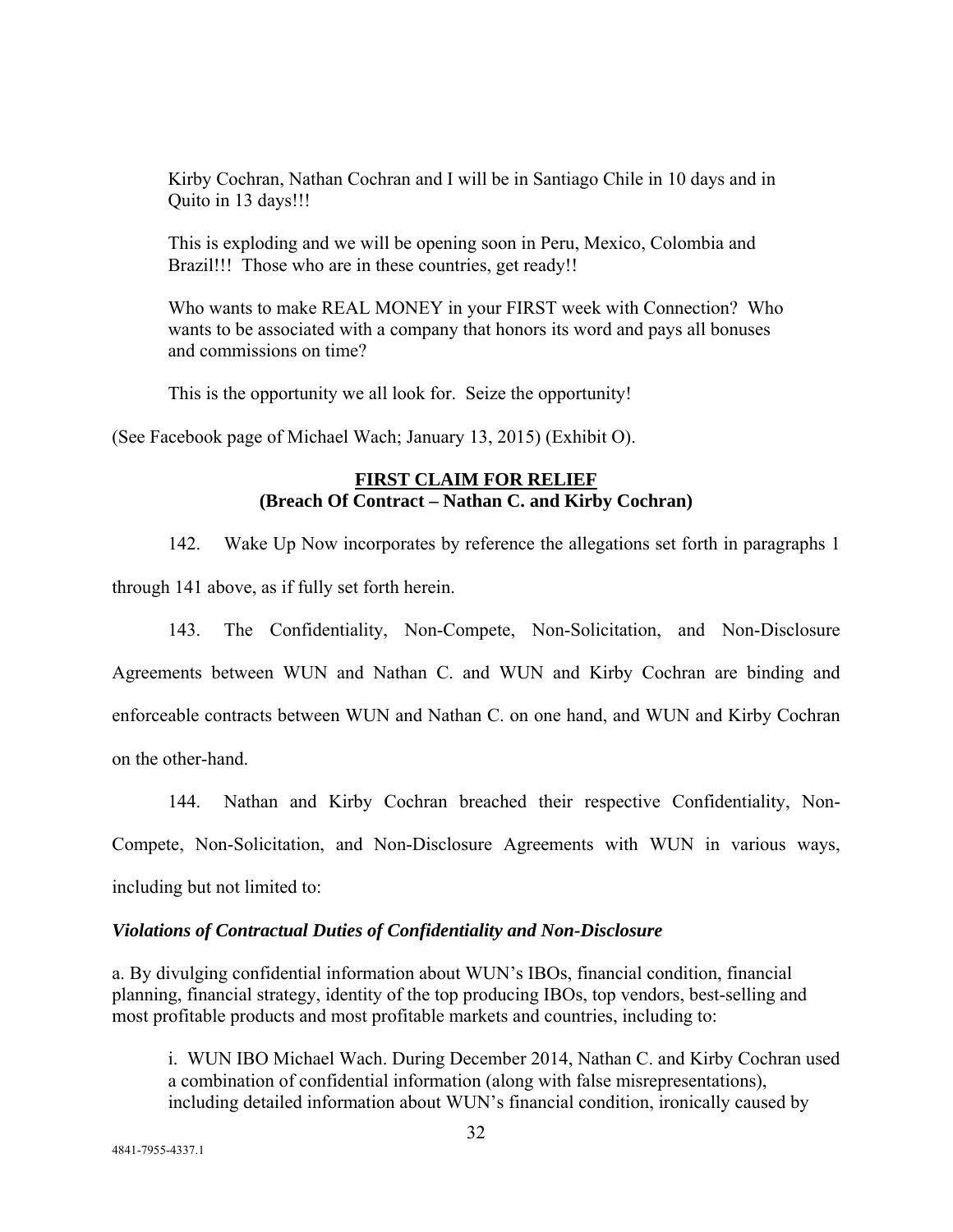Kirby Cochran's gross mismanagement, to sour Wach against WUN, its management and its business prospects with the intent of unlawfully persuading Wach and his organization of IBOs to quit WUN to the detriment of WUN, its management, creditors, and investors. Wach indeed left WUN, destroyed much of his WUN IBO organization and continues to attack WUN.

ii. WUN IBO Juan Carlos Lozano. Lozano was the top IBO/distributor in Mexico who helped develop and was the face leading a huge organization of IBOs and customers in Mexico responsible for a significant amount of WUN's revenues. Commencing on October 8-10, 2014 and thereafter, Nathan C. and Kirby Cochran used a combination of confidential information (along with false misrepresentations), including detailed information about WUN's financial condition, ironically caused by Kirby Cochran's gross mismanagement, to turn Lozano against WUN, its management and its business prospects with the intent of unlawfully persuading Lozano and his organization of IBOs to quit WUN to the detriment of WUN, its management, creditors, and investors. Lozano indeed left WUN, destroyed much of his WUN IBO organization and continues to attack WUN.

iii. WUN Manager Rodrigo Mastrangelo. Mastrangelo is the top WUN manager in Brazil, personally responsible for developing substantially all WUN products in Brazil and growing the WUN business in Brazil. On December 1, 2014, Kirby Cochran contacted Mr. Mastrangelo via Skype and revealed confidential information (along with false misrepresentations), including detailed information about WUN's financial condition, ironically caused by Kirby Cochran's gross mismanagement.

iv. Richard Smith. Smith is a consultant with years of network marketing experience, and initial key consultant to WUN founder Troy Muhlestein who had developed one of the larger WUN sales organizations in the U.S. On or about September 27, 2014, Kirby Cochran used a combination of confidential information about WUN's financial and business prospects (along with false misrepresentations) to sour Smith against WUN, its management and its business prospects with the intent of unlawfully persuading Smith and his organization of IBOs to quit WUN to the detriment of WUN, its management, creditors, and investors.

v. Bryan Robert. Robert is one of WUN's top IBOs responsible greatly for WUN's growth in the U.S., Brazil, Mexico and Peru. Nathan C. and Kirby Cochran used a combination of confidential information (along with false misrepresentations), including detailed information about WUN's financial condition, ironically caused by Kirby Cochran's gross mismanagement, to sour Robert against WUN, its management and its business prospects with the intent of unlawfully persuading Robert and his organization of IBOs to quit WUN to the detriment of WUN, its management, creditors, and investors.

vi. Adam Rosales. Rosales is the top WUN manager in Chile, personally responsible for developing substantially all WUN products in Chile and growing the WUN business in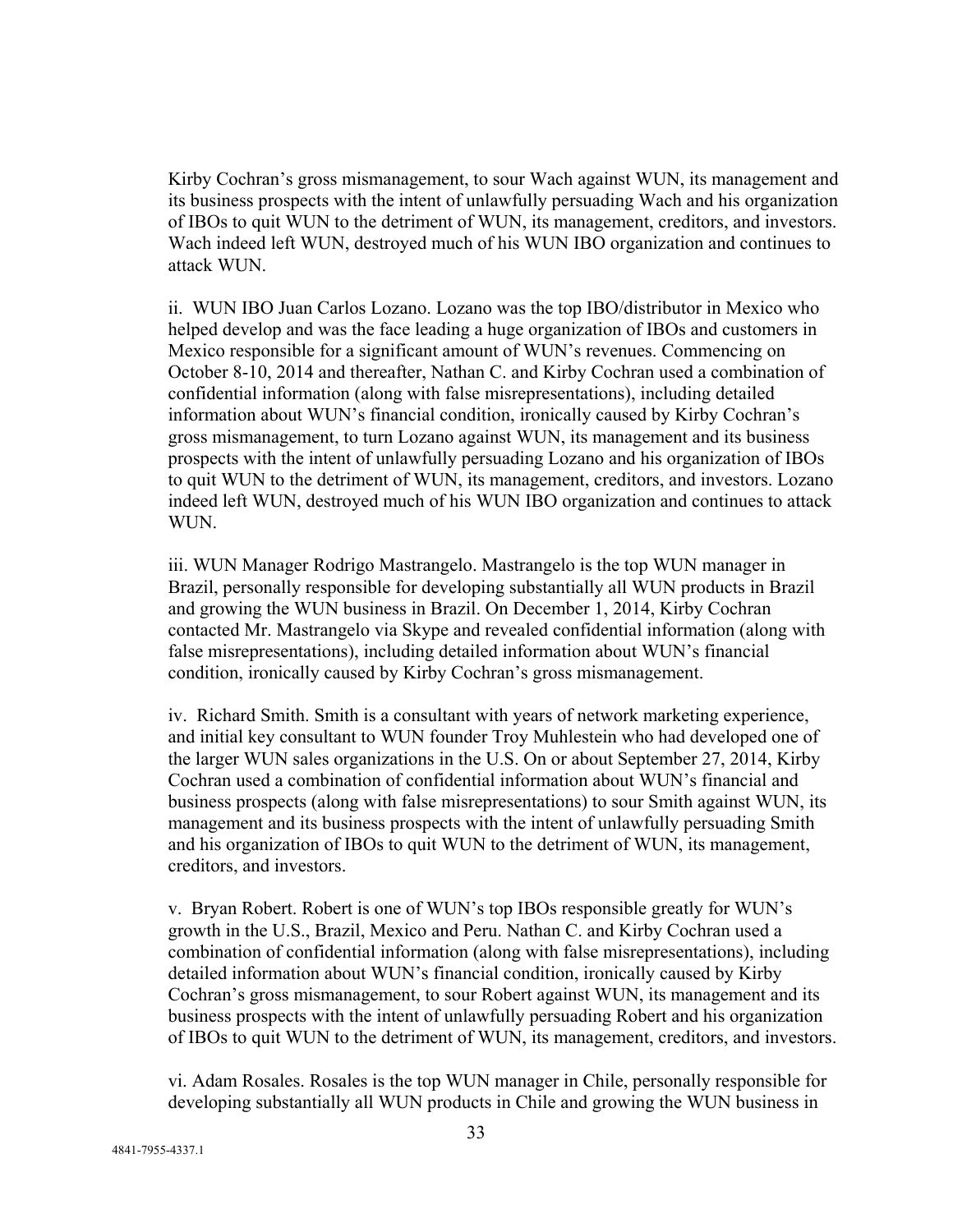Chile. In November and December 2014, Kirby Cochran used a combination of confidential information (along with false misrepresentations) to sour Rosales against WUN, its management and its business prospects with the intent of unlawfully persuading Rosales and his organization of IBOs to quit WUN to the detriment of WUN, its management, creditors, and investors. Rosales indeed left WUN, destroyed much of his WUN IBO organization and continues to attack WUN.

## *Violations of Contractual Duties to Not Solicit*

b. By soliciting key WUN customers and IBOs to join his new company, including:

i. WUN IBO Michael Wach. Nathan C. and Kirby Cochran directly and/or indirectly solicited the services of Wach to join Global. The Cochrans were successful. At the time that they solicited Wach, he was an active WUN IBO. He is now heavily involved in Global using his financial resources, fluency in Spanish, and contacts in Latin American markets to compete against WUN.

ii. WUN IBO Juan Carlos Lozano. Nathan C. and Kirby Cochran directly and/or indirectly solicited the services of Lozano by inviting them into their home in Orem Utah on October 8-10, 2014, and requesting that they join him in their new rival venture. Kirby Cochran lead the conversations. Nathan C. translated.

iii. WUN Manager Rodrigo Mastrangelo. Nathan C. and Kirby Cochran directly and/or indirectly solicited the services of Mastrangelo to join his rival company that he was forming. Kirby Cochran contacted Mastrangelo via Skype on or about December 1, 2014 inviting him to run the Cochran's new rival business in Brazil. Mastrangelo is the top WUN manager in Brazil, personally responsible for developing substantially all WUN products in Brazil and growing the WUN business in Brazil.

iv. Richard Smith. Kirby Cochran directly solicited the services of Smith by picking Smith up at his house on or about September 27, 2014 and soliciting Smith to join and assist him in starting a new venture rival to WUN. Kirby Cochran. Smith is a consultant with years of network marketing experience, and initial key consultant to WUN founder Troy Muhlestein who had developed one of the larger WUN sales organizations in the U.S.

v. Bryan Robert. Nathan C. and Kirby Cochran directly and/or indirectly solicited the services of Robert. On a number of occasions, in December 2014, Kirby Cochran contacted Robert to relating to Global. Robert is one of WUN's top IBOs responsible greatly for WUN's growth in the U.S., Brazil, Mexico and Peru.

vi. Adam Rosales. Nathan C. and Kirby Cochran directly and/or indirectly solicited the services of Rosales to join Global. The Cochrans were successful. At the time that they solicited Rosales, he was an active WUN IBO. At the time they solicited him, Rosales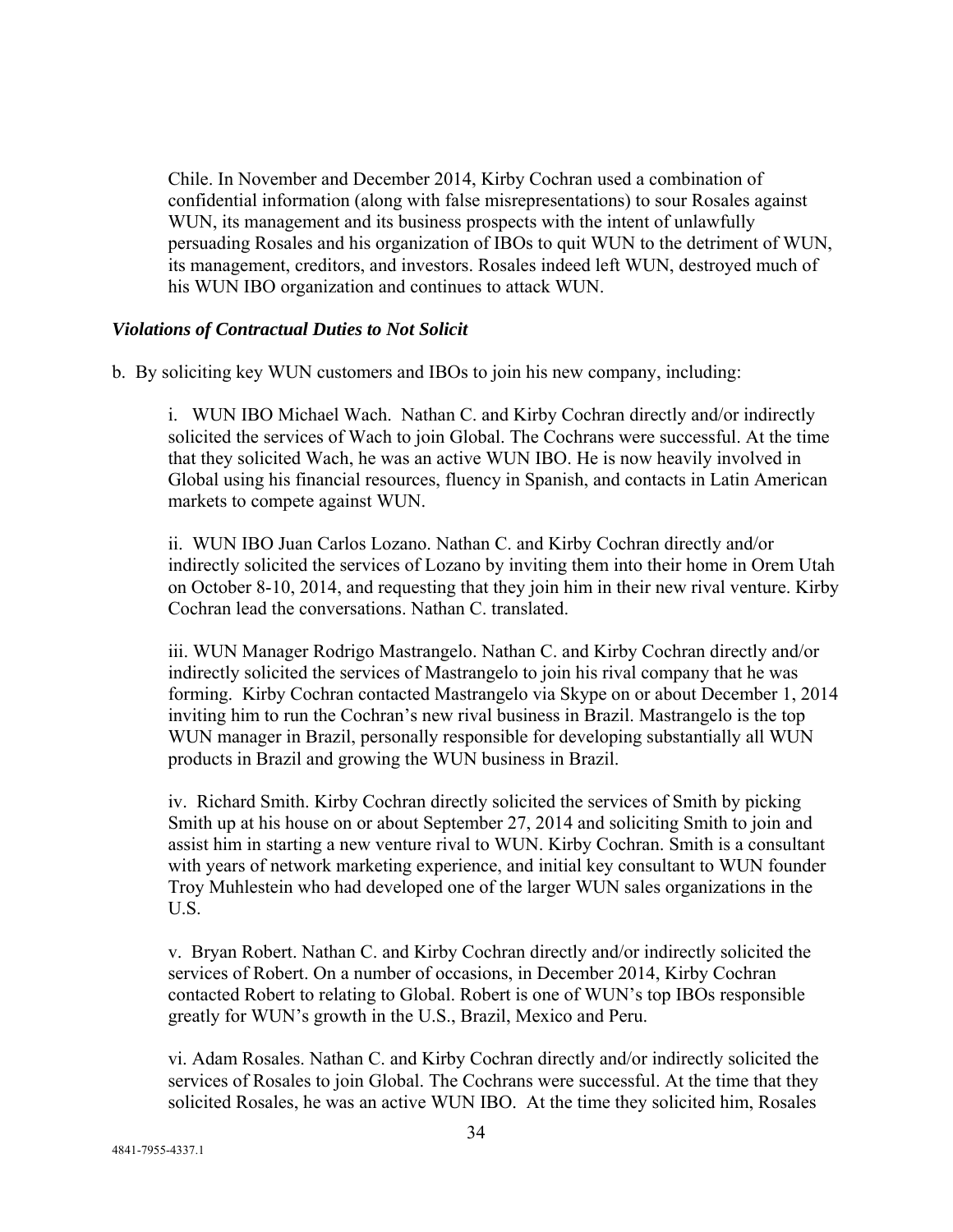the top WUN manager in Chile, personally responsible for developing substantially all WUN products in Chile and growing the WUN business in Chile.

#### *Violations of Contractual Duties to Not Compete*

c. By starting and running Global, Nathan C. and Kirby Cochran directly competing with WUN in markets where WUN does business and has planned business operations.

145. WUN has performed its obligations under Defendants Nathan C. and Kirby Cochran's respective Confidentiality, Non-Compete, Non-Solicitation, and Non-Disclosure Agreements, and/or is excused from such performance.

146. Defendants Nathan C. and Kirby Cochran's actions have damaged WUN in an amount to be proven at trial, but which presently is estimated to exceed \$10 million, as well as consequential damages, and punitive damages.

## **SECOND CLAIM FOR RELIEF (Intentional Interference With Economic Relations – all Defendants)**

147. Wake Up Now incorporates by reference the allegations set forth in paragraphs 1 through 146 above, as if fully set forth herein.

148. By making public, false, disparaging and derogatory statements about Wake Up Now and its leadership, and by engaging in underhanded tactics to pull away some of Wake Up Now's best leaders, Defendants have intentionally interfered with Wake Up Now's existing and potential economic relations for, as set forth above, an improper purpose and/or by improper means.

149. Defendants' predominant purpose in taking these actions has been to injure Wake Up Now's business, its reputation, and the reputation of its leadership.

150. The manner in which Defendants poached Wake Up Now leaders was contrary to common law because Defendants unlawfully solicited, divulged confidential information,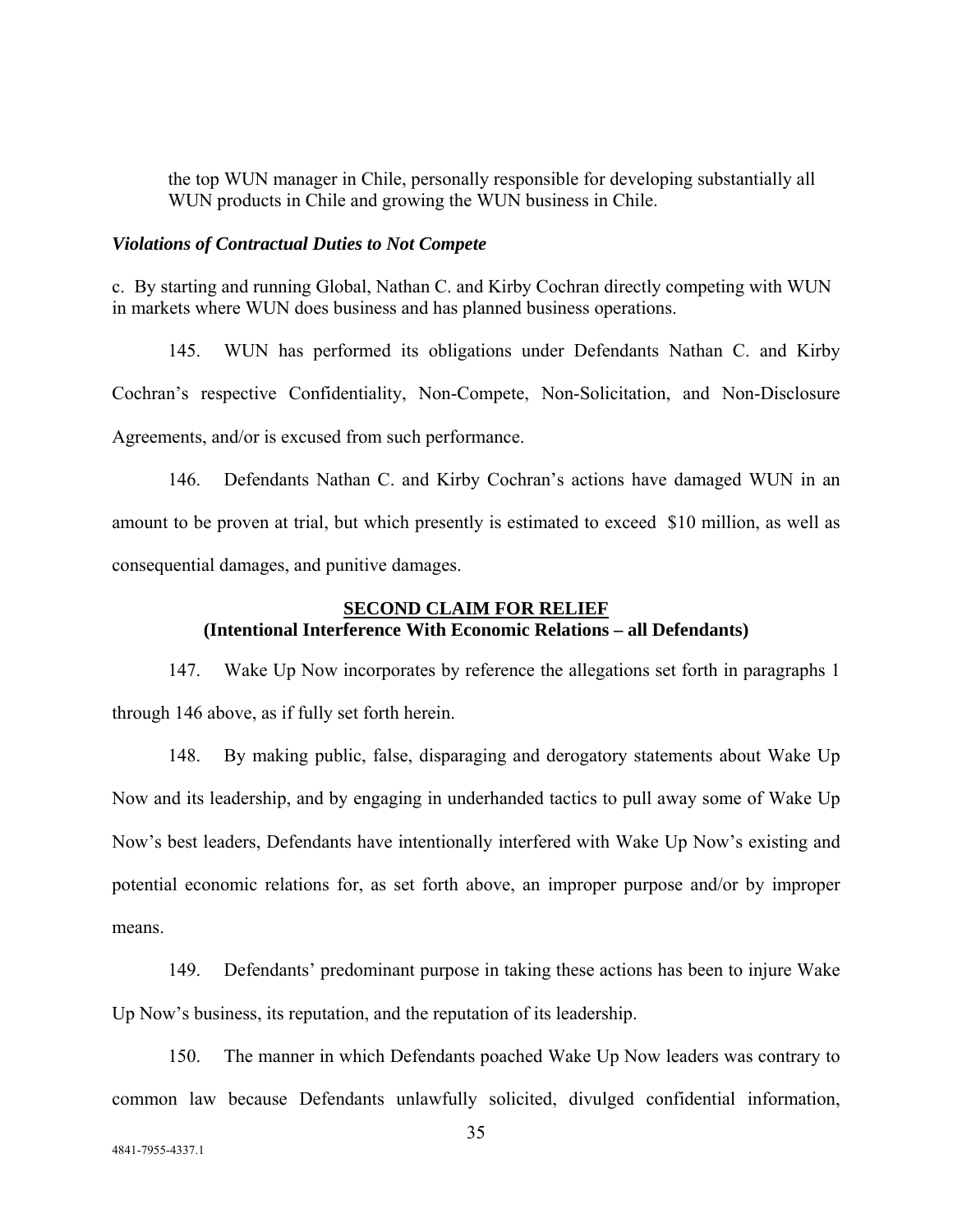manufactured falsehoods to sour WUN's leaders and IBO leaders to leave WUN and/or make the switch to Global.

151. As a direct and proximate result of Defendants' intentional interference, Wake Up Now has been damaged in an amount to be determined at trial, but which is presently estimated to be at least \$10,500,000.

152. By poaching Wake Up Now's leaders in the course of their smear campaign against Wake Up Now, Defendants acted in a willful and malicious manner, manifesting a knowing and reckless indifference toward Wake Up Now and its rights. Accordingly, in addition to its direct and compensatory damages, Wake Up Now is entitled to an award of punitive damages against Defendants.

153. In addition to monetary damages, and in the alternative, Wake Up Now is entitled to a temporary restraining order, a preliminary injunction, or a permanent injunction prohibiting Defendants from intentionally interfering with Wake Up Now or its business. Wake Up Now does not have an adequate remedy at law, and unless enjoined, Defendants will continue to interfere in the relationships set forth herein.

#### **THIRD CLAIM FOR RELIEF (Injurious Falsehood – All Defendants)**

154. Wake Up Now incorporates by reference the allegations set forth in paragraphs 1 through 153 above, as if fully set forth herein.

155. Over the course of the last several months, Defendants have made numerous false, derogatory statements about Wake Up Now, its prospects for success, its leadership, its culture, and its purportedly inevitable downfall.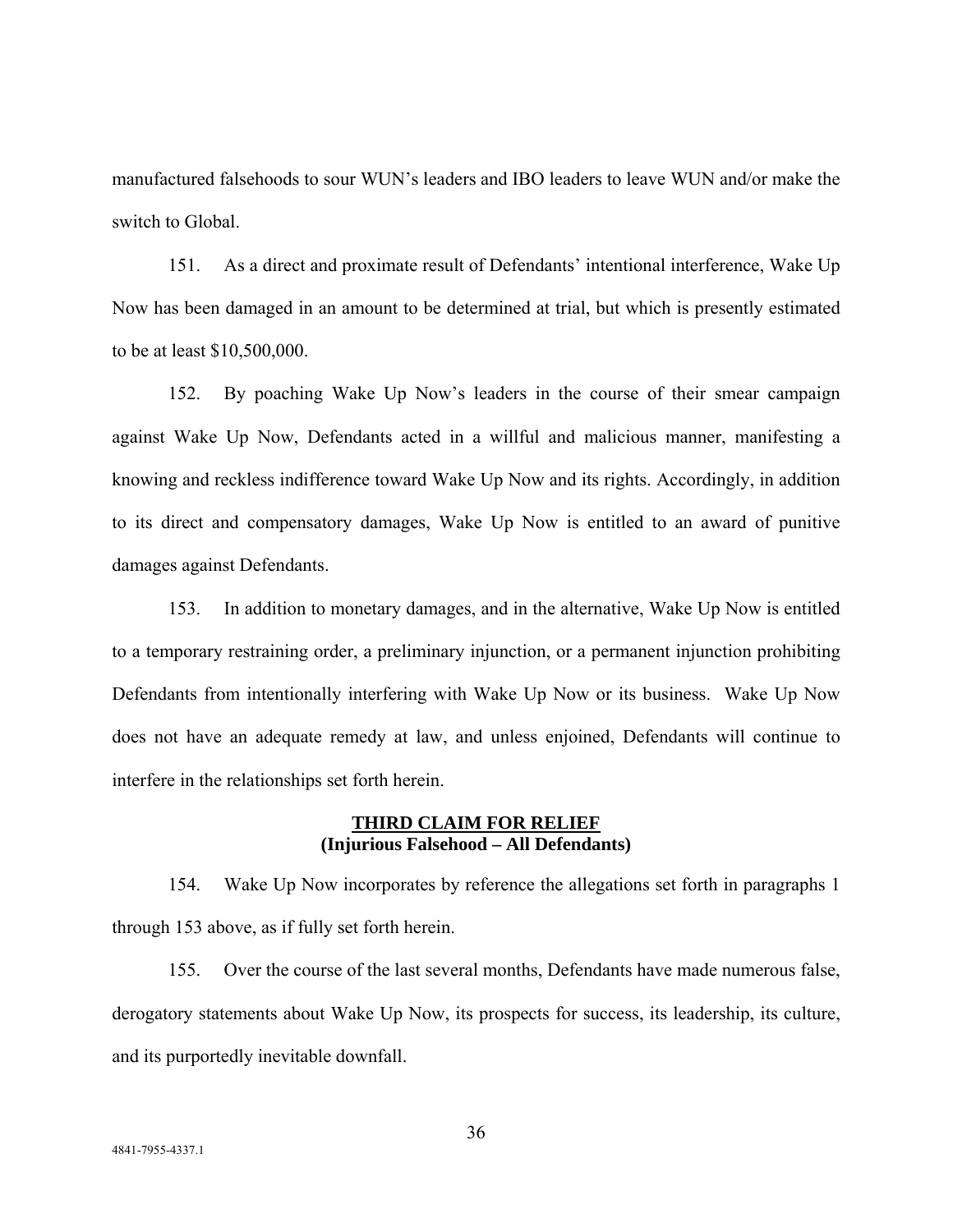156. In particular, Defendants stated that Wake Up Now would soon fail, that Wake Up Now's management betrayed Kirby Cochran, that they had stolen his WUN stock and hundreds of thousands of dollars from him, and would therefore, betray its IBOs and leaders, that WUN could not survive without Kirby Cochran's leadership and vision, that WUN employees were upset that Kirby Cochran had been fired, that WUN's remaining management were attempting to steal or at least never pay IBO commissions, that WUN's compensation plan was unsustainable, and that people should make false accusations and complaints to the FBI and the SEC that WUN is attempting to steal IBO commissions.

157. Each of Defendants' statements is false. WUN is still in business. Kirby Cochran was not betrayed by anybody at WUN, but rather fired for cause. Kirby's WUN stock was not stolen, but rather did not vest due to his termination pursuant to the terms of a vesting agreement signed by Kirby Cochran. Moreover, it was Kirby Cochran himself who had insisted on vesting provisions so that his creditors would not execute on his stock. Indeed that WUN stock that Kirby Cochran kept in his own name was executed on by creditors and sold at public auction to the highest bidder in 2014. There is no record that WUN owes any money to Kirby Cochran and Kirby Cochran has made no claims to WUN for any money owed to him, much less hundreds of thousands of dollars. WUN has not betrayed its IBOs and leaders. WUN is surviving without Kirby Cochran's leadership and vision. The majority of WUN employees are not upset that Kirby Cochran had been fired, in fact, a number of WUN employees and IBOs lobbied to have Kirby Cochran fired. WUN's compensation plan allows enough profit to WUN to allow WUN to remain solvent so long as WUN is managed well, WUN's management is paying IBO commissions and intends to pay all IBO commissions in full.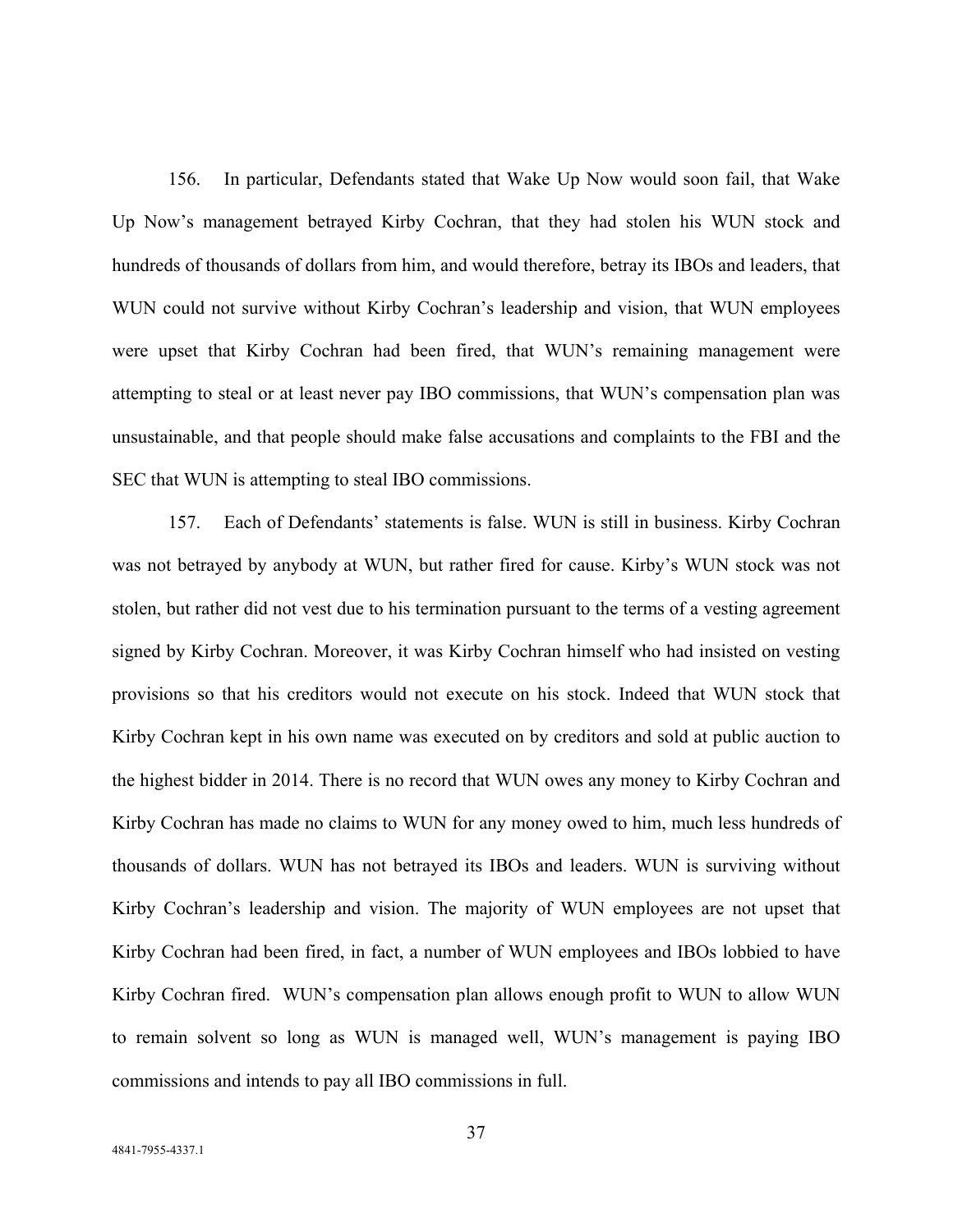158. Defendants made these false statements knowing—or at least in reckless disregard as to whether—they were untrue. In other words, Defendants, made these statements with actual malice motivated by a desire to harm WUN and poach its IBOs and customers.

159. As a direct and proximate result of Defendants' false and defamatory statements, Wake Up Now has been damaged in an amount to be determined at trial, but which is presently estimated to be at least \$10,500,000.

160. By making these disparaging comments time and time again, Defendants acted in a willful and malicious manner, manifesting a knowing and reckless indifference toward Wake Up Now and its rights. Accordingly, in addition to its direct and compensatory damages, Wake Up Now is entitled to an award of punitive damages against Kirby Cochran, Nathan C., Elaine C., Gary C., and others.

161. In addition to monetary damages, and in the alternative, Wake Up Now is entitled to a temporary restraining order, a preliminary injunction, or a permanent injunction prohibiting Defendants from making further disparaging and defamatory comments regarding Wake Up Now, its culture, its leadership, its prospects for success, or the legality of its actions.

## **FOURTH CLAIM FOR RELIEF (Trade Libel – All Defendants)**

162. Wake Up Now incorporates by reference the allegations set forth in paragraphs 1 through 161 above, as if fully set forth herein.

163. Orally and in writing, Defendants Global, Kirby Cochran, Wach, Nathan C., Lozano, and others made derogatory statements about Wake Up Now's leadership.

164. Kirby Cochran, Wach, Nathan C., and Lozano stated via social media, conversations, webcasts, and emails in a number of conversations that Wake Up Now would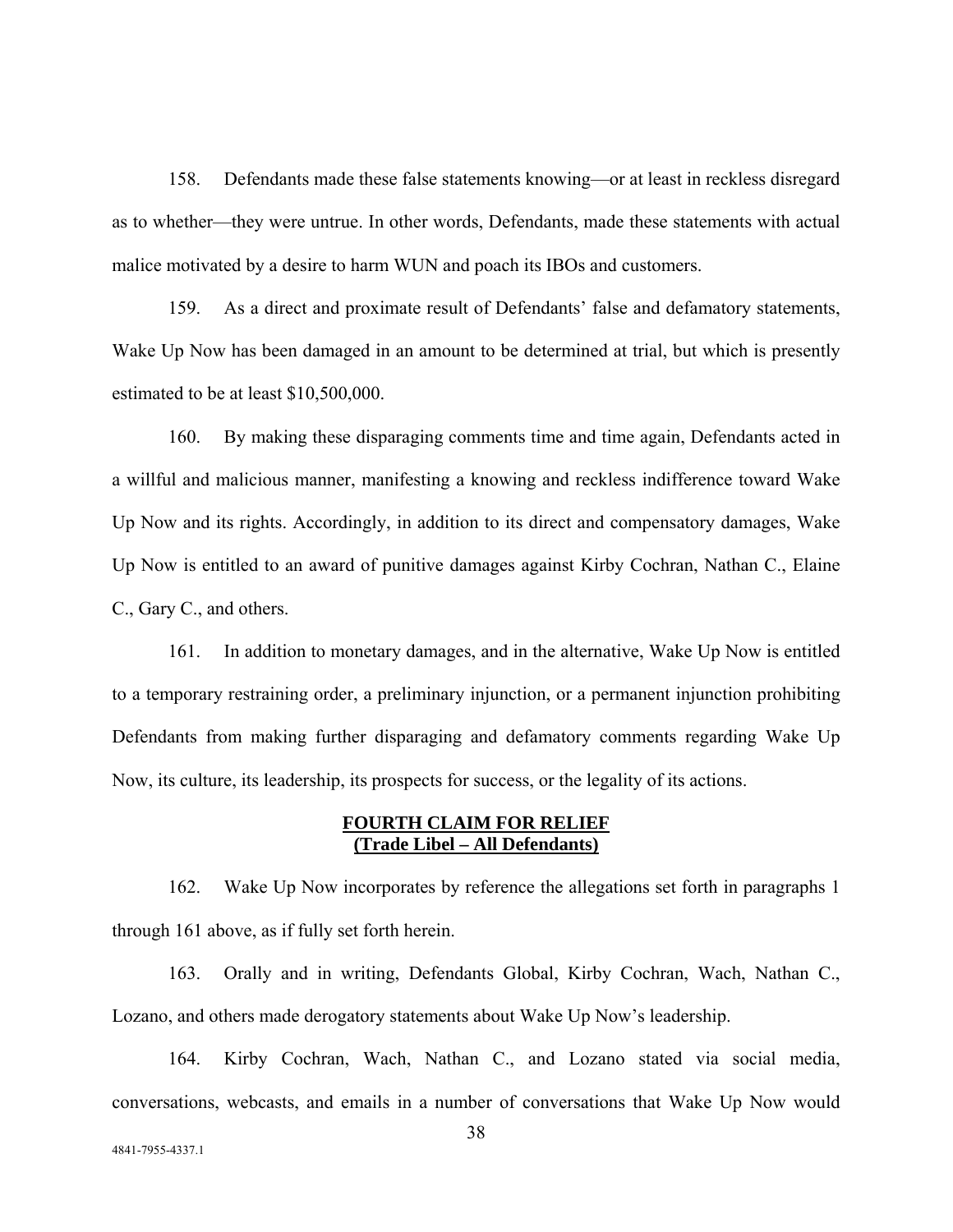soon fail, that Wake Up Now's management betrayed him, that they had stolen his WUN stock and hundreds of thousands of dollars from him, and would therefore, betray its IBOs and leaders, that WUN could not survive without his leadership and vision, that WUN employees were upset that Kirby Cochran had been fired, that WUN's remaining management were attempting to steal or at least never pay IBO commissions, compensation plan was unsustainable, that people should complain to the FBI and the SEC that WUN is attempting to steal IBO commissions.

165. Kirby Cochran, Wach, Nathan C., and Lozano made these statements knowing or at least in reckless disregard as to whether—they were untrue. In other words, Kirby Cochran, Wach, Nathan C., and Lozano made these statements with actual malice, knowing the statements were untrue, and motivated to harm the growth, and even the survival of Wake Up Now, and to personally profit from the damage.

166. Because Kirby Cochran, Wach, Nathan C., and Lozano's statements allege conduct that is incompatible with the exercise of a lawful business, Wake Up Now need not plead or prove damages.

167. Nonetheless, as a direct and proximate result of Defendants Kirby Cochran, Wach, Nathan C., and Lozano's false and defamatory statements, Wake Up Now has been damaged in an amount to be determined at trial, but which is presently estimated to be \$10,500,000.

168. By making these disparaging comments time and time again, Defendants acted in a willful and malicious manner, manifesting a knowing and reckless indifference toward Wake Up Now's leadership and their rights. Accordingly, in addition to its direct and compensatory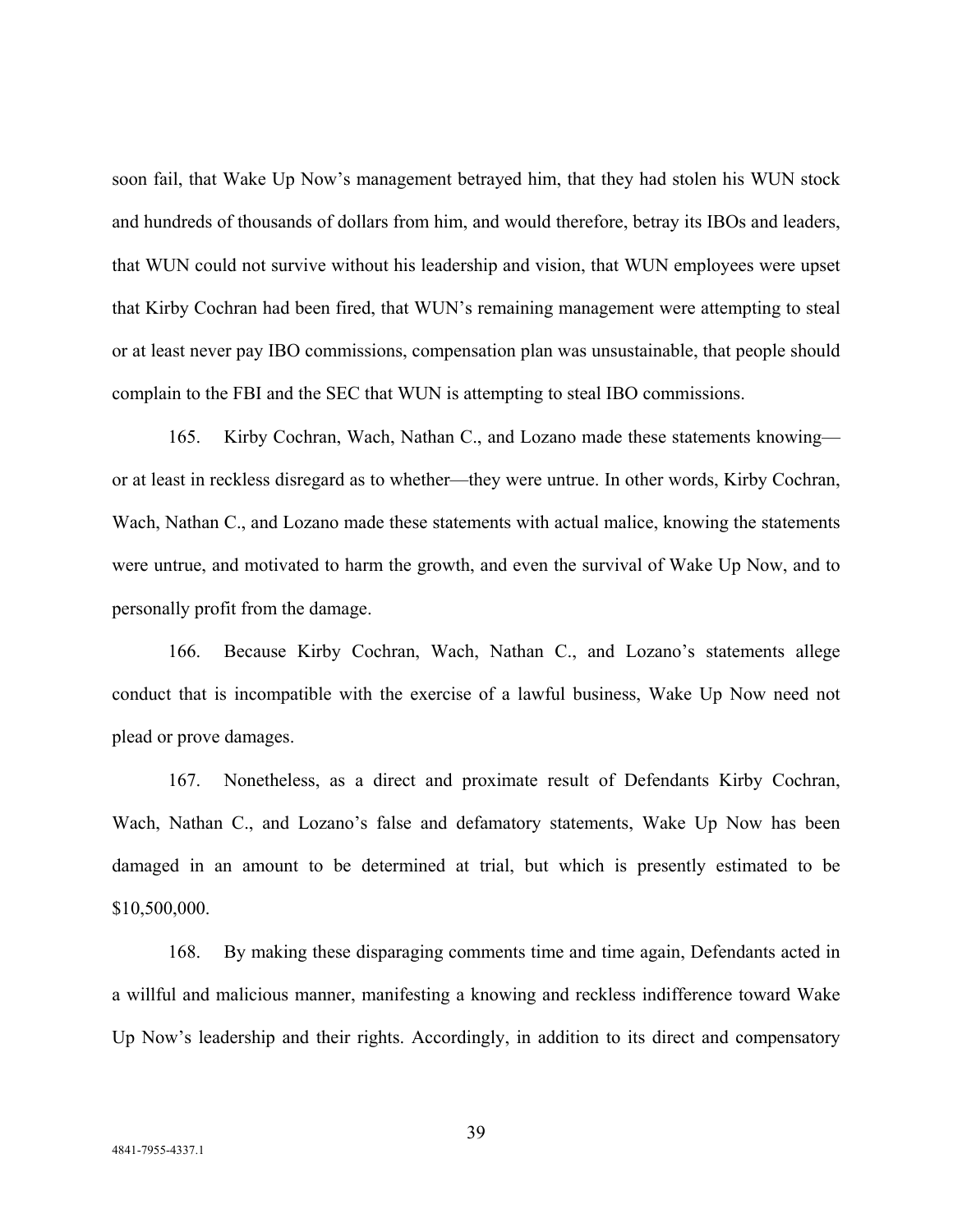damages, Wake Up Now is entitled to an award of punitive damages against Global, Kirby Cochran, Wach, Nathan C., Lozano, and others.

169. In addition to monetary damages, and in the alternative, Wake Up Now is entitled to a temporary restraining order, a preliminary injunction, or a permanent injunction prohibiting Defendants from making further disparaging and defamatory comments regarding Wake Up Now, its culture, its leadership, its prospects for success, or the legality of its actions.

## **FIFTH CLAIM FOR RELIEF (Deceptive Practice/False Advertising – All Defendants)**

170. Wake Up Now incorporates by reference the allegations set forth in paragraphs 1 through 169 above, as if fully set forth herein.

171. By making the false statements and misrepresentations including in the advertising described above, Defendants have engaged in deceptive sales practices, false advertising, or both, in violation of Utah Code  $\S$  13-11a-1 et seq.

172. In particular, Defendants have violated, *inter alia*, Utah Code § 13-11a-3(h), by disparaging the goods, services, and business of Wake Up Now by false or misleading representations of fact in advertising.

173. Under Utah Code § 13-11a-4, Wake Up Now is entitled to money damages for each of Defendants' statutory violations.

174. In addition to monetary damages, and in the alternative, Wake Up Now is entitled to a temporary restraining order, a preliminary injunction, or a permanent injunction prohibiting Defendants from disparaging the goods, services, or business of Wake Up Now by false or misleading representations of fact.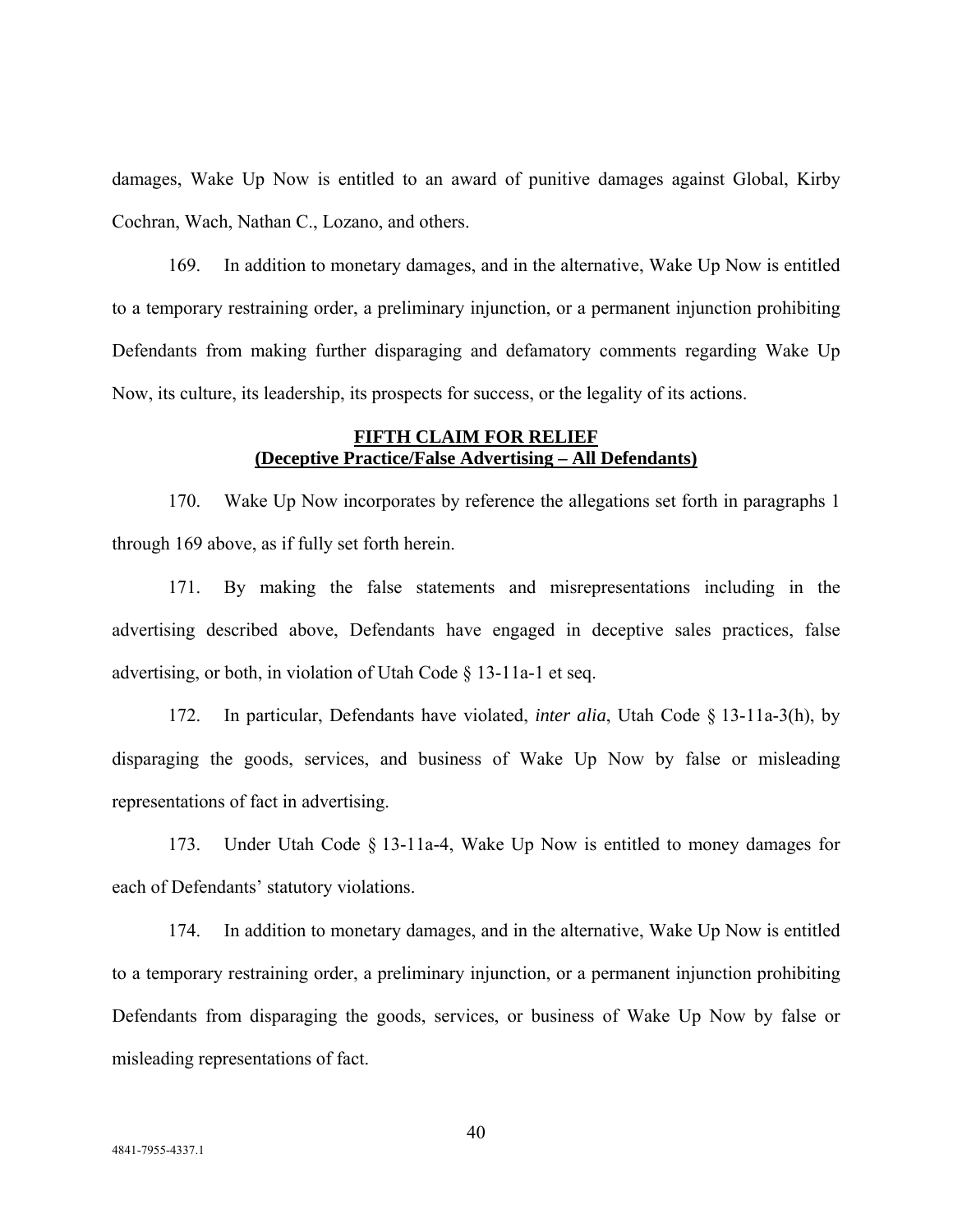### **SIXTH CLAIM FOR RELIEF (Civil Conspiracy – All Defendants)**

175. Wake Up Now incorporates by reference the allegations set forth in paragraphs 1 through 174 above, as if fully set forth herein.

176. Defendants conspired together to commit the torts set forth in the second, third and fourth causes of action.

177. Defendants agreed to denigrate, disparage, and defame Wake Up Now and its leadership.

178. Defendants agreed to intentionally interfere with Wake Up Now's economic relations.

179. Pursuant to their conspiracy, Defendants took to social media, including Facebook, email, and webinars, to make public disparaging and defamatory comments about Wake Up Now.

180. As a direct and proximate result of Defendants' false and defamatory statements, Wake Up Now has been damaged in an amount to be determined at trial, but which is presently estimated to be \$10,500,000.

181. By jointly agreeing to make disparaging comments time and time again about Wake Up Now, Defendants Global, Kirby Cochran, Nathan C., Elaine C., Gary C., Wach, Lozano and Rosales acted in a willful and malicious manner, manifesting a knowing and reckless indifference toward Wake Up Now and its rights. Accordingly, in addition to its direct and compensatory damages, Wake Up Now is entitled to an award of punitive damages against Global, Kirby Cochran, Nathan C., Elaine C., Gary C., Wach, Lozano and Rosales.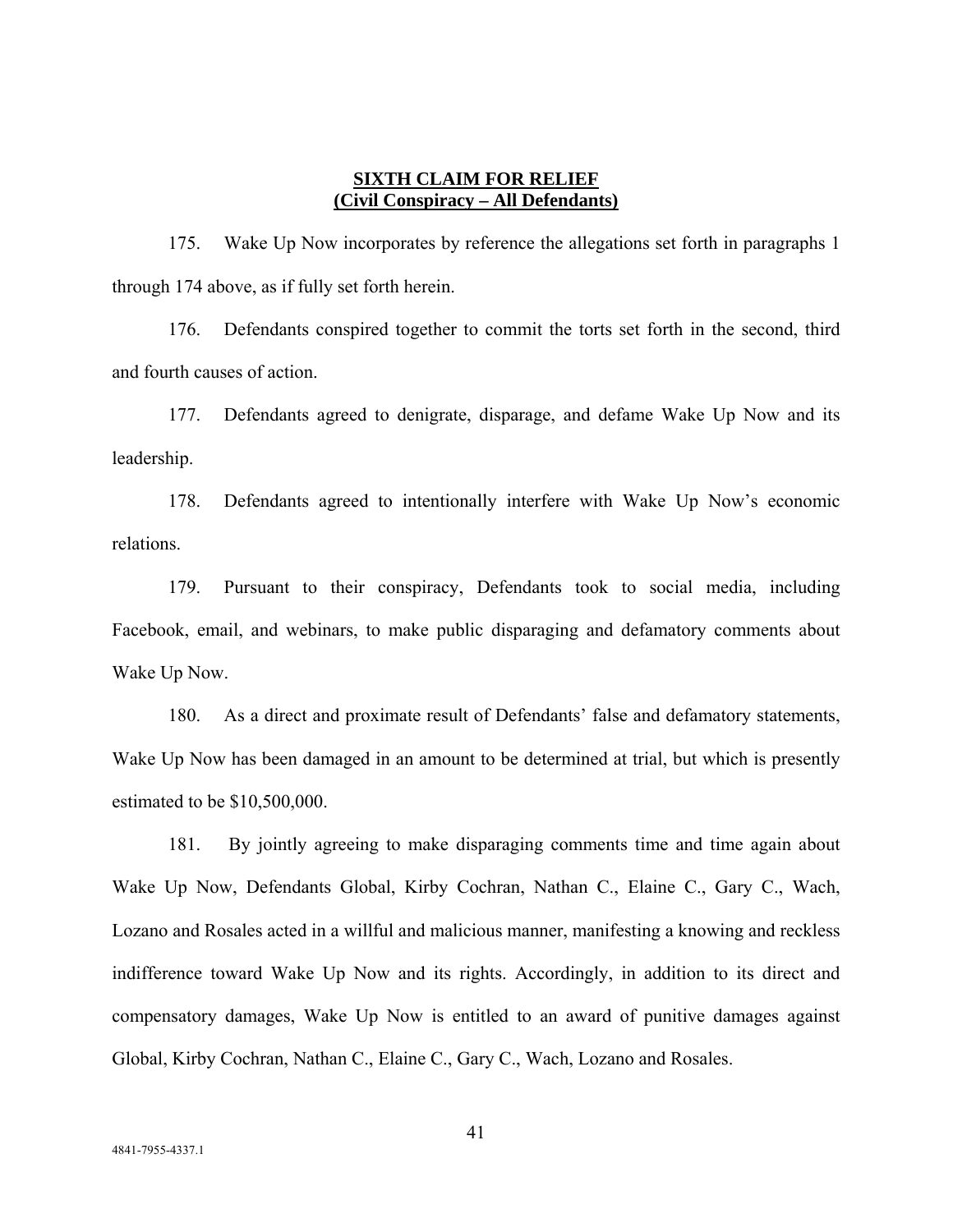## **SEVENTH CLAIM FOR RELIEF (Injunctive Relief – Kirby Cochran and Nathan C.)**

182. Wake Up Now incorporates by reference the allegations set forth in paragraphs 1 through 181 above, as if fully set forth herein.

183. This action as to Kirby Cochran and Nathan C. arises under Section 4.2 of their respective Agreements, which provides: "Injunctive Relief. I understand that my breach of this Agreement may cause WakeUpNow irreparable harm that may not be adequately compensated by money damages. Accordingly, in the event of a breach or threatened breach by me of this Agreement, WakeUpNow shall be entitled to an injunction restraining such breach or threatened breach, in addition to any other remedy provided at law or in equity, including the recovery of money damages, all of which remedies shall be cumulative and not exclusive." § 4.2

184. WUN is presently suffering, and is threatened with, immediate and irreparable injury by defendants' wrongful conduct.

185. WUN is being irreparably injured because its goodwill and confidential information are being used and disclosed by defendants, through their direct competition with WUN, which cannot be remedied by legal damages.

186. Defendants' activities threaten a misappropriation of goodwill and the inevitable disclosure of confidential information, belonging to WUN, which harm is incalculable by any accurate standard.

187. The threat of injury to WUN outweighs any damage that injunctive relief may cause to the parties restrained.

188. Injunctive relief is not adverse to the public interest.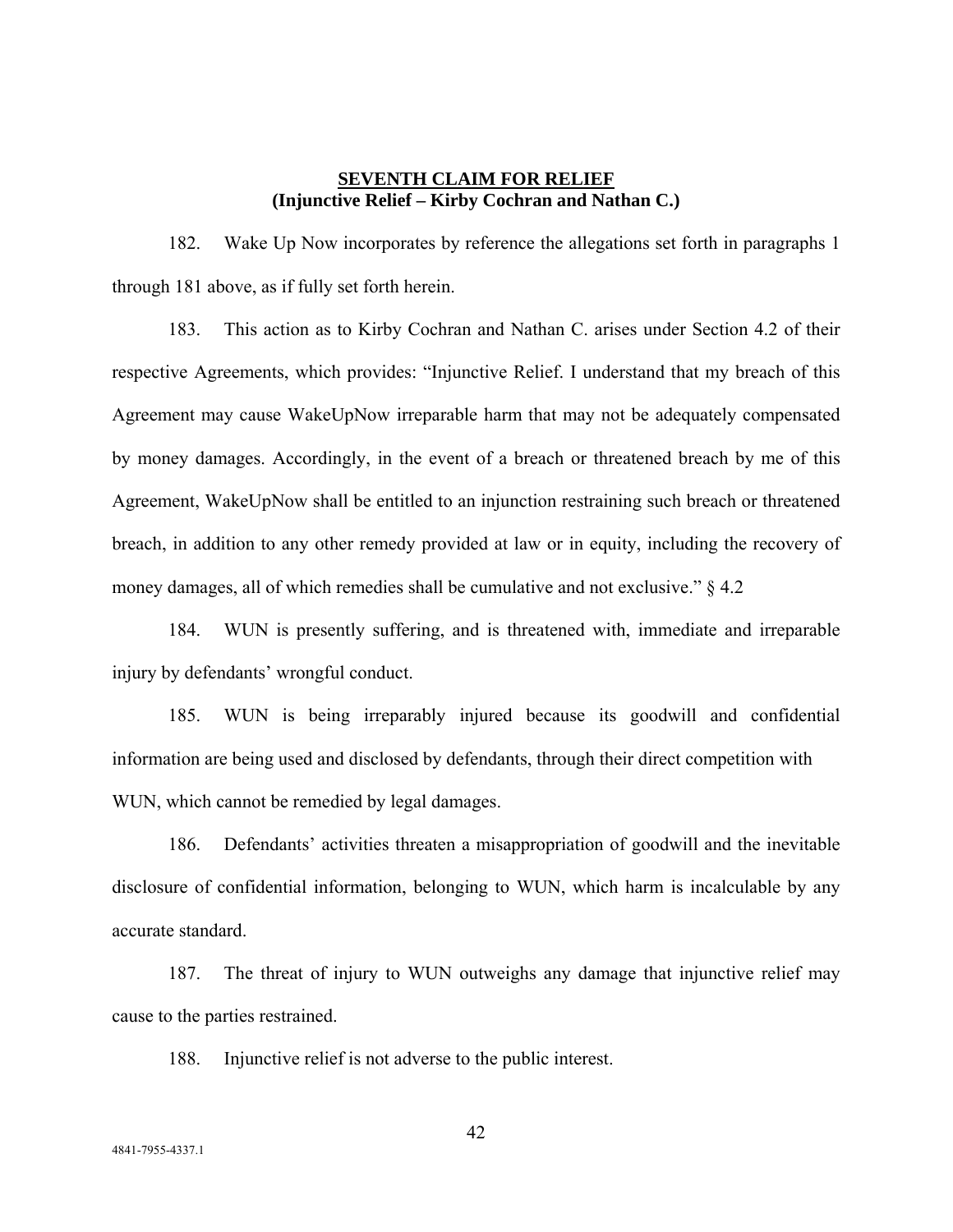189. There is a substantial likelihood that WUN will prevail on the merits of the underlying claims, namely that Kirby Cochran and Nathan C. have breached their noncompetition, nonsolicitation, and confidentiality covenants, and this case presents serious, substantial, and difficult issues on the merits that should be the subject of further litigation and deliberate investigation.

190. The defendants other than Kirby Cochran and Nathan C. should likewise be enjoined based on their aiding and abetting Kirby Cochran's breach of his contractual obligations to WUN and because their competition is tainted by Kirby Cochran and Nathan C.'s breaches.

191. Pursuant to Rule 65A of the Utah Rules of Civil Procedure, WUN is entitled to a temporary restraining order and preliminary injunction, thereafter to be made permanent, enjoining defendants Kirby Cochran and Nathan C., their agents, servants, employees, and all those persons and entities in active concert or participation with them as follows:

- a. Enjoining defendants from in any manner, directly or indirectly owning, managing, operating, controlling, or participating in the ownership, management, operation, or control of, or being connected with or having any interest in, as a stockholder, director, officer, sole proprietor, partner, or otherwise in any business which is the same as, or similar to, or competitive with any business conducted or to be conducted by WakeUpNow or any of WakeUpNow's subsidiaries;
- b. Enjoining defendants from (1) soliciting any employee of WUN, (2) soliciting any customer or vendor of WUN in connection with a business similar to the business of WUN, or (3) taking any action intended to cause injury to the relationships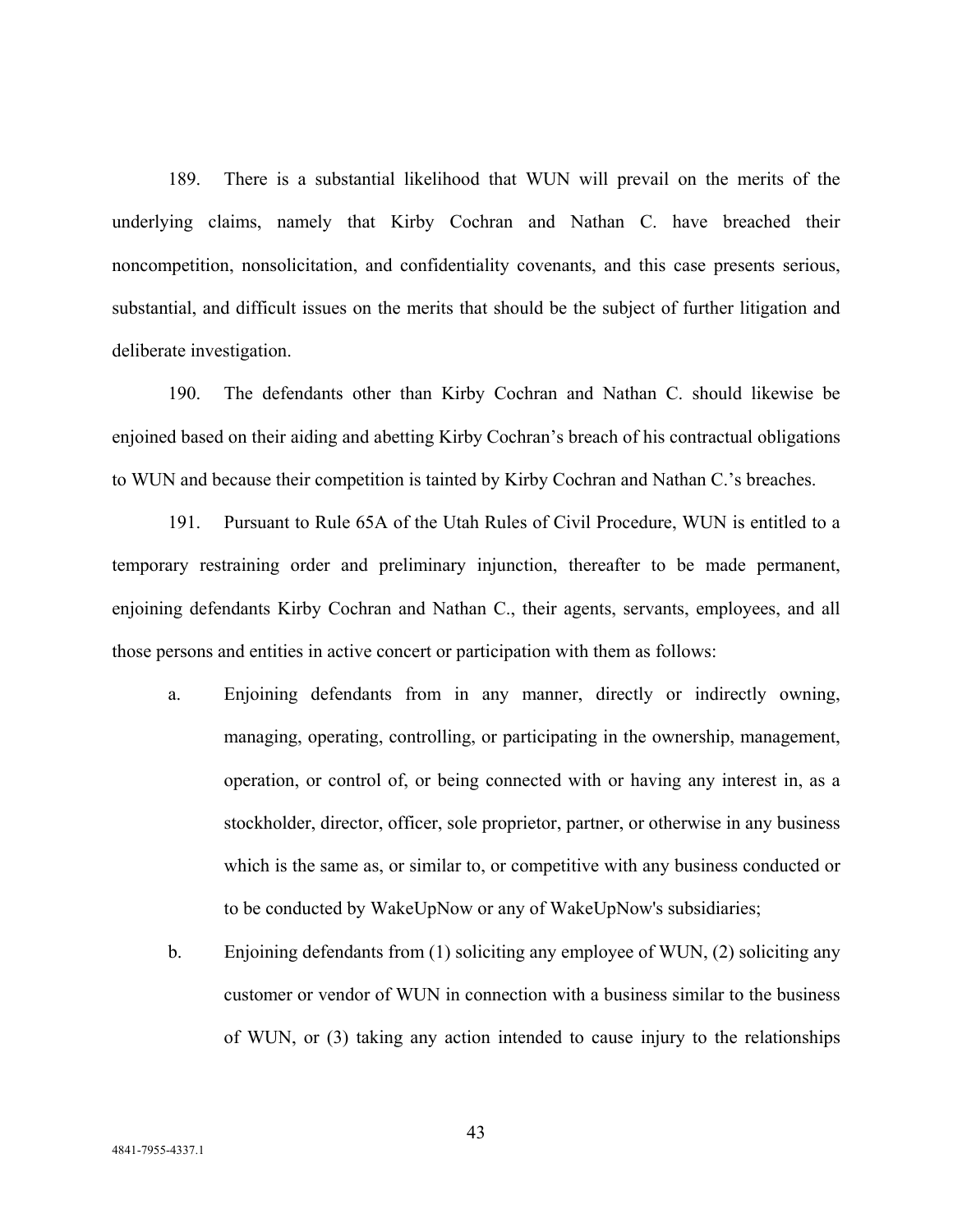between WUN and any of its employees, customers, vendors, retailers, or other business associates of WUN;

- c. Enjoining defendants from using, disclosing, selling, conveying, copying, or retaining any of WUN's confidential or proprietary information, including any information that relates to the actual or anticipated business of WUN, including trade secrets, processes, methods, computer programs or databases, data, knowhow, inventions, improvements, techniques, services, marketing plans, product plans, strategies, forecasts, and customer or vendor lists, whether belonging to WakeUpNow or to any of its customers, clients, vendors, or suppliers.
- d. Ordering defendants, through Global Connection Network, or any other business that is competitive with WUN, to immediately cease taking orders, cease fulfilling orders, and cease any further marketing efforts.

192. Based on the fact that Kirby Cochran and Nathan C. have been breaching his covenants for several months, the Court should award prospective relief by continuing the injunction for two full years from the time the relief is first granted.

193. Pursuant to Paragraph 4.3 of the Agreement, WUN is entitled to its reasonable attorney fees and costs incurred in connection with this action.

# **EIGHTH CLAIM FOR RELIEF (Breach of Contract Elaine M. Cochran, P.C. and Elaine M. Cochran)**

194. Wake Up Now incorporates by reference the allegations set forth in paragraphs 1 through 193 above, as if fully set forth herein.

195. Through the conduct alleged in this Complaint, (a) Elaine M. Cochran, P.C. materially breached its express and implied contractual obligations to WUN under its retainer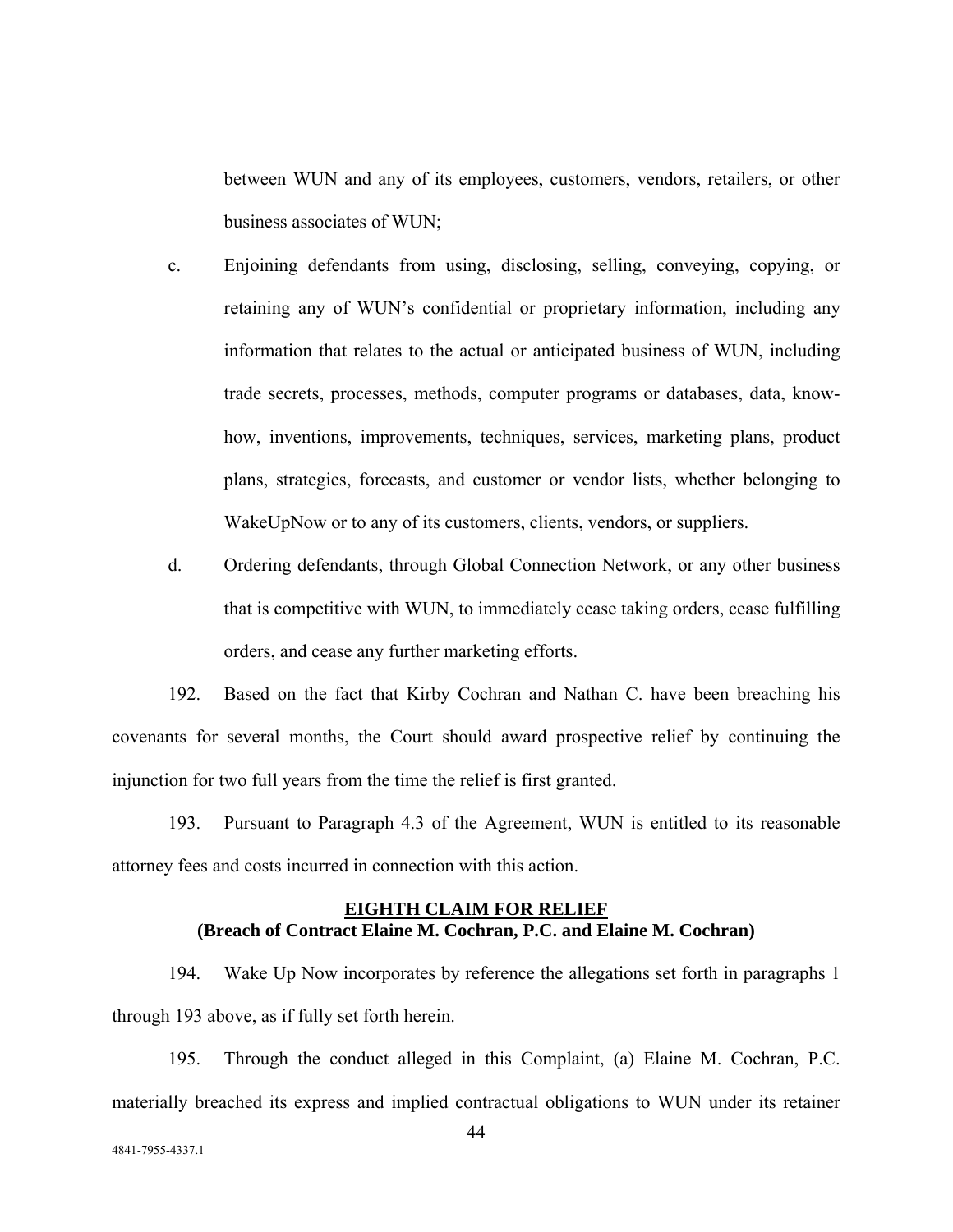agreement, and (b) Elaine M. Cochran, P.C. and Elaine M. Cochran materially breached their implied-in-fact agreement with WUN. These contractual commitments included the obligations to provide high quality legal services to WUN, to take all action legally necessary and appropriate to protect WUN's interests in connection with its Pearl IBOs, including Lozano, and its business, to perform all legal services with the requisite level of due care and diligence, and to refrain from conduct that might prejudice WUN's legal rights.

196. As a proximate result of Elaine M. Cochran, P.C.'s and Elaine M. Cochran's material breaches of contract, WUN has suffered injury and damages in the principal amount of at least \$3,623,476, plus Interest from at least December 31, 2014, attorney fees and costs.

## **NINTH CLAIM FOR RELIEF (Breach of Fiduciary Duty: Conflict of Interest Elaine M. Cochran, P.C. and Elaine M. Cochran)**

197. Wake Up Now incorporates by reference the allegations set forth in paragraphs 1 through 196 above, as if fully set forth herein.

198. As WUNs legal counsel, Elaine M. Cochran, P.C. and Elaine M. Cochran owed WUN an unqualified fiduciary duty of loyalty, due care and good faith. This duty required, at a minimum, that they (a) take all action legally necessary and appropriate to protect WUN's interests, (b) refrain from conduct that could expose WUN to unnecessary or unreasonable financial harm, (c) act solely in WUN's best interests, and (d) avoid conflicts of interest arising from, among other things, favoring the interest of her husband Kirby C., her son Nathan C., and her brother-in-law Gary C. at the expense of WUN.

199. Through the conduct alleged in this Complaint generally, and by elevating the personal financial interests of Kirby C., Nathan C. and Gary C. over those of WUN specifically,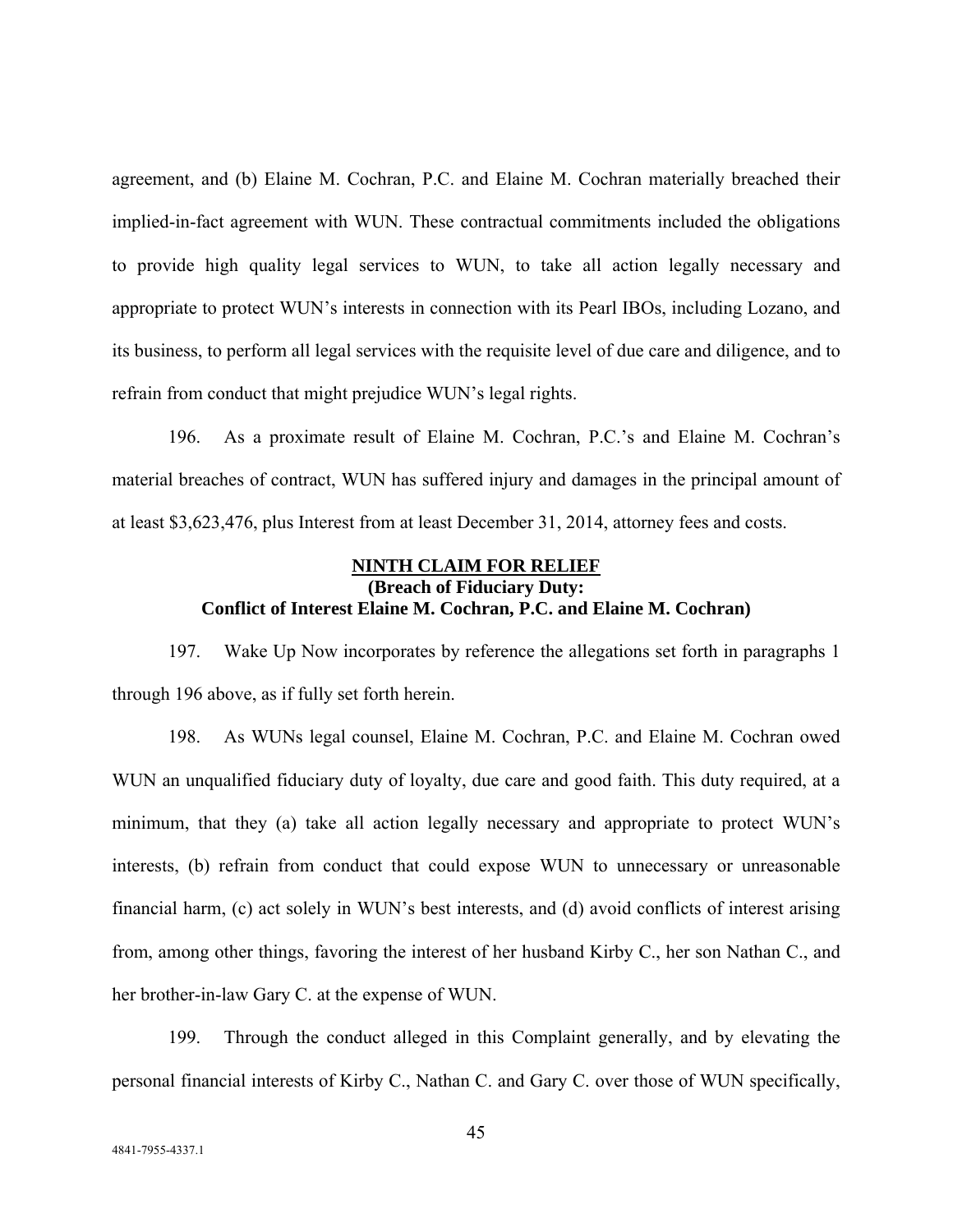Elaine M. Cochran, P.C. and Elaine M. Cochran breached their fiduciary duties to WUN, as a proximate result of which WUN (a) has suffered injury and damages in the principal amount of at least \$3,623,476, plus prejudgment interest at the statutory rate of ten percent (10%) per annum ("Interest") from at least December 31, 2014, attorney fees and costs.

200. To the extent Elaine M. Cochran, P.C.'s and Elaine M. Cochran's conduct manifests a knowing and reckless indifference toward, and disregard of, WUN's rights, punitive damages in an amount equal to at least 300 percent (300 %) of WUN's proven compensatory damages should be awarded.

### **PRAYER FOR RELIEF**

WHEREFORE, Wake Up Now prays for judgment in his favor as follows:

1. On its first claim for relief, for a monetary judgment against Defendants in an amount to be determined at trial, but not less than \$10,500,000;

2. On its second claim for relief, for a monetary judgment against Defendants in an amount to be determined at trial, but not less than \$10,500,000;

3. On its third claim for relief, for a monetary judgment against Defendants in an amount to be determined at trial, but not less than \$10,500,000;

4. On its fourth claim for relief, for a monetary judgment against Defendants in an amount to be determined at trial, but not less than \$10,500,000;

5. On its fifth claim for relief, for a monetary judgment against Defendants in an amount to be determined at trial, but not less than \$10,500,000;

6. On its sixth claim for relief, for a monetary judgment against Defendants in an amount to be determined at trial, but not less than \$10,500,000;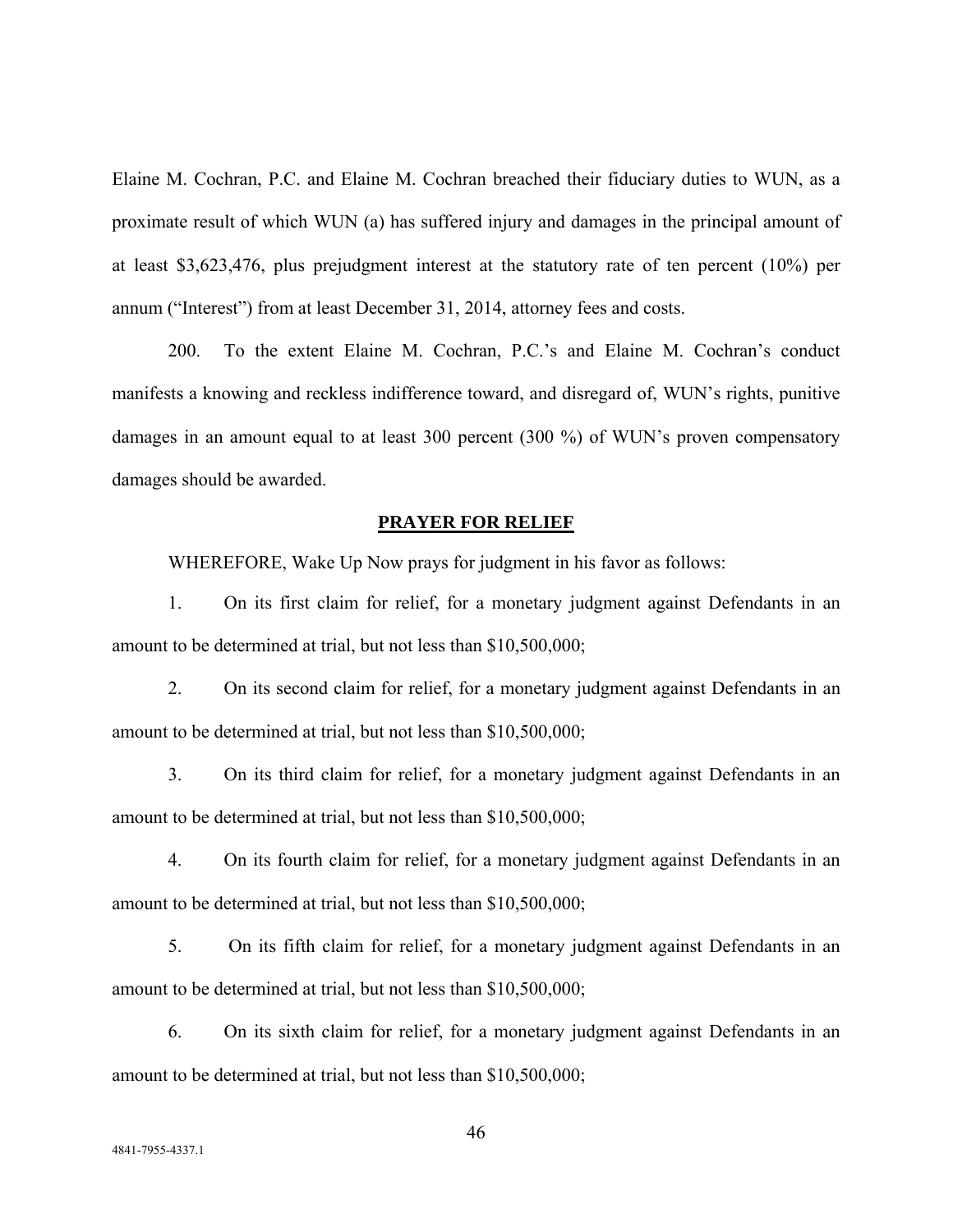7. On its eighth claim for relief, for a monetary judgment against Defendants in an amount to be determined at trial, but not less than \$3,623,476;

8. On its ninth claim for relief, for a monetary judgment against Defendants in an amount to be determined at trial, but not less than \$3,623,476;

9. On its first, second, third, and fourth claims for relief, in the alternative, for a temporary restraining order, preliminary injunction, or permanent injunction, prohibiting Defendants from continuing to act in a manner contrary to law;

10. For pre- and post-judgment interest on all sums due at the rate provided by law;

11. For an award of reasonable attorney's fees and costs; and

12. For such other and further relief as the Court may deem equitable, appropriate and just under the circumstances.

DATED this  $27<sup>th</sup>$  day of January, 2015.

 /s/ Erik A. Christiansen ERIK A. CHRISTIANSEN ALAN S. MOURITSEN PARSONS BEHLE & LATIMER *Attorneys for Wake-Up Now*